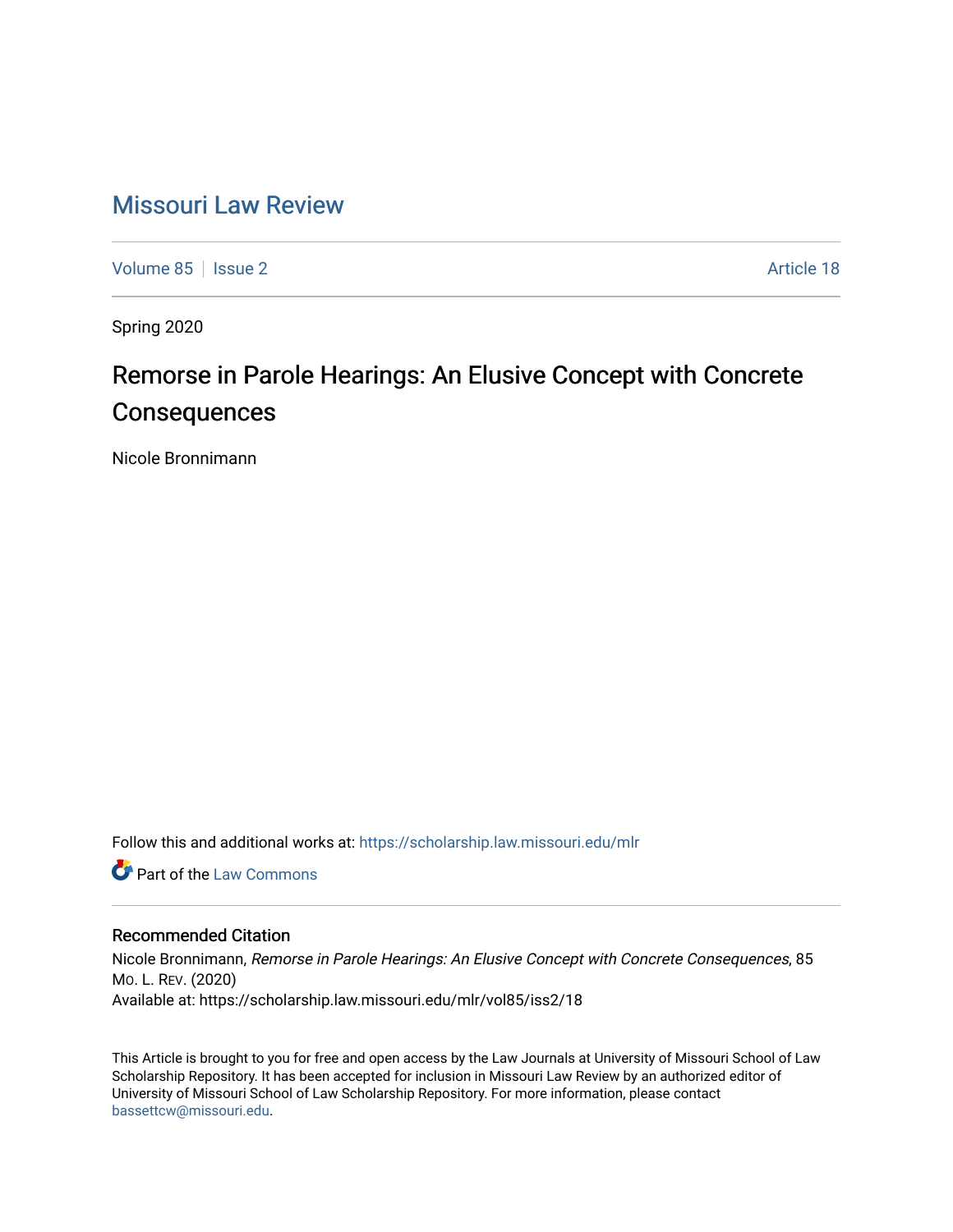# **MISSOURI LAW REVIEW**

VOLUME 85 SPRING 2020 NUMBER 2

# **Remorse in Parole Hearings: An Elusive Concept with Concrete Consequences**

*Nicole Bronnimann\**

# ABSTRACT

*Remorse is a profound and complicated emotion and it is one that is evaluated in a surprising number of legal contexts. One particularly high-stakes evaluation of remorse occurs in the context of discretionary parole, when a parole board is deciding whether to release an inmate back to the community. This Article explains the arguments justifying the evaluation of remorse in parole hearings, evaluates how remorse is directly and indirectly incorporated into a typical parole hearing, presents legal and psychological research about the*  effect that the presence or absence of remorse may have on parole *commissioners' judgment of inmates' culpability and eligibility for release, and articulates the challenges that arise in assessing remorse. Finally, this Article makes recommendations for state parole boards that wish either to eliminate remorse as a consideration in parole hearings or assess it more consistently.* 

<sup>\*</sup> The views and opinions set forth herein are the personal view or opinions only of the author; they do not necessarily reflect views or opinions of the law firm with which she is associated. *In memoriam* Professor Joan Petersilia, who made tremendous contributions to the field of criminology in her scholarship and as an advisor to policymakers around the country and who deeply inspired her students.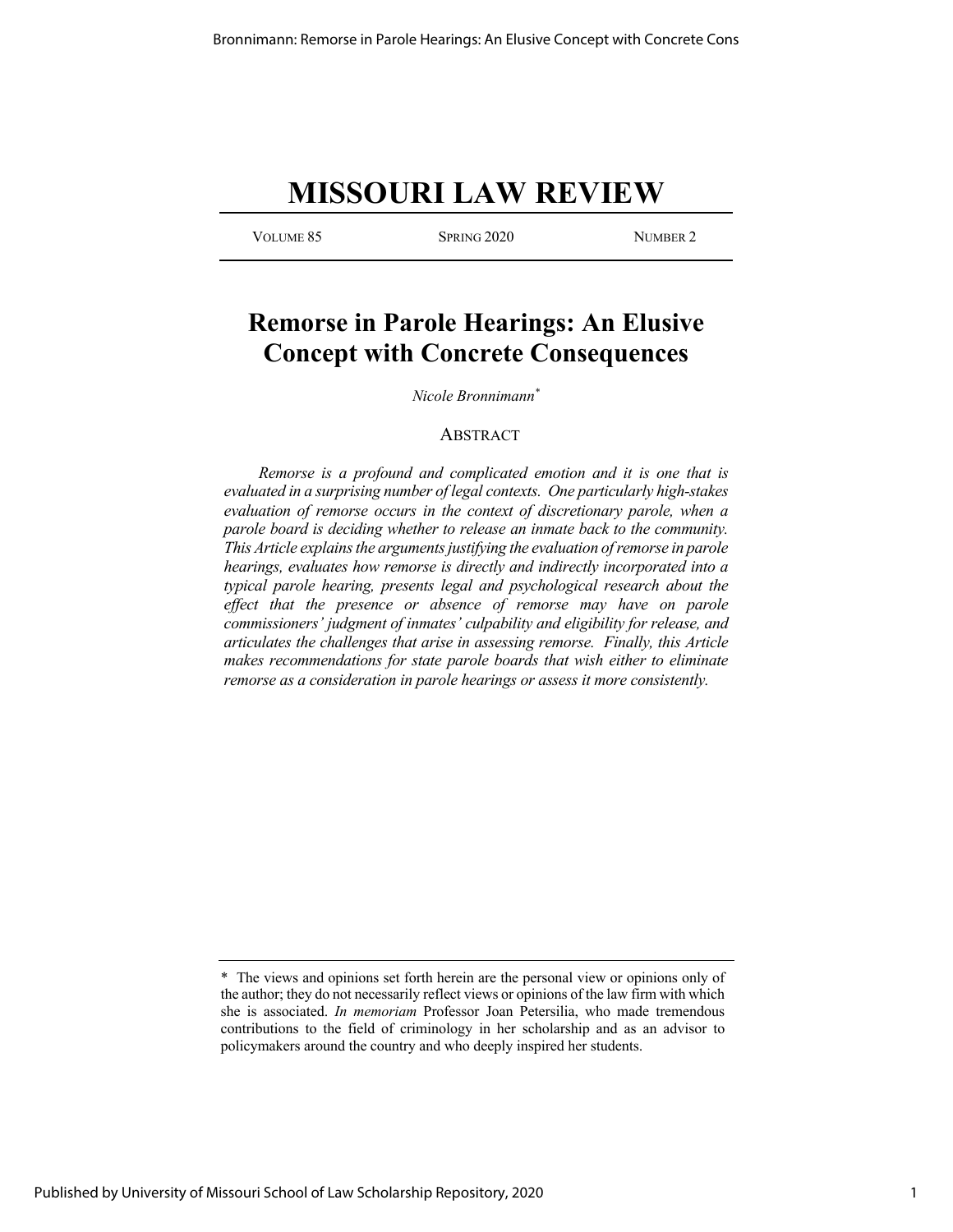# TABLE OF CONTENTS

| $ABSTRACT$                                                        | 321 |
|-------------------------------------------------------------------|-----|
|                                                                   |     |
| II. WHY IS REMORSE RELEVANT TO PAROLE DECISIONS?327               |     |
|                                                                   |     |
|                                                                   |     |
| C. Remorse Serves the Aims of Restorative Justice 331             |     |
| D. Remorse is a Ritual with Important Communicative Value to      |     |
|                                                                   |     |
| III. ASSESSMENT IN THE PAROLE PROCESS: WHO EVALUATES              |     |
| REMORSE, WHEN, AND UNDER WHAT AUTHORITY?333                       |     |
|                                                                   |     |
| B. Inmate Testimony and Demeanor at Hearing 337                   |     |
| C. Psychological Evaluations, Risk Assessments, and Institutional |     |
|                                                                   | 338 |
| IV. HOW MUCH DOES REMORSE MATTER IN PAROLE HEARINGS?  340         |     |
|                                                                   |     |
| A. Accuracy: What Does Genuine Remorse Look Like? 344             |     |
| B. Fairness: Impermissible Factors Influencing the Perception of  |     |
|                                                                   |     |
|                                                                   |     |
|                                                                   |     |
|                                                                   |     |
|                                                                   |     |
|                                                                   |     |
|                                                                   |     |
|                                                                   |     |
|                                                                   |     |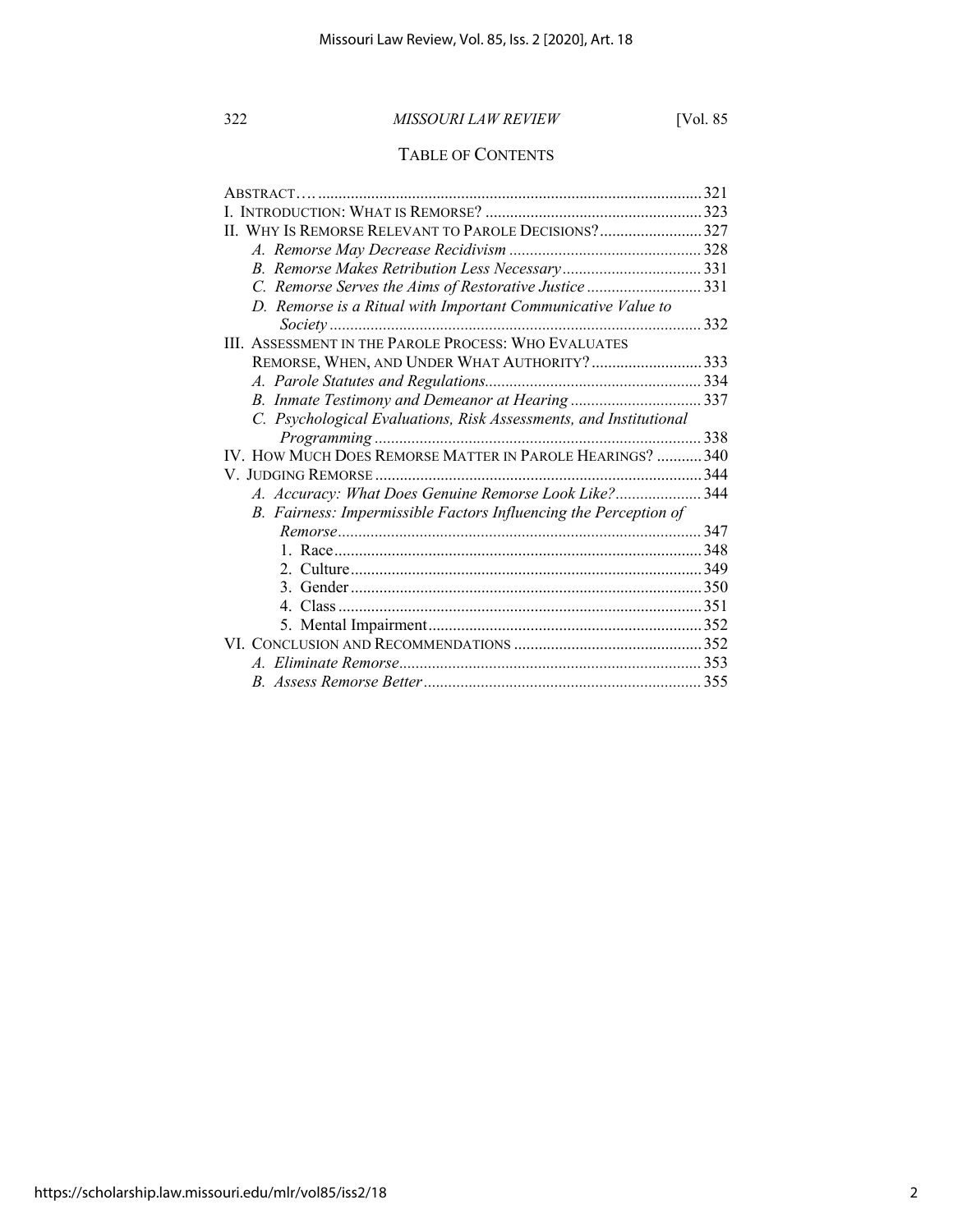### I. INTRODUCTION: WHAT IS REMORSE?

When Timothy McVeigh was executed for his 1995 bombing of the Oklahoma federal building, many headlines shared a common theme: No remorse. $<sup>1</sup>$ </sup>

Reporters described McVeigh as "stone-faced,"<sup>2</sup> and his written statement, a copy of a nineteenth century poem, conveyed defiance rather than regret.<sup>3</sup> Paul Howell, who lost his twenty-seven-year-old daughter Karan in the bombing, expressed disappointment: "I was hoping we could see something like 'I'm sorry,' but we didn't get anything from the man."<sup>4</sup>

In the eyes of the community, McVeigh committed two unforgivable offenses: The first was on April 19, 1995, when he killed 168 people. The second was June 12, 2001, when he missed his last opportunity to demonstrate remorse for his actions.

Remorse is evaluated from the beginning to the end of the criminal justice process. An offender's remorse can persuade a prosecutor not to press charges. A judge may weigh remorse in her decision whether to transfer a juvenile to adult court,<sup>5</sup> how much bond to set,<sup>6</sup> or what kind of sentence to impose.<sup>7</sup> Capital jurors sometimes base their decision whether to vote for death on whether the defendant appears sorrowful.<sup>8</sup> Remorse may even affect

3. Rick Bragg, *supra* note 2.

4. Fagan, *supra* note 1.

5*. See* Martha Grace Duncan, *So Young and So Untender: Remorseless Children and the Expectations of the Law*, 102 COLUM. L. REV. 1469, 1471 (2002).

<sup>1</sup>*. See, e.g.*, Sharon Cohen, *McVeigh Dies with No Remorse*, ARIZ. DAILY SUN (June 11, 2001), http://azdailysun.com/mcveigh-dies-with-no-trace-of-remorse/article \_986d66f9-1f3b-5798-9c3c-ee627a4b2387.html [perma.cc/N5ES-M2N2]; Kevin Fagan, *McVeigh Shows No Remorse,* SF GATE (June 11, 2001), http://www.sfgate.co m/news/article/McVeigh-shows-no-remorse-2909973.php [perma.cc/5B7B-NTL4].

<sup>2.</sup> Fagan, *supra* note 1. For additional language representative of how reporters described his remorselessness at execution, *see* Rick Bragg, *The McVeigh Execution: The Overview,* N.Y. TIMES (June 12, 2001), http://www.nytimes.com/2001/06/12/us/ the-mcveigh-execution-the-overview-mcveigh-dies-for-oklahoma-city-blast.html [perma.cc/YXP2-SGHH] (describing how McVeigh "died unrepentant, without offering one word of regret" and how relatives of victims "searched his gaunt, holloweyed face in his final minutes for some kind of apology or answer . . . .").

<sup>6.</sup> Rocksheng Zhong, *Judging Remorse*, 39 N.Y.U. REV. L. & SOC. CHANGE 133, 152–53 (2015).

<sup>7</sup>*. See, e.g.*, Ronald S. Everett & Barbara C. Nienstedt, *Race, Remorse, and Sentence Reduction: Is Saying You're Sorry Enough?*, 16 JUST. Q. 99, 99 (1999) (discussing the federal sentence reduction for "acceptance of responsibility"); Zhong, *supra* note 6, at 152.

<sup>8</sup>*. See, e.g.*, Scott E. Sundby, *The Capital Jury and Absolution: The Intersection of Trial Strategy, Remorse, and the Death Penalty*, 83 CORNELL L. REV. 1557, 1558 (1998).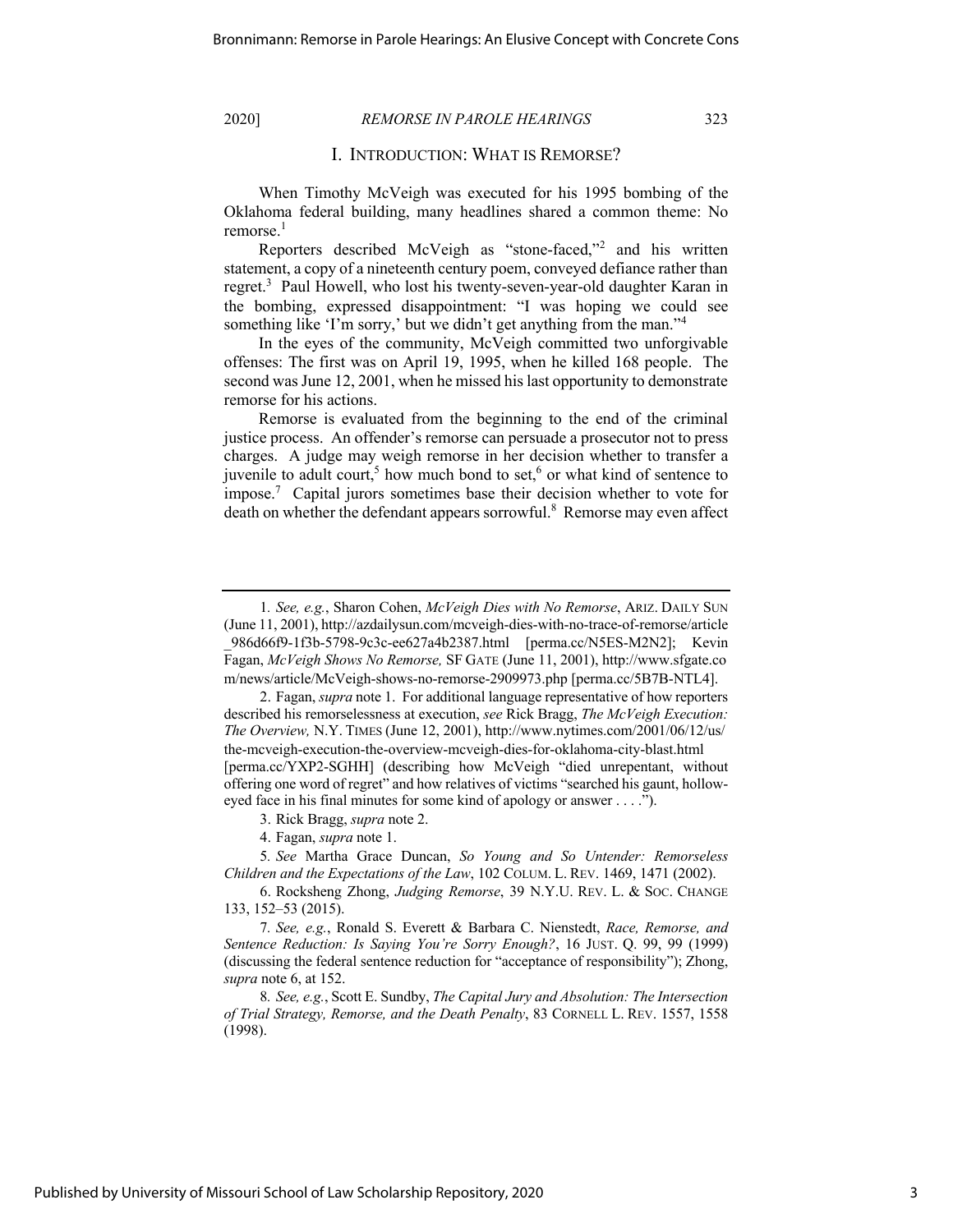the outcomes in civil matters such as fines for speeding violations, $9$  school boards' decisions whether to expel students,<sup>10</sup> and bar admission committees' leniency in approving applications by would-be lawyers whose "character and fitness" investigations are unsatisfactory. $\frac{11}{11}$ 

Remorse *pervades* how we conceive of and deliver justice – and yet, what is it?

Remorse derives from the Latin *remord-ere*, "to bite again."12 The etymology speaks to the experience of remorse; it is painful, it resurfaces, it gnaws. Dictionary definitions provide helpful synonyms but are too succinct to develop a thorough or nuanced understanding.<sup>13</sup> Recognizing the need for greater clarity, clinical psychologist Michael Proeve, along with legal scholar Steven Tudor, analyzed philosophical literature on remorse to come up with a descriptive breakdown of its principal characteristics.

According to Proeve and Tudor, a remorseful person displays most of the following characteristics in some combination:

- recognition that she has wronged and harmed another person
- recognition that she was responsible for her action, which was voluntary
- a sense that her life has changed in some way as a consequence of her action
- various feelings of internal pricking, vexation or turmoil

11. Mitchell Simon et al., *Apologies and Fitness to Practice Law: A Practical Framework for Evaluating Remorse in the Bar Admission Process*, 2012 J. PROF. LAW. 37, 37–40.

12*. Remorse*, DICTIONARY.COM, http://www.dictionary.com/browse/remorses [perma.cc/P3RV-RUTM] (last visited Feb. 23, 2020).

13*. See, e.g.*, *Remorse*, OXFORD ENGLISH DICTIONARY (3d ed. 2009), https://www.oed.com/view/Entry/162286?rskey=oYs6za&result=1&isAdvanced=fal se#eid [perma.cc/379P-JFMW] (defining remorse as "deep regret or guilt for doing something morally wrong; the fact or state of feeling sorrow for committing a sin; repentance, compunction").

<sup>9</sup>*. See* Martin Day & Michael Ross, *The Value of Remorse: How Drivers' Responses to Police Predict Fines for Speeding*, 35 LAW & HUM. BEHAV. 221, 224– 31 (2011) (surveying American and Canadian drivers ticketed for speeding and finding that those who remembered expressing remorse received lower fines).

<sup>10</sup>*. See, e.g.*, *Suspension and Expulsion Procedures*, WATERTOWN UNIFIED SCH. DIST., http://www.watertown.k12.wi.us/cms\_files/resources/53101%20Suspension% 20and%20Expulsion%20Procedures.pdf [perma.cc/UVC8-RXRX] (noting that "the degree of responsibility and remorse the student feels regarding his/her offending conduct" will be considered).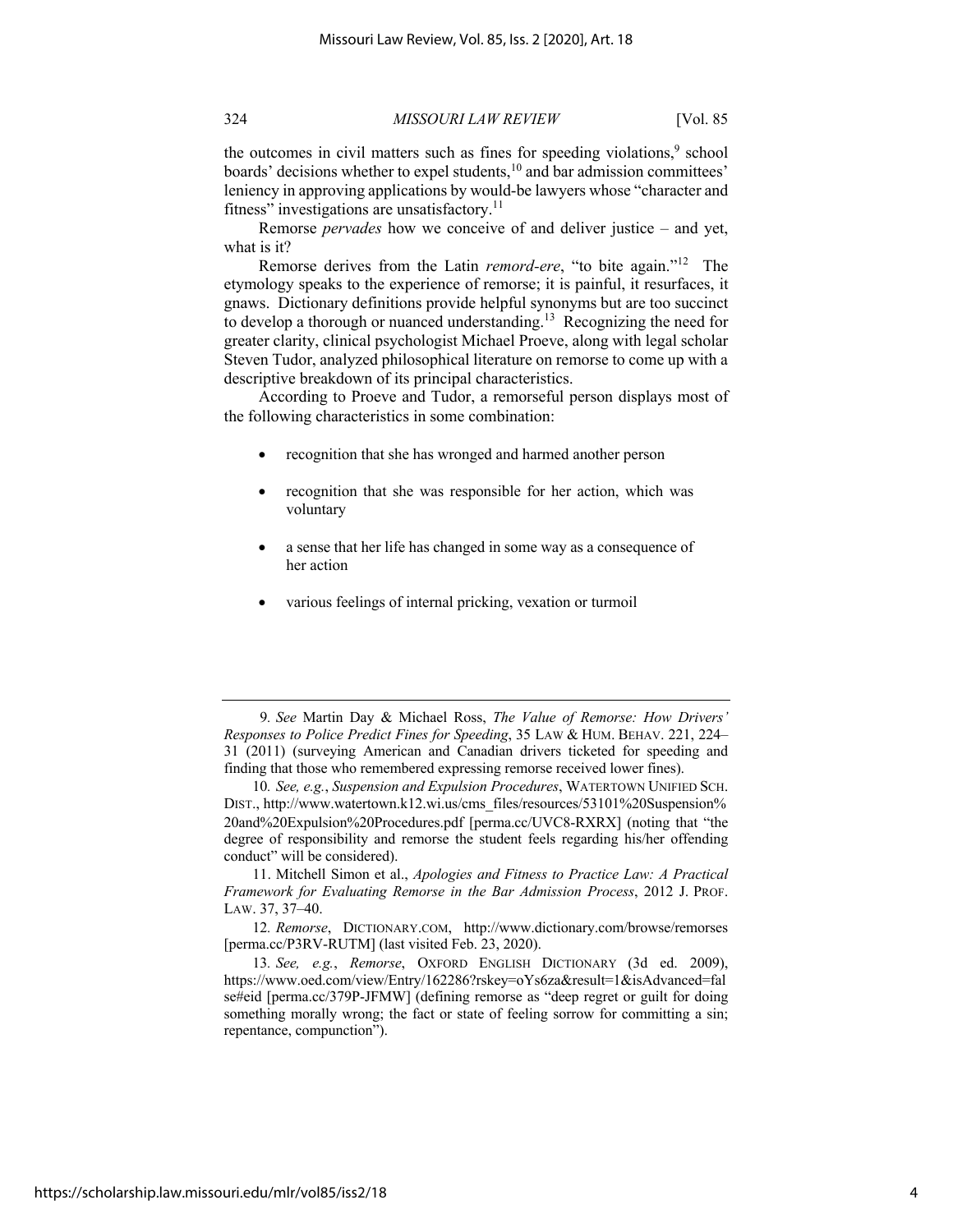- a desire to atone or to make reparation, for example by expressing remorse, apologizing, making restitution to the person harmed, undergoing penance, and/or behaving differently in the future
- a desire to be forgiven
- some form or forms of having acted upon the desires to atone, to make reparation, or to be forgiven.<sup>14</sup>

That definition has since been referenced or adopted by other researchers in this area.<sup>15</sup> However, even that list leaves questions relevant to parole hearings unanswered, or open at least to multiple reasonable interpretations. Among those that have been raised by scholars or commissioners are: Is genuine remorse present immediately or does it develop over time?<sup>16</sup> Is it possible to be remorseful and still seek a reduction of punishment or does it require humble submission to any judgment?<sup>17</sup> What is the proper balance in remorse between grief for one's lost opportunities, acknowledgement of one's wrongdoing, and empathy for the victim?<sup>18</sup> How is remorse different from shame?<sup>19</sup> What does genuine remorse look like?<sup>20</sup>

17. PROEVE & TUDOR, *supra* note 14, at 133.

18*. See id.* at 36–49. While all three of these may be an aspect of remorse, the over-indulgence of one can indicate the underdevelopment of another. Too much focus on one's lost opportunities, for instance, could indicate a failure to appreciate victim impact. Detached empathy for the victim can indicate a failure to acknowledge one's wrongdoing. Jennifer Shaffer, the Executive Officer of the California Board of Parole Hearings, shared an anecdote of an inmate convicted of rape who said in a hearing that he wished he could "hug" his victim and make her feel better. Whatever empathy this may have expressed for her pain, the parole commissioners were disturbed by his failure to recognize how the victim would not want to be physically embraced by her rapist. Jennifer Shaffer, Executive Officer, California Board of Parole Hearings, Presentation to Class (Feb. 24, 2016).

19. Despite being "emotional neighbors" and sharing certain physical manifestations, psychological studies examining the experience of emotions find that shame is distinct from guilt emotions like remorse or regret. PROEVE & TUDOR, *supra*  note 14, at 67–70. Unlike guilt-feelings, shame inspires withdrawal and feelings of rejection and inferiority. *Id.* Because these emotions inspire divergent behaviors, it is important to distinguish between them. *Id.* Multiple studies have shown that while guilt-proneness is positively correlated with empathy, shame-proneness is positively correlated with anxiety, depression, and externalizing blame and negatively correlated with empathy. *Id.*

20*. See, e.g.*, Susan Bandes, *Remorse and Criminal Justice,* 8 EMOTION REV. 14, 17 (2016) ("Thus far, there is no evidence that facial expression, body language, or other physiological markers exist that can identify feelings of remorse.").

<sup>14.</sup> MICHAEL PROEVE & STEVEN TUDOR, REMORSE: PSYCHOLOGICAL AND JURISPRUDENTIAL PERSPECTIVES 48 (2010).

<sup>15</sup>*. See, e.g.*, Zhong, *supra* note 6, at 137.

<sup>16</sup>*. See* Bryan H. Ward, *Sentencing Without Remorse*, 38 LOY. U. CHI. L.J. 131, 146–47 (2006).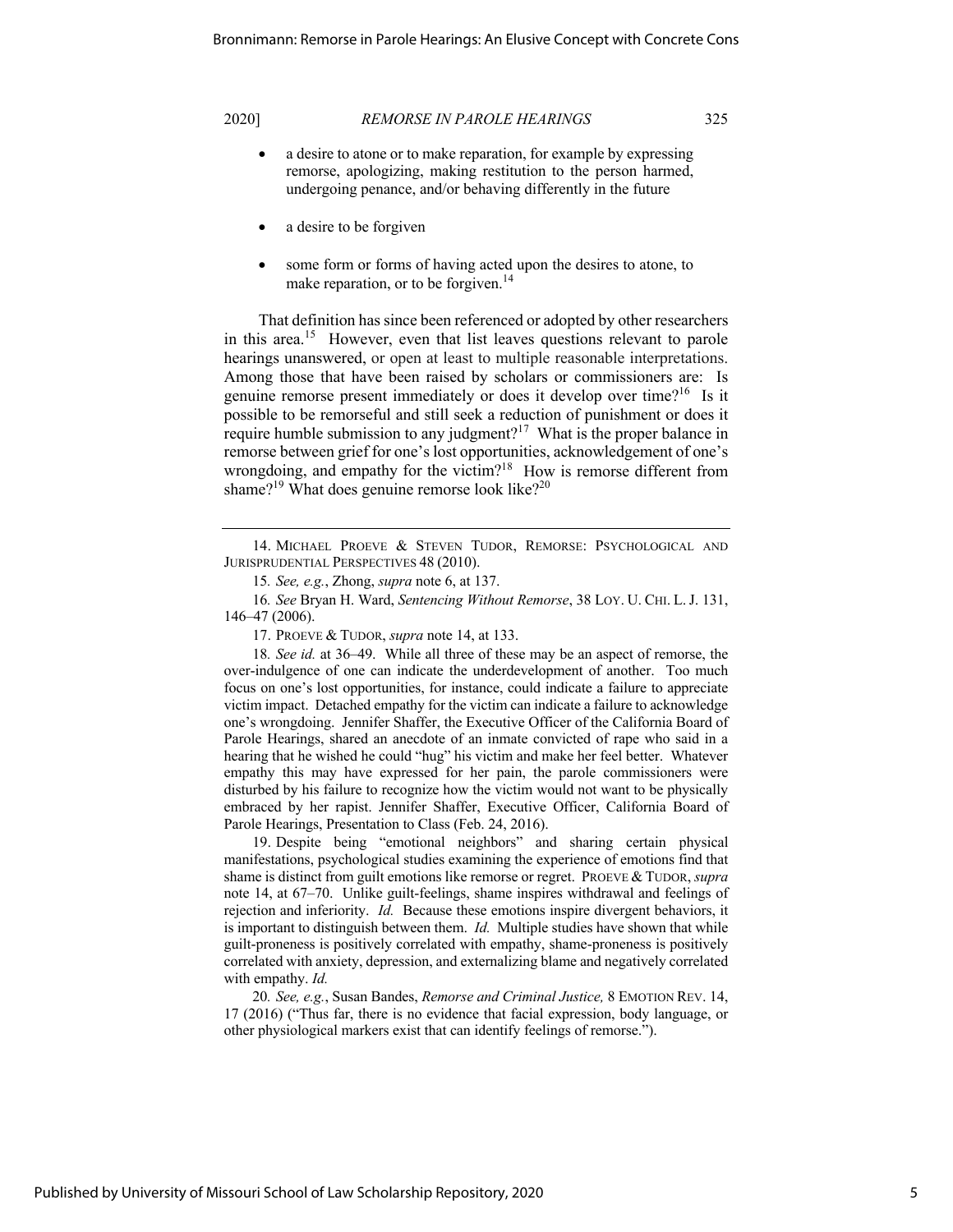The concept of remorse blurs as we interrogate it. Despite its importance throughout criminal justice proceedings, there is no legal consensus as to the definition or indicia of remorse.<sup>21</sup> The vagueness of the term invites legal decision-makers to import their own conceptions of this complex and varied emotion.

This Article, while drawing upon the scholarly research on remorse in various stages of criminal justice, focuses primarily on its use in the discretionary parole release decision. Discretionary parole is where a parole board has an opportunity to determine whether to conditionally release an individual from prison based on the board's assessment of the individual's characteristics and preparedness. At one point in American history, nearly three-quarters of all releases from prison occurred as a result of discretionary parole, and every state and the federal government operated a parole system.<sup>22</sup>

The 1970s saw a shift in thinking. Many jurisdictions began to move away from indeterminate sentences and parole release for "rehabilitated" offenders. The rehabilitative ideal of punishment lost popularity in the wake of studies showing that rehabilitative efforts appeared unsuccessful in reducing recidivism.<sup>23</sup> Critics also raised concerns that discretionary decisions were biased along racial, class, or other impermissible lines and argued that the psychological effects of not having an approximate release date were detrimental to prisoners' wellbeing.<sup>24</sup> By 2000, sixteen states had abolished discretionary parole for all offenders and another four had abolished parole for certain violent offenders.<sup>25</sup>

Discretionary parole, however, never disappeared and is again gaining attention as a potential tool in the decarceration agenda.<sup>26</sup> States facing prison overpopulation may see parole as a controlled release valve, as demonstrated most recently by the passage of Proposition 57 in California in 2016. That voter proposition, which was in part a response to a federal court order to reduce the prison population, amended the state constitution to allow parole

26. For a thorough explanation of why discretionary parole is a particularly appealing option for states with overcrowded prisons, *see* Joan Petersilia & Jimmy Threatt, *Release from Prison*, THE ENCYCLOPEDIA OF CORRECTIONS 1, 5 (Kent Kerley ed., 2017), http://onlinelibrary.wiley.com/doi/10.1002/9781118845387.wbeoc019/fu ll [perma.cc/JD4B-7GCY] ("In trying to downsize prison populations, it is easier to release eligible inmates through discretionary parole than it is to change sentencing laws or the behavior of other actors in the criminal justice system such as police, judges, or prosecutors. Additionally, as states decrease their prison populations, the least serious inmates are targeted for early release.").

<sup>21</sup>*. Id.* at 14.

<sup>22.</sup> JOAN PETERSILIA, WHEN PRISONERS COME HOME 58 (2003).

<sup>23</sup>*. Id.* at 63.

<sup>24</sup>*. Id.*

<sup>25.</sup> TIMOTHY A. HUGHES, DORIS JAMES WILSON & ALLEN J. BECK, TRENDS IN STATE PAROLE 1990–2000, BUREAU OF JUST. STATS. 1 (2001), https://www.bjs.gov/content/pub/pdf/tsp00.pdf [perma.cc/ND7H-3ND4].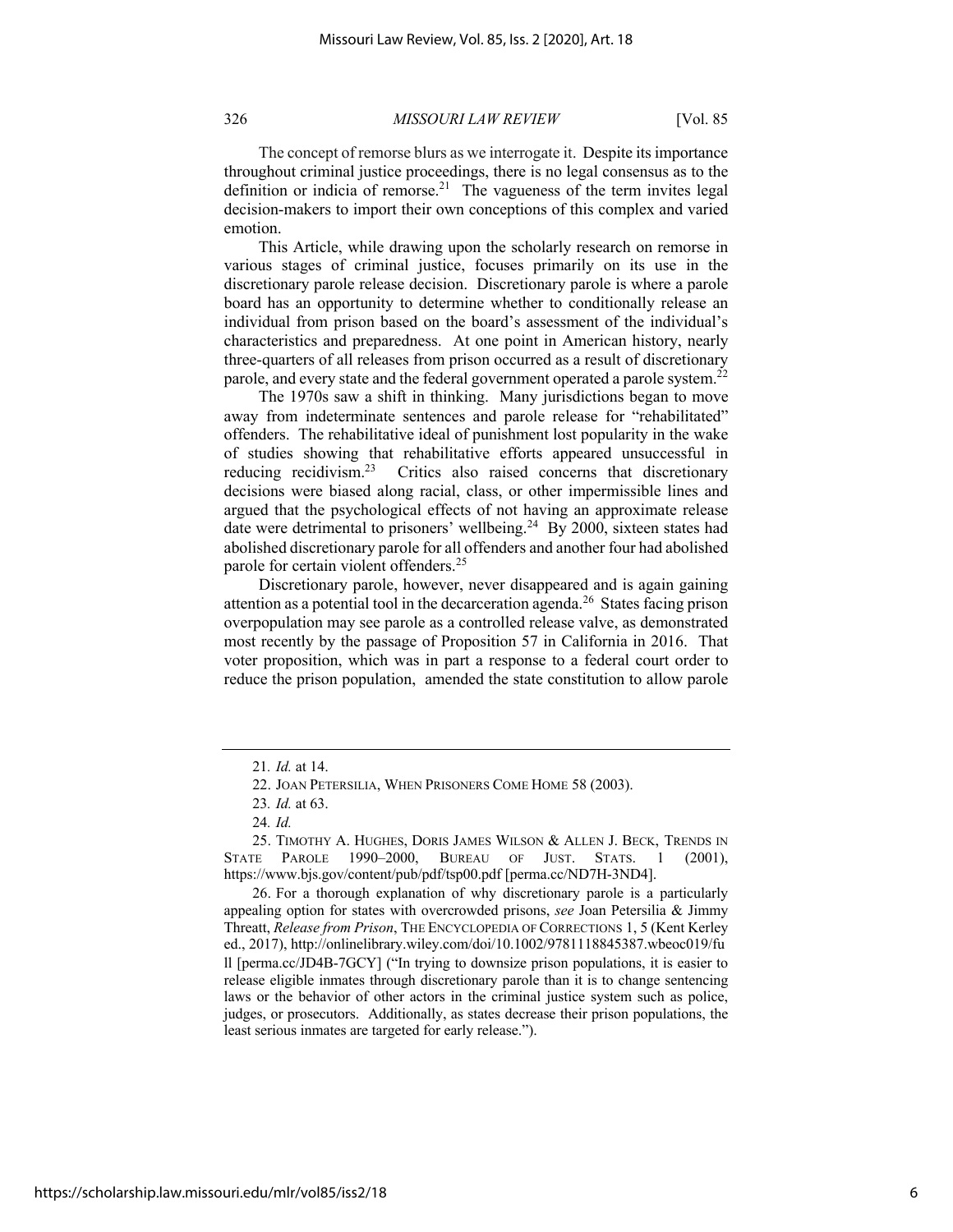consideration for nonviolent offenders.27 Then-Governor Jerry Brown, who spearheaded the campaign for the proposition, had also long voiced regret for signing the determinate sentencing bill of 1977, which he believed reduced the incentive for inmates to use their time in prison productively.<sup>28</sup>

With renewed interest in discretionary parole, the criteria used in the parole decision should also come under review. The goal of such critical evaluation is not to derail efforts to return to a more discretionary system; rather, the goal is to continue a decades-long effort to professionalize the practice of paroling by determining which criteria are most relevant to parole's purposes and what the best practices are for applying those criteria. Part II of this Article explains the arguments justifying the use of remorse in parole hearings, Part III examines the ways in which the evaluation of remorse is incorporated into a typical parole hearing, Part IV discusses the effect that the perception of remorse has on human judgment, and Part V addresses the challenges that arise in assessing remorse and provides potential recommendations for how to either eliminate it from consideration or evaluate it more consistently.

### II. WHY IS REMORSE RELEVANT TO PAROLE DECISIONS?

Besides popular fascination with the emotion, remorse persists in the legal system in part because it aligns with almost all theories of punishment. Indeed, countries as disparate in their approaches to criminal justice as Sweden, the Netherlands, China, Japan, and the common law countries of Canada, England, Australia, and the United States incorporate evaluations of remorse into their legal systems.<sup>29</sup> There are at least four reasons for why that is so, as listed in Sections A-D below.

<sup>27</sup>*. See* John Myers, *Gov. Brown to Seek November Ballot Initiative to Relax Mandatory Prison Sentences,* L.A. TIMES (Jan. 27, 2016), http://www.latimes.com/politics/la-pol-sac-jerry-brown-sentencing-reform-ballot-20160127-story.html [perma.cc/897M-D6LL]. The Supreme Court upheld the order in 2011, finding that California's prison overcrowding violated the Eighth Amendment's ban on "cruel and unusual punishment." Brown v. Plata, 563 U.S. 493, 545 (2011).

<sup>28</sup>*. See* Jenifer Warren, *Jerry Brown Calls Sentence Law a Failure*, L.A. TIMES (Feb. 28, 2003), http://articles.latimes.com/2003/feb/28/local/me-prisoners28 [perma.cc/LR45-A686] (quoting Governor Brown describing prisons as "postgraduate schools of crime" because without the need to convince a parole board to grant early release, there are no incentives to self-improve and learn marketable skills).

<sup>29.</sup> Richard Weisman, *Regulating the Expression of Remorse and the Building of Moral Communities, in* THE EXPRESSION OF EMOTION: PHILOSOPHICAL, PSYCHOLOGICAL, AND LEGAL PERSPECTIVES 247, 248 (Catharine Abell & Joel Smith eds., 2016).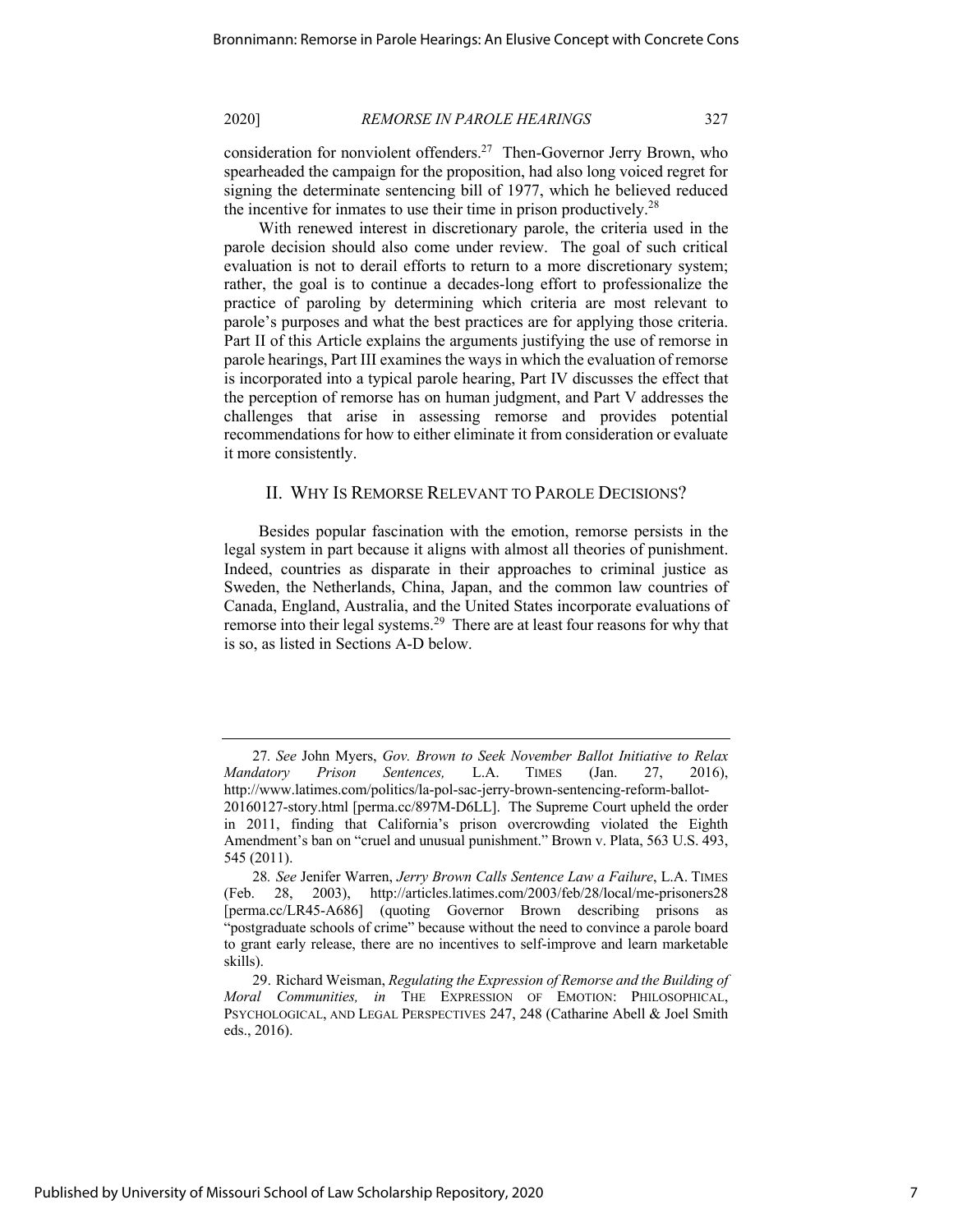## *A. Remorse May Decrease Recidivism*

By far the most pressing and relevant concern for a parole board is an offender's likelihood to recidivate. In every state where parole exists, evaluating the risk posed by the offender's release is essential; high or unreasonable risk means certain denial.<sup>30</sup>

The perception that remorse correlates with decreased recidivism is widespread among judges and parole officers.<sup>31</sup> Moreover, a focus on recidivism aligns with the utilitarian theory of punishment – that it is a means to another end, commonly deterrence of future criminal conduct, incapacitation, or rehabilitation.<sup>32</sup> Because of the perception that an offender's remorse accomplishes some of the work needed to secure *any* of those ends, remorse may make some portion of a sentence unnecessary.<sup>33</sup> The pain of remorse acts as a deterrent of future criminal behavior. By inducing the acknowledgement of one's wrongdoing and the motivation to make amends, remorse makes it more likely that offenders will rehabilitate by taking the steps necessary to address the destructive behaviors and attitudes that led to their crime. $34$  Finally, less incapacitation is necessary if remorse has successfully accomplished this work. As phrased succinctly by Judge Posner in *United States v. Beserra*,

A person who is conscious of having done wrong, and who feels genuine remorse for his wrong . . . is on the way to developing those internal checks that would keep many people from committing crimes even if the expected costs of criminal punishment were lower than they are. $35$ 

However, empirical support for the correlation between expressed remorse and reduced recidivism is equivocal. Until recently, there was little or no evidence attempting to prove or to disprove the linkage. A 1988 study examining offenders' post-probation behavior showed no statistically significant correlation between the expression of remorse and recidivism, and

<sup>30</sup>*. See e.g.*, CAL. PENAL CODE § 3041 (2016) (instructing a board to release a parole candidate unless "consideration of public safety requires a more lengthy period of incarceration for this individual"); TEX. GOV'T CODE ANN. § 508.141 (2015) (instructing that panel may release a parole candidate only when the "parole panel believes that the inmate is able and willing to fulfill the obligations of a law-abiding citizen").

<sup>31.</sup> RICHARD WEISMAN, SHOWING REMORSE: LAW AND THE SOCIAL CONTROL OF EMOTION 6–7 (2014).

<sup>32</sup>*. Id.* at 6.

<sup>33</sup>*. See, e.g.*, PROEVE & TUDOR, *supra* note 14, at 120 (discussing how utilitarian principles operate upon "a general principle of parsimony, which requires that we try to achieve the desired goal of a sentence by means of the 'cheapest rate' possible and avoid imposing any punishment beyond that which is necessary to achieve that end.")

<sup>34</sup>*. Id.* 

<sup>35.</sup> United States v. Beserra, 967 F.2d 254, 256 (7th Cir. 1998).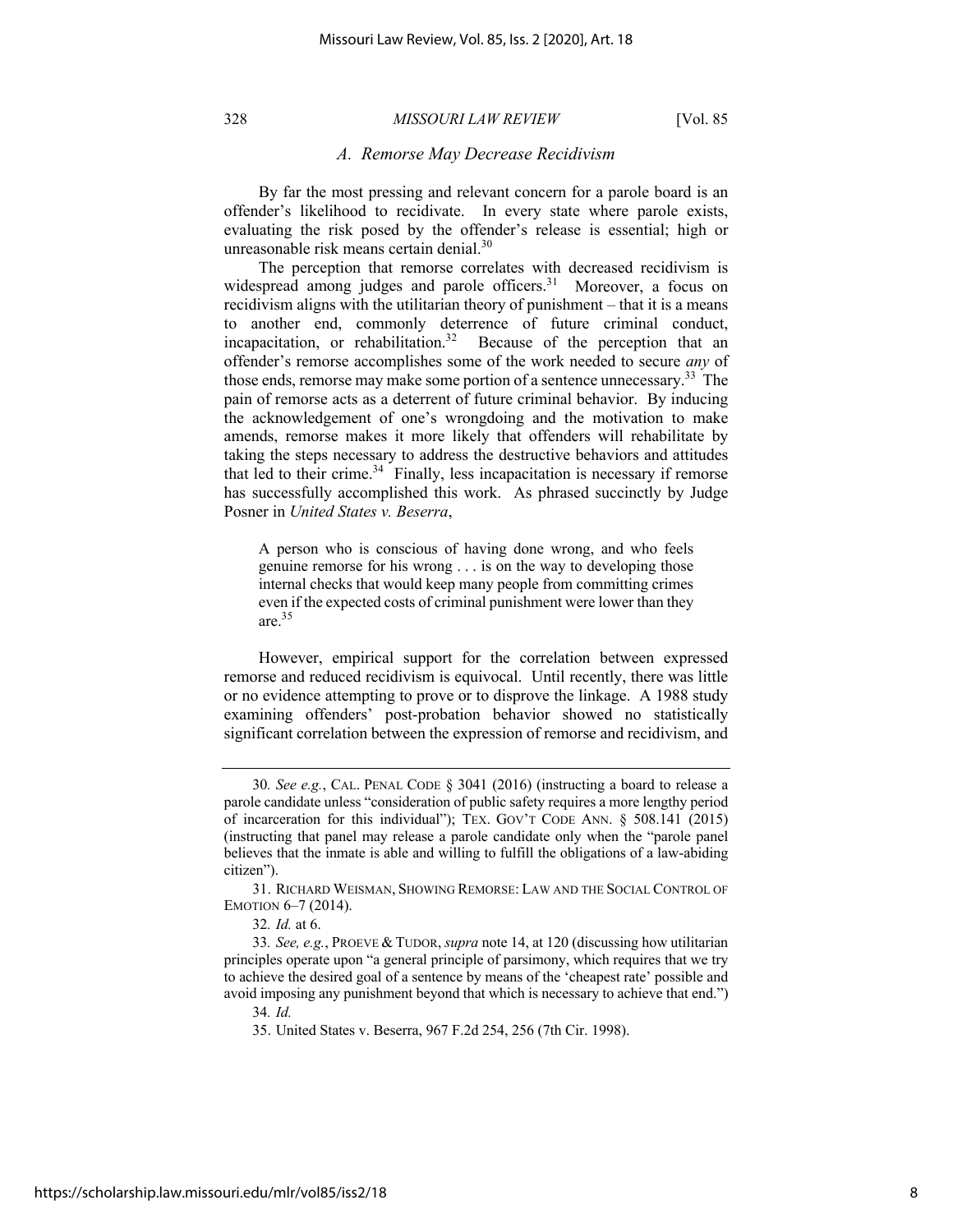only a slight correlation between remorse and co-operation with probation conditions.<sup>36</sup> Likewise, a 2000 study examining expressed remorse, among other factors, in psychiatric assessments of violent offenders in Canada showed no statistically significant relationship between remorse and recidivism.<sup>37</sup>

More recent research indicates that there is a modest but significant correlation. Two studies in the early 2000s examining the recidivism of young offenders who took part in restorative justice conferences<sup>38</sup> found that offenders who expressed remorse during their conferences were less likely to reoffend than those who had not.<sup>39</sup> A German study in 2008 assessed  $1,243$ young offenders in prisons through repeated interviews.<sup>40</sup> The interviews measured the frequency of guilt-feelings and shame-feelings by the offender from week to week and then compared these measures to the recidivism of the offenders once released. $41$  The study found frequent experiences of guilt predicted decreased recidivism while frequent experiences of shame predicted increased recidivism.<sup>42</sup> More recently, a 2017 study found that remorse-prone adolescent offenders, assessed through responses to a series of questions, had fewer rearrests than those who were assessed to be remorse-resistant.<sup>43</sup> Finally, lack of remorse is one of twenty items used to assess psychopathy, a condition that is linked to increased recidivism.<sup>44</sup>

39. ALLISON MAXWELL & GABRIELLE MORRIS, RESTORATIVE JUSTICE FOR JUVENILES: CONFERENCING, MEDIATION, AND CIRCLES 267–84; Hennessey Hayes & Kathleen Daly, *Youth Justice Conferencing and Reoffending,* 20 JUST. Q. 725, 749– 52 (2003).

40. Daniela Hosser et al., *Guilt and Shame as Predictors of Recidivism: A Longitudinal Study with Young Prisoners,* 35 CRIM.JUST. & BEHAV. 138 (2008).

41*. Id.* 

42*. Id.* at 149.

44*. See* James F. Hemphill et al., *Psychopathy and Recidivism: A Review*, 3 LEGAL & CRIMINOLOGICAL PSYCHOL. 139, 160 (1998). Moreover, remorse is considered a particularly good indicator of psychopathy. *See* Daniel M. Bolt et al., *A Multi-Group Item Response Theory Analysis of the Psychopathy Checklist-Revised,* 16 PSYCHOL. ASSESSMENT 155, 164–65 (2004); David J. Cooke & Christine Michie, *An Item Response Theory Analysis of the Hare Psychopathy Checklist-Revised,* 9 PSYCHOL. ASSESSMENT 3, 7 (1997).

<sup>36</sup>*. See* PROEVE & TUDOR, *supra* note 14, at 90–92 (summarizing this study by K.A. Romanowski and other studies relating to remorse and recidivism).

<sup>37</sup>*. Id.*

<sup>38.</sup> Restorative justice conferences are alternatives to traditional punishment. INT'L INST. FOR RESTORATIVE PRACTICES, DEFINING RESTORATIVE, https://www.iirp.edu/defining-restorative/restorative-conference **[**perma.cc/4XFJ-BWGZ].They bring together youth offenders, victims, their respective families, a legal officer, and a facilitator to discuss the crime and its effects on participants. *Id.* All participants then come to consensus agreements how the offender can repair the harm. *Id.*

<sup>43</sup>*. See* Ryan Charles Meldrum et al., *An Examination of the Criminological Consequences and Correlates of Remorselessness During Adolescence,* 16 YOUTH VIOLENCE & JUV.JUST. 279, 280 (2017).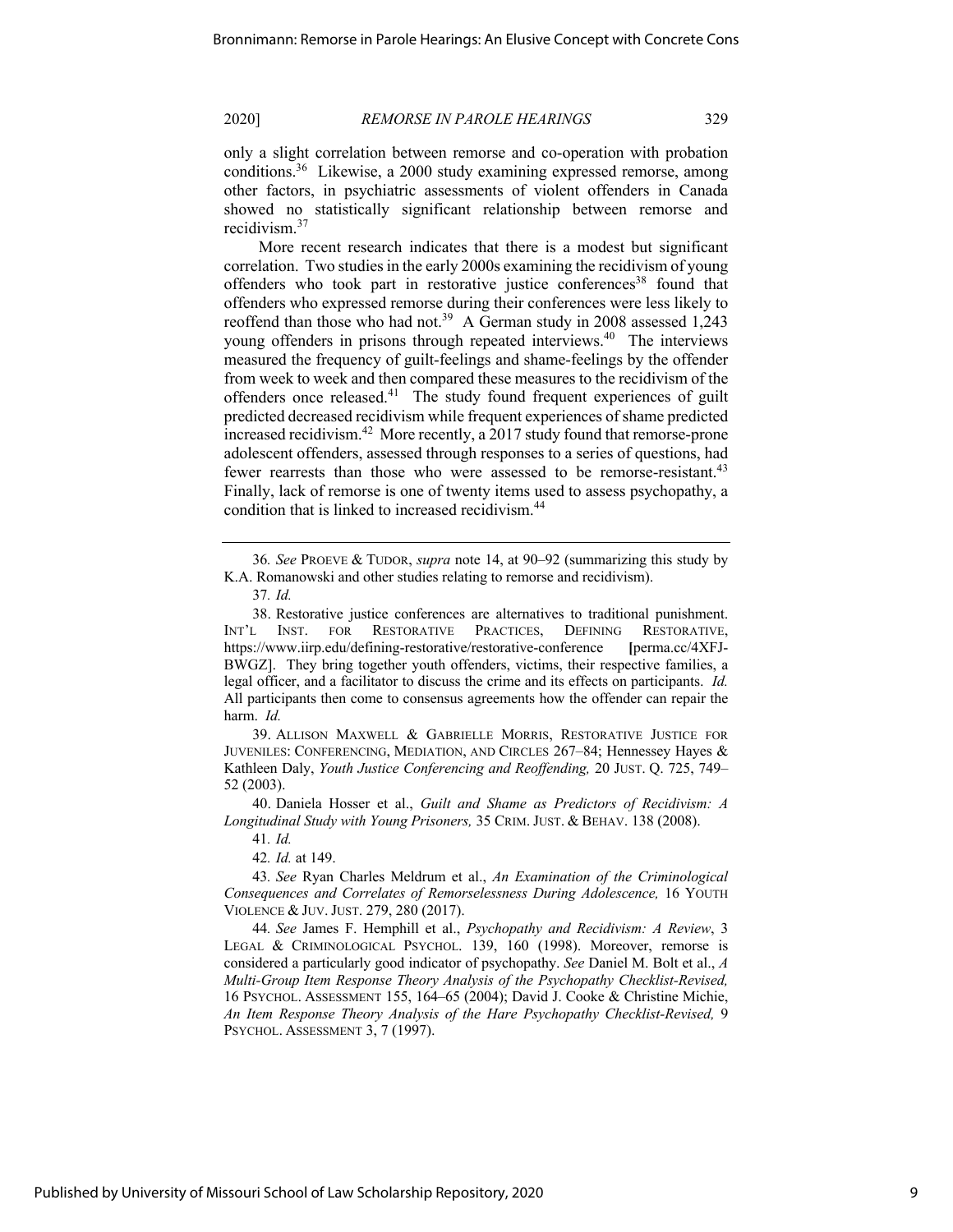It is thus fair to say that there is at least some empirical support for the notion that expression of remorse correlates with reduced recidivism. But that relationship is far from well-established, and in the context of parole hearings, probably rests on "gut feelings" more than anything else.<sup>45</sup> Two explanations may account for the lack of empirical data supporting the intuition that a remorseful parolee is less likely to recidivate. The first is human error. Parole commissioners may fail to distinguish genuine from feigned remorse and release some remorseless offenders. As described in Part V, psychopaths may actually be more likely to be released than non-psychopaths because of their ability to charm and to persuade a parole board that they are rehabilitated. Data that relies on expressions of remorse – which could happen if such data relies on parolee statements of remorse or rationales from parole boards – may therefore include a number of non-remorseful individuals. Such data is subsequently less reliable in showing a connection between remorse and the likelihood of reoffending.

Second, even the genuine experience of remorse is no guarantee that a parolee will not reoffend. One parole commissioner shared that it was common for him to watch inmates express sincere remorse for a past criminal action and be released only to appear before the board a year later for a similar crime.<sup>46</sup> In his experience, most of these offenders struggled with addiction.<sup>47</sup> Clean and sober in prison, they would face pressures on the outside such as relationship dissolution and unemployment.<sup>48</sup> Relapse into drugs and economic stress would lead them to theft or robbery.<sup>49</sup> Another parole commissioner offered a similar perspective, after having observed an offender in a parole hearing swear ardently to stay clean if released. She remarked, "They always say that and they mean it too."<sup>50</sup> The pressures of the outside and a tendency to return to unhealthy peer groups, she explained, frequently derailed inmates' commitment to sobriety.<sup>51</sup> Thus, it may be true that remorse correlates with a lower-chance of recidivism, but the data fails to properly account for post-release conditions that drive a parolee to reoffend.

<sup>45</sup>*. See, e.g.*, Stephanos Bibas & Richard A. Bierschbach, *Integrating Remorse and Apology into Criminal Procedure,* 114 YALE L.J. 85, 106 (2004) ("As of yet, psychology, psychiatry, sociology, and criminology have not empirically linked expressions of remorse and apology to a decreased need for specific deterrence of particular offenders.").

<sup>46.</sup> Telephone Interview with Frederic G. Reamer, Professor in the School of Social Work, Rhode Island College and former State of Rhode Island Parole Board Commissioner (Feb. 15, 2017).

<sup>47</sup>*. Id.* 

<sup>48</sup>*. Id.* 

<sup>49</sup>*. Id.* 

<sup>50.</sup> Interview with Ellen Kirschbaum, Executive Director of the Arizona Board of Executive Clemency, in Phoenix, Ariz. (Jan. 3, 2017).

<sup>51</sup>*. Id.*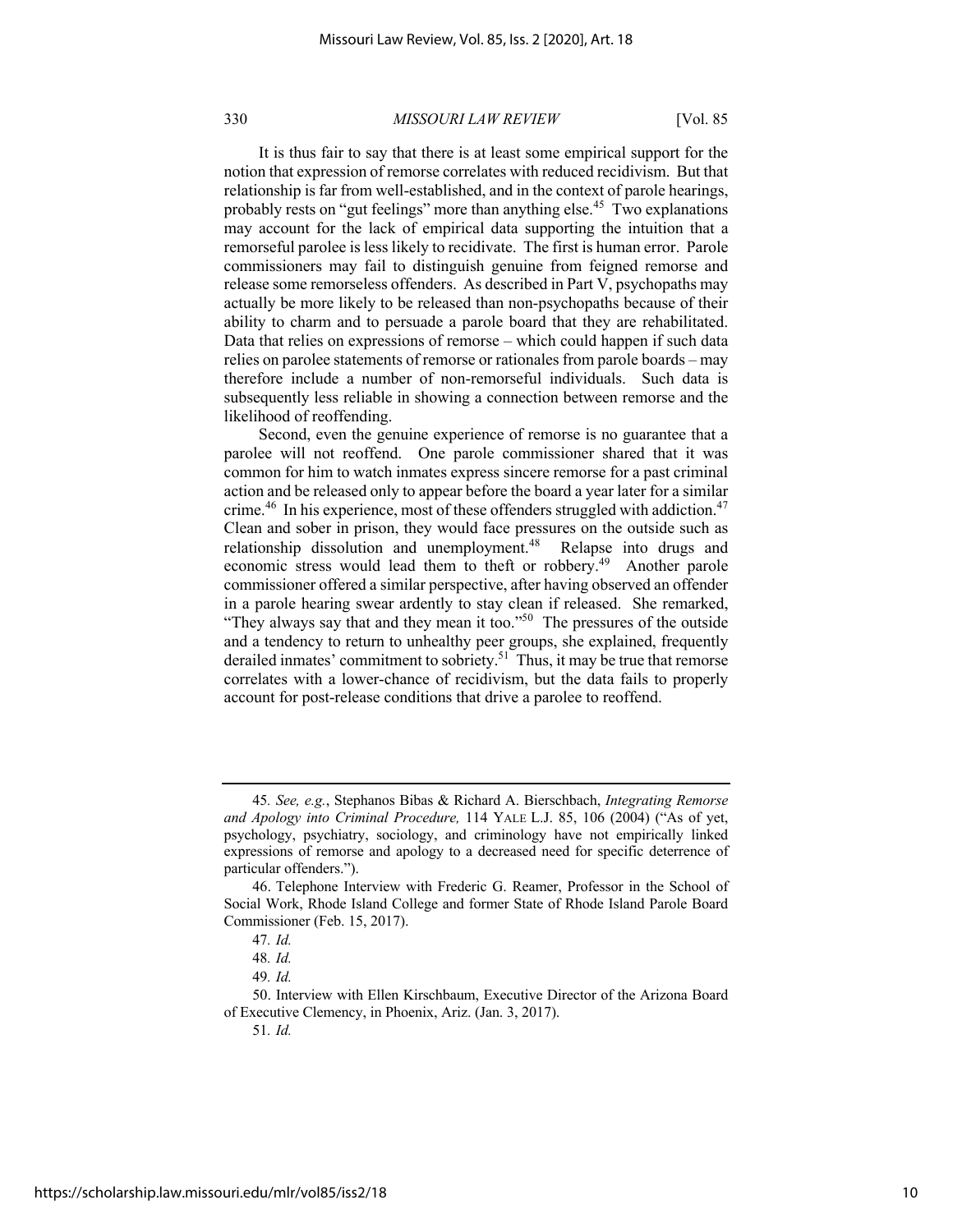# *B. Remorse Makes Retribution Less Necessary*

Retributive theory contends that "just deserts" is an end in itself. The punishment of a crime is valuable on its own aside from how that punishment rehabilitates offenders or deters other crimes. *Offense*-based retribution focuses on providing a punishment that "fits the crime" and that reflects the harm the crime caused independent of the offender's personal traits.<sup>52</sup> In other words, people are sentenced for their crime, not their character. This is the most common theoretical argument for not including remorse in sentencing, and by extension, parole. Under this view, there is no logical place for the expression of remorse in determining or reducing punishment.<sup>53</sup> Some scholars of this mindset justify their position by arguing that offenders should not be given credit for feeling what one ought to feel; remorse is an expectation, not a virtue.<sup>54</sup>

However, for *offender*-based retribution, remorse is relevant to the extent that it makes an offender less culpable and therefore less deserving of punishment.55 Remorse serves to distance the act from the offender's true character.56 Under offender-based retribution, punishment for the "worst of the worst" should differ from punishment delivered to those with substantial mitigating circumstances, including sincere remorse.

# *C. Remorse Serves the Aims of Restorative Justice*

Encouraging and expecting remorse at a parole hearing may also be justified as a way to acknowledge victims' experiences and to encourage offender reintegration, which are twin aims of the restorative justice movement. Restorative justice is an approach to dealing with wrongdoing in which "all the parties with a stake in a particular offense come together to resolve collectively how to deal with the aftermath of the offense and its implications for the future." $57$  An ideal restorative justice practice is one in which victims are able to explain the impact of an offense on their lives and offenders are able to acknowledge responsibility personally before the victims and make symbolic or actual reparations.<sup>58</sup> The result is restoring the relationships and moral balance disrupted by the crime.<sup>59</sup> Empirical studies

<sup>52.</sup> *See, e.g.*, Zhong, *supra* note 6, at 139.

<sup>53.</sup> Mirko Bagaric & Kumar Amarasekara, *Feeling Sorry? – Tell Someone Who Cares: The Irrelevance of Remorse in Sentencing,* 40 HOW.J. 364, 364–65 (2001).

<sup>54</sup>*. Id.*

<sup>55</sup>*. See* Zhong, *supra* note 6, at 139–40.

<sup>56</sup>*. See, e.g.*, Richard M. Weisman, *Being and Doing: The Judicial Use of Remorse to Construct Character and Community*, 2009 SOC. & LEGAL STUD. 47, 50 (2009).

<sup>57.</sup> Bibas & Bierschbach, *supra* note 45, at 103 (citing John Braithwaite, who is considered the top scholar on restorative justice).

<sup>58</sup>*. See, e.g.*, Hayes & Daly, *supra* note 39, at 726–28.

<sup>59.</sup> Bibas & Bierschbach, *supra* note 45, at 103.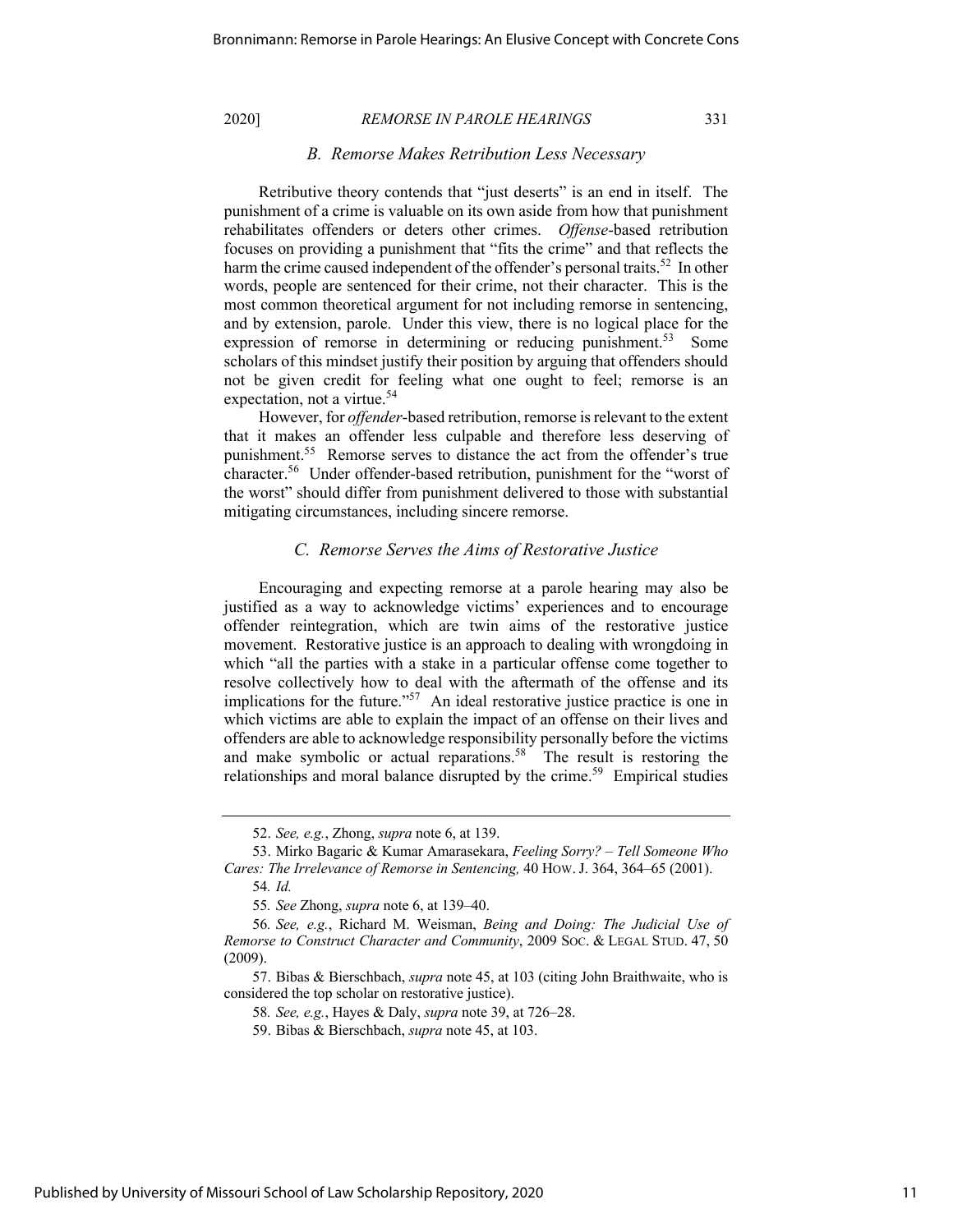of restorative justice programs suggest that they are at least as effective as traditional prosecution methods for controlling some kinds of crimes and that some victims feel participation helps them process their pain. $^{60}$  Although some restorative justice advocates call for this process to act as a substitute for punishment, a more radical position, the aims of this movement are not limited to that position.

Indeed, even scholars such as Professor Bierschbach and Judge Stephanos Bibas – who reject the movement's broad goals – agree that the legal system should recognize the insights of restorative justice and make greater use of apology and remorse. $61$  As they argue, apology and the expression of remorse are integral to how humans navigate our daily lives, serving as powerful means to "heal psychic wounds, teach lessons, and reconcile damaged relationships."62 This is part of the reason why people intuitively seek remorse from offenders and feel satisfied at its exhibition. Just as remorse and apology can improve interpersonal interactions, they can improve criminal procedure as well. Indeed, when criminal procedure foregoes remorse, the crime becomes abstract and the relational dimension of wrongdoing is lost. $63$ 

Considering remorse during a parole hearing aligns with this model proposed by Bibas and Bierschbach. A focus on remorse at a hearing provides an opportunity for victims to encounter offenders in a controlled setting and for offenders to reintegrate – but only after the offender has served a substantial portion of the punishment.

# *D. Remorse is a Ritual with Important Communicative Value to Society*

Finally, an increasing number of sociologists and legal scholars have suggested that the expression of remorse in a legal setting does more than just attempt to repair the moral balance between victim and offender; it constitutes a ritual through which social norms are shaped and affirmed.<sup>64</sup> When an offender expresses genuine remorse at a parole hearing, he or she commits to the norms that define membership in a moral community, thereby reintegrating.<sup>65</sup> Offenders' demonstration of remorse may be most appropriate at a parole hearing because it indicates their knowledge of and

<sup>60</sup>*. Id.* at 116–17.

<sup>61</sup>*. Id.* at 147–48.

<sup>62</sup>*. Id.* at 87.

<sup>63</sup>*. Id.* 

<sup>64</sup>*. See generally* NICHOLAS TAVUCHIS, MEA CULPA: A SOCIOLOGY OF APOLOGY AND RECONCILIATION (1991) (formulating apology as a moral ritual); WEISMAN, *supra* note 29 (examining remorse in the context of moral communities); Donna L. Pavlick, *Apology and Mediation: The Horse and Carriage of the Twenty-First Century,* 18 OHIO ST. J. DISP. RESOL. 829 (2003) (exploring the concept of apology and the role it can play in the dispute resolution process).

<sup>65.</sup> WEISMAN, *supra* note 29, at 13.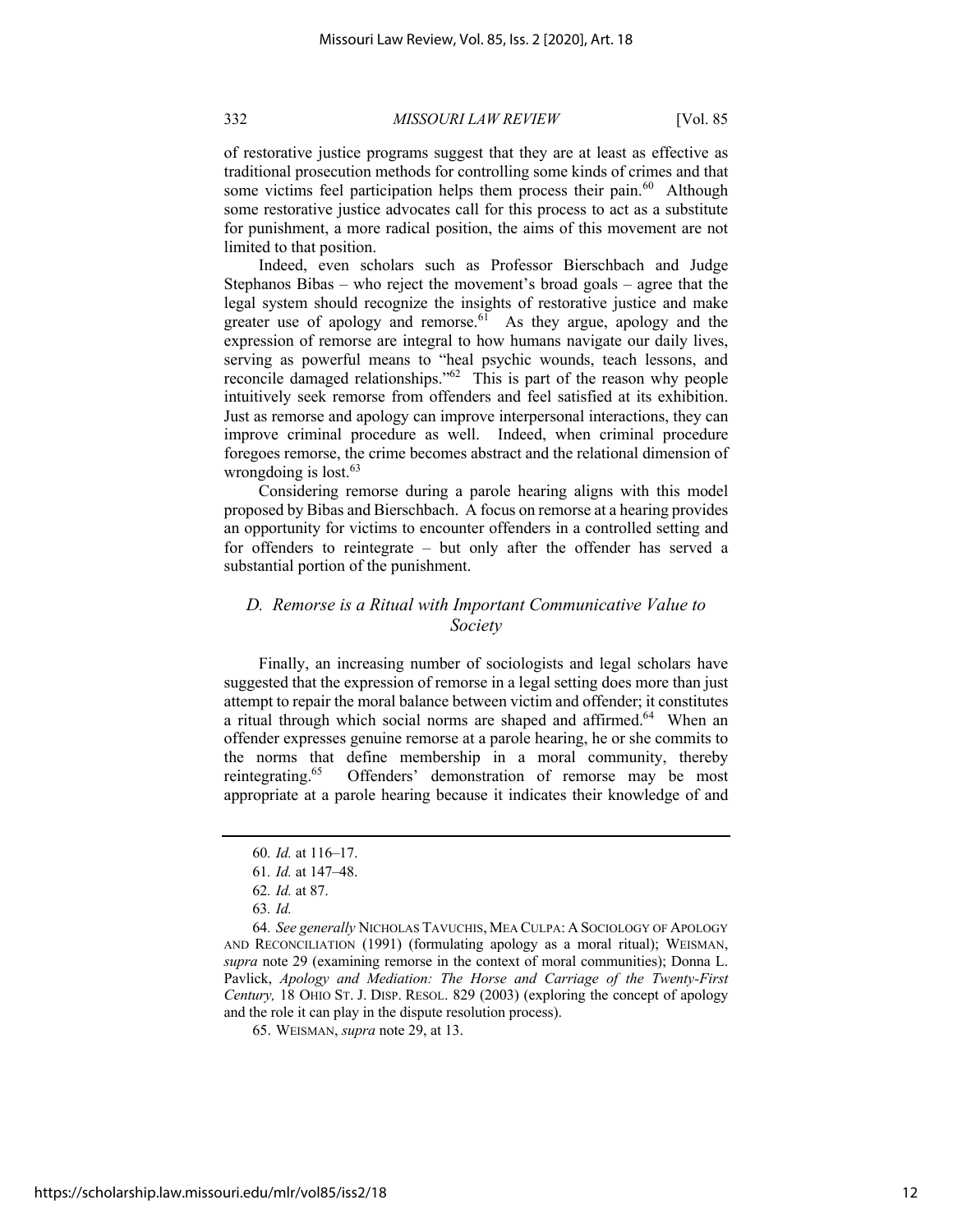capacity to satisfy community norms at the very point in time when their readiness to be imminently released to that community is under consideration.

Richard Weisman, Professor Emeritus at York University, contends that this remorse ritual is a kind of "moral performance."66 Regardless of how remorse might naturally manifest in an individual, successful demonstration of remorse must follow a certain script to be effective and accepted by the moral community. Examining 178 Canadian cases in which the remorse of a party was at issue, Weisman concluded that judges shape what this performance is expected to look like through their dialogue with the parties. $67$ At least in the Canadian cases he analyzed, successful demonstration of remorse must include acknowledgement of responsibility, gestures and signs of internal suffering observable in demeanor, and evidence of personal epiphany or transformation.<sup>68</sup>

Interestingly, while ideal, sincerity is not as important under this justification for considering remorse. After all, the more the act of remorse is ritualized, the easier it is to feign; offenders come to know what decisionmakers seek.However, because a moral performance has a symbolic and communicative value to community independent of the individual's true state of mind, an individual's ability and a willingness to perform the norm may be more important than an individual's subjective embrace of that norm. The performance alone is both a reaffirmation of community values and submission to those values. Weisman contends that this is why failure to demonstrate remorse is seen as a different affront than the original offense. He explains, "Outrage at the absence of remorse has far less to do with the gravity of the offence than with the lack of deference that such a stance communicates."69

# III. ASSESSMENT IN THE PAROLE PROCESS: WHO EVALUATES REMORSE, WHEN, AND UNDER WHAT AUTHORITY?

Remorse hangs in the background of parole decisions as a likely, though not always dispositive, criterion. At times, it is explicitly acknowledged as a consideration via statutes and regulations governing parole board decisions. However, remorse may also figure into decisions indirectly via inmate demeanor and testimony, risk assessments, psychological evaluations, program participation, or simply as a matter of commissioner discretion. This Section details the various ways remorse can be considered in parole board hearings. Examples of statutes and regulations in this Section are pulled from states that release comparatively high numbers of inmates via discretionary parole.

<sup>66</sup>*. Id.* at 38.

<sup>67</sup>*. Id.* at 23–45.

<sup>68</sup>*. Id.*

<sup>69</sup>*. Id.* at 44.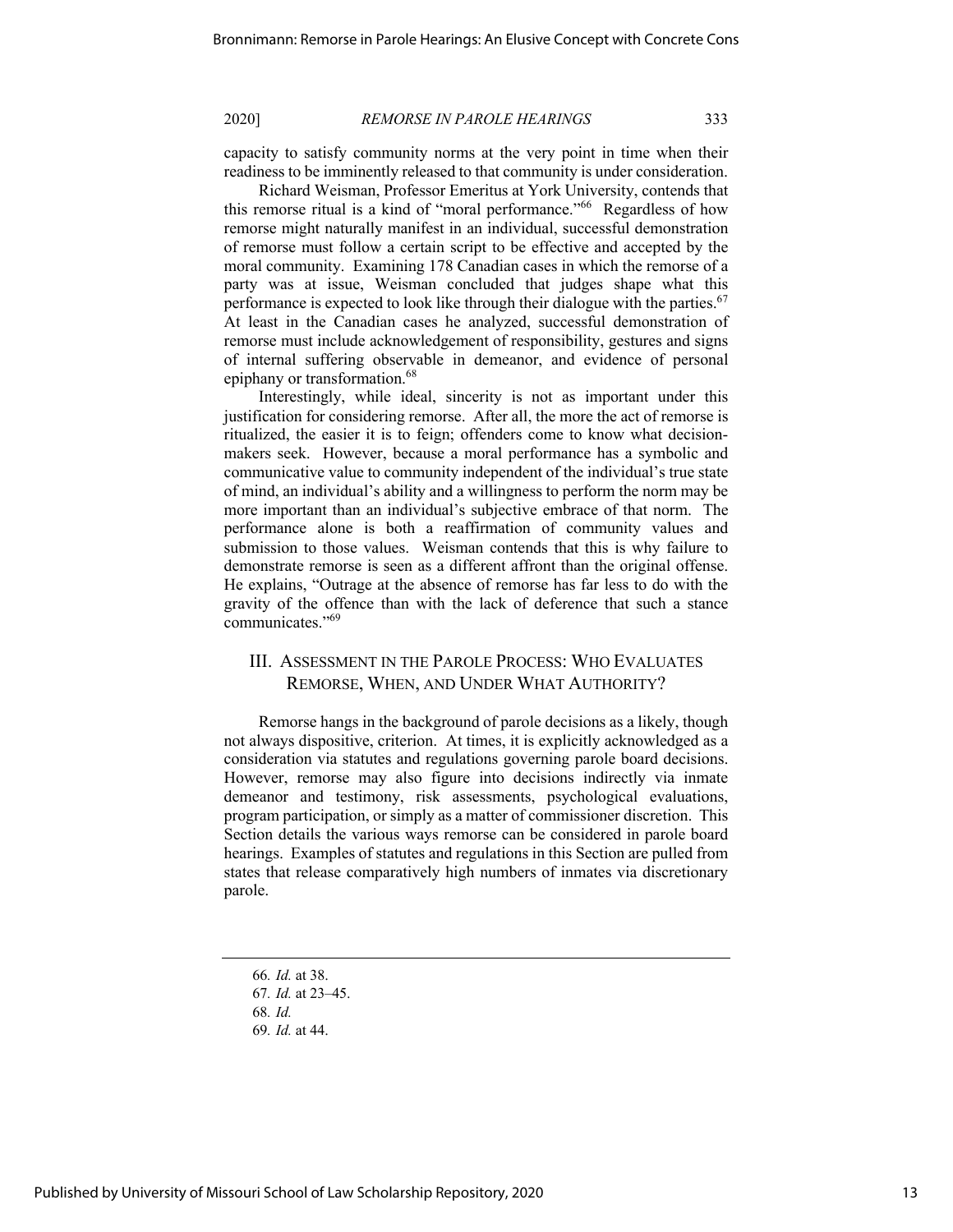# *A. Parole Statutes and Regulations*

States vary in the specificity of parole criteria in statutes and regulations. Some states use mandatory language, such as that a state *shall* release an inmate *unless* they fail to meet certain enumerated criteria. California law, for instance, instructs that a board

shall grant parole to an inmate unless it determines that the gravity of the current convicted offense or offenses, or the timing and gravity of current or past convicted offense or offenses, is such that consideration of the public safety requires a more lengthy period of incarceration for this individual. 70

Other states use precatory language, such as that a state *may* release an inmate *only when* they meet certain criteria, and emphasize that release remains a matter within the board's expansive discretion.<sup>71</sup> Texas makes clear that, "Release to parole is a privilege, not an offender right, and the parole decision maker is vested with complete discretion to grant, or to deny parole release as defined by statutory law."<sup>72</sup> In the same vein, some states have regulations listing particular factors tending to show suitability or unsuitability while others emphasize that each decision is individual.<sup>73</sup>

The explanation for the varied level of generality at which these statutes or regulations are written is twofold. On one hand, the language may reflect genuinely different approaches to the criteria that should or should not be considered in making a decision. Therefore, whether or not a State lists remorse as a factor in the parole decision may reflect that State's unique penological values. On the other hand, the descriptiveness of the statutes and regulations is often a response to legal or political challenges unrelated to any specific criterion like remorse. Listing or not listing particular factors can be part of an overarching strategy to expand or limit the flexibility of the parole boards to make granting parole harder or easier.<sup>74</sup>

<sup>70.</sup> CAL PEN. CODE § 3041(b)(1) (2018).

<sup>71.</sup> 37 TEX. GOV'T CODE ANN. § 508.141 (West 2018).

<sup>72.</sup> 37 TEX. ADMIN. CODE § 145.3 (1) (2017).

<sup>73</sup>*. Compare id.*, *with* CAL. CODE REGS. tit. 15, § 2281(c) (2019).

<sup>74.</sup> Maximizing parole board discretion is often an intentional step to prevent inmates from being able to challenge parole denials on due process grounds or new regulations limiting release as ex post facto laws. For instance, in *Greenholtz v. Inmates of Nebraska Penal & Correctional Complex*, 442 U.S. 1 (1979), the Supreme Court recognized that inmates have a Fifth Amendment due process liberty interest in the denial or delay of parole *if* the state parole system, through its statutory language, creates an entitlement to parole. In essence, the more discretion that remains with the parole board – the more a release remains an act of "legislative grace" rather than a rubberstamp – the less likely a prisoner can challenge procedural aspects of their denials for violating their constitutional rights.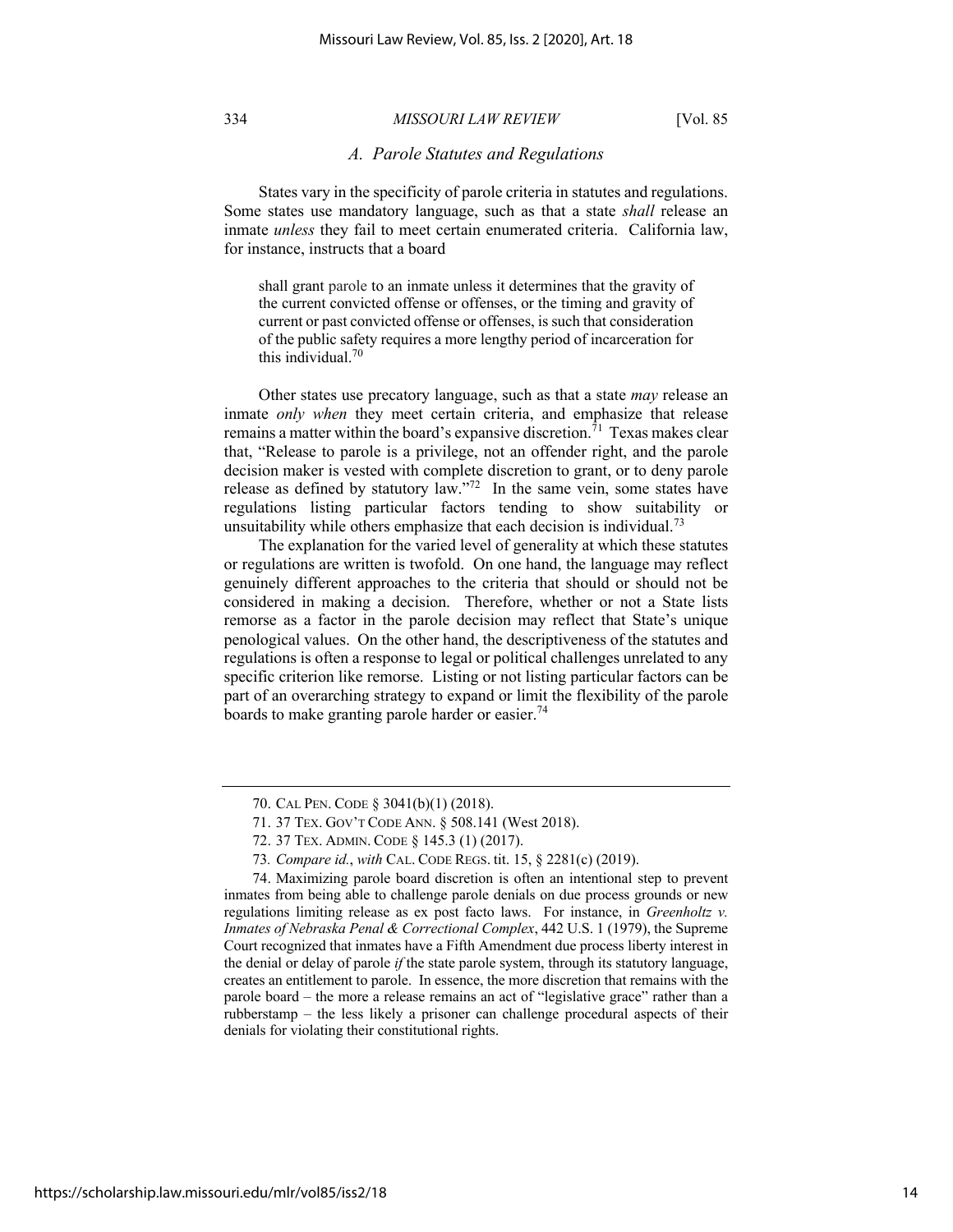With that caveat in mind, most states do not explicitly mention remorse as a factor to be considered;75 California and Pennsylvania are unusual for doing so.76 California, in particular, extensively references remorse throughout its regulations, which authorize consideration of "past and present attitude toward the crime" and list "signs of remorse" as a factor tending to show suitability.<sup>77</sup>

However, even in those states whose statutes do not explicitly reference remorse, parole boards may still assign enormous weight to it.<sup>78</sup> For instance, although neither "remorse" nor a near proxy for it appear in the factors New York parole boards should consider, New York's case law frequently mentions remorse as a factor that the board either appropriately considered or inappropriately failed to consider.<sup>79</sup>

Moreover, state statutes and regulations often contain criteria that either directly entail consideration of remorse or can be construed to do so. For instance, if an inmate's remorse is valued for its communicative value to society and to pay respect to victims, a parole commissioner could well deem that the release of a remorseless inmate would "deprecate the seriousness of his crime."<sup>80</sup> Likewise, in a state where a parole board can only release an

77. Interestingly, the factor "signs of remorse" is further described in the regulation as follows: "The prisoner performed acts which tend to indicate the presence of remorse, such as attempting to repair the damage, seeking help for or relieving suffering of the victim, or the prisoner has given indications that he understands the nature and magnitude of the offense." CAL. CODE REGS. § 2281(b), (d) (2019). Providing guidance to what is meant by remorse is unusual.

78*. See* Cohen, *supra* note 75, at 1076, 1082.

79*. E.g.*, Rossakis v. N.Y. State Bd. of Parole, 146 A.D.3d 22, 27–28 (N.Y. App. Div. 2016) ("Based on the record before us, we conclude . . . that the Board acted with an irrationality bordering on impropriety in denying petitioner parole. The Board focused exclusively on the seriousness of petitioner's conviction and the decedent's family's victim impact statements ... without giving genuine consideration to petitioner's remorse, institutional achievements, release plan, and her lack of any prior violent criminal history."); Molinar v. N.Y. State Div. of Parole, 119 A.D.3d 1214, 1215 (N.Y. App. Div. 2014) (finding that the parole board properly considered the inmate's continued failure to accept responsibility and the connection of that factor to his rehabilitation in denying parole).

80. MODEL PENAL CODE § 305.9 (AM. LAW INST., Proposed Official Draft 1962). New York employs similar phrasing: The board may only release an inmate after considering whether [his] release "will not so deprecate the seriousness of his crime as to undermine respect for law." N.Y. EXEC. LAW  $\S$  259-i(2)(a)(ii)(c)(A) (McKinney 2017).

<sup>75</sup>*. See* Laura Cohen, *Freedom's Road: Youth, Parole, and the Promise of Miller v. Alabama and Graham v. Florida,* 35 CARDOZO L. REV. 1031, 1076 (2014).

<sup>76.</sup> California includes "signs of remorse" as a factor tending to show suitability within its regulations. CAL. CODE REGS. § 2281(d). Pennsylvania includes "stated remorse for the offense(s) committed" as one of its non-weighted factors in its parole decisional instrument. Parole Decisional Instrument, PA. BD. OF PROB. AND PAROLE (April 15, 2017), https://www.pbpp.pa.gov/Parole%20Supervision/Documents/PDI% 20361%2009-2014.pdf [perma.cc/DDD3-8NHC].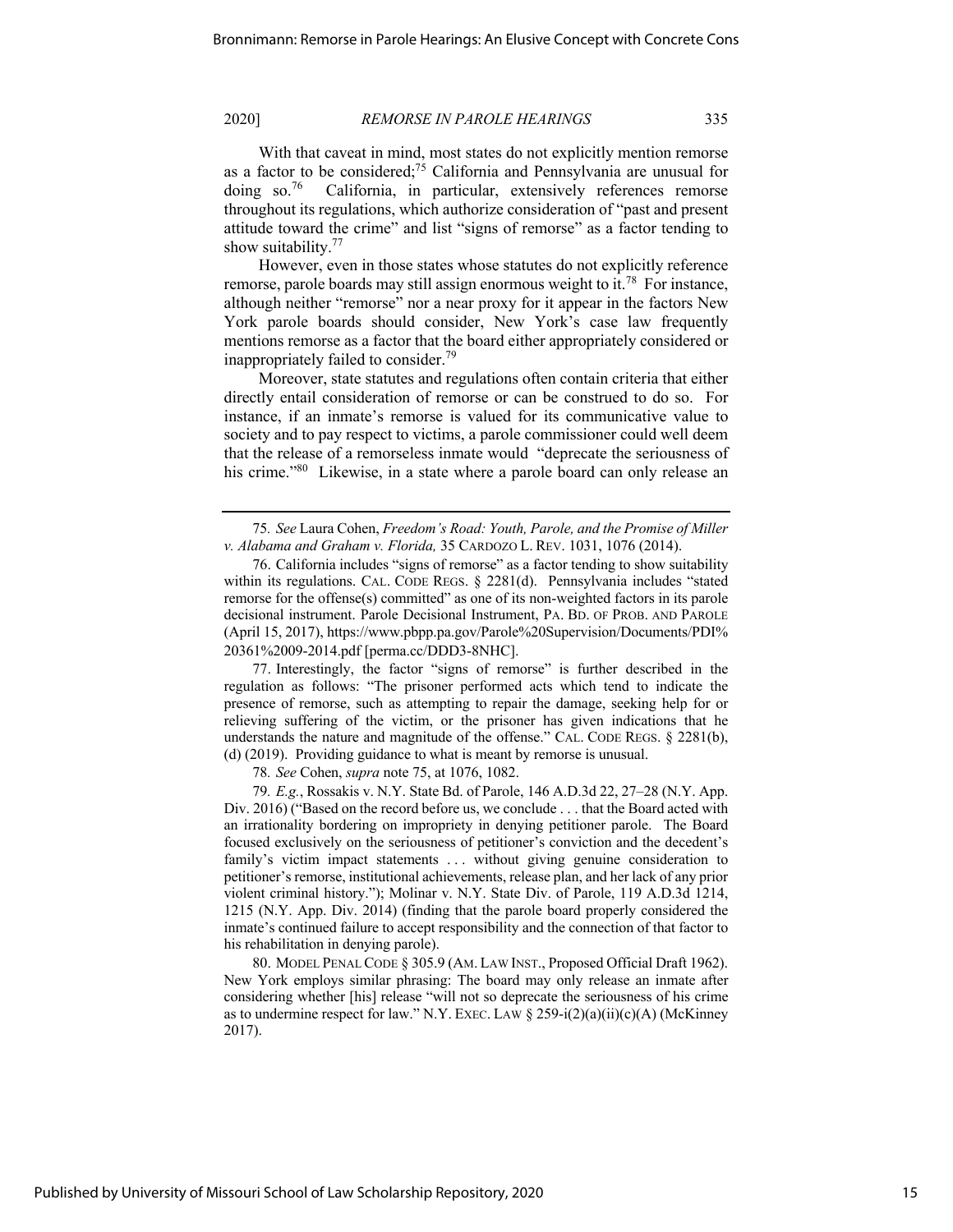inmate if "[he] will live and conduct himself as a respectable and law-abiding person,"81 a parole board could determine that a remorseless person is less easily deterred from reoffending and therefore less likely to obey the law. At the least, they could decide such a person is not respectable.

Courts have generally refrained from second-guessing the parole boards' application of the broad factors listed in states' statutes and regulations. A reviewing court often is only willing to overturn the decisions of a parole board if commissioners have far-fetched interpretation of listed criteria<sup>82</sup> or have considered factors that are unlisted and deemed a detriment to rule-oflaw or fair procedure.<sup>83</sup>

While a boilerplate rationale for denial is generally insufficient, 84 even the due process protections in select states impose "only a minimal burden upon parole boards to reveal the rationales for their decisions."<sup>85</sup> California has perhaps one of the most demanding requirements of parole board reasoning: determinations must be related to "current dangerousness" and be supported by "some evidence."<sup>86</sup> However, even in California, a parole commissioner who believes an inmate's lack of remorse means that he is unable or unwilling to critically evaluate what behaviors led to the crimes and to avoid those behaviors in the future could conceivably connect remorselessness to a conclusion that the inmate's release would "pose an unreasonable risk of danger to society."<sup>87</sup>

84. Alexis Watts, *Parole Release Reconsideration in States with Discretionary Release*, ROBINA INST. OF CRIM. LAW & CRIM. JUST. (Apr. 10, 2016), https://robinainstitute.umn.edu/news-views/parole-release-reconsideration-statesdiscretionary-release#footnote12\_zm1w6a4 [perma.cc/U5H5-HHT8].

85. Daniel S. Medwed, *The Innocent Prisoner's Dilemma: Consequences of Failing to Admit Guilt at Parole Hearings*, 93 IOWA L. REV. 491, 493 (2008).

<sup>81.</sup> GA. CODE ANN. § 42-9-42 (West 2015).

<sup>82</sup>*. E.g.*, Hamilton v. N.Y. State Div. of Parole, 119 A.D.3d 1268, 1273 (N.Y. App. Div. 2014) (ridiculing a parole board's determination that a "nearly 90-year-old, terminally ill cancer patient with additional debilitating medical conditions that required continuous medical care had 'a propensity for extreme violence' based solely on the nature of the crime.").

<sup>83</sup>*. Id.* (referencing other cases where the board considered unlisted and improper criteria, such as commissioners' own personal penal philosophy and views on the historical treatment of murderers or a requirement that the inmate demonstrate how his release would *enhance* society). Other factors are sometimes limited or forbidden by statute. For instance, in Texas, parole boards are not allowed to consider "an offender's litigation activities" when determining candidacy for parole. 37 TEX. ADMIN. CODE § 145.3 (2017). In Georgia, HIV status can be considered but cannot be the only factor weighed. GA. CODE ANN. § 42-9-42.1 (2015).

<sup>86</sup>*. In re* Lawrence, 190 P.3d 535, 553 (Cal. 2008).

<sup>87.</sup> CAL. CODE REGS. tit. 15, § 2281(a) (2019).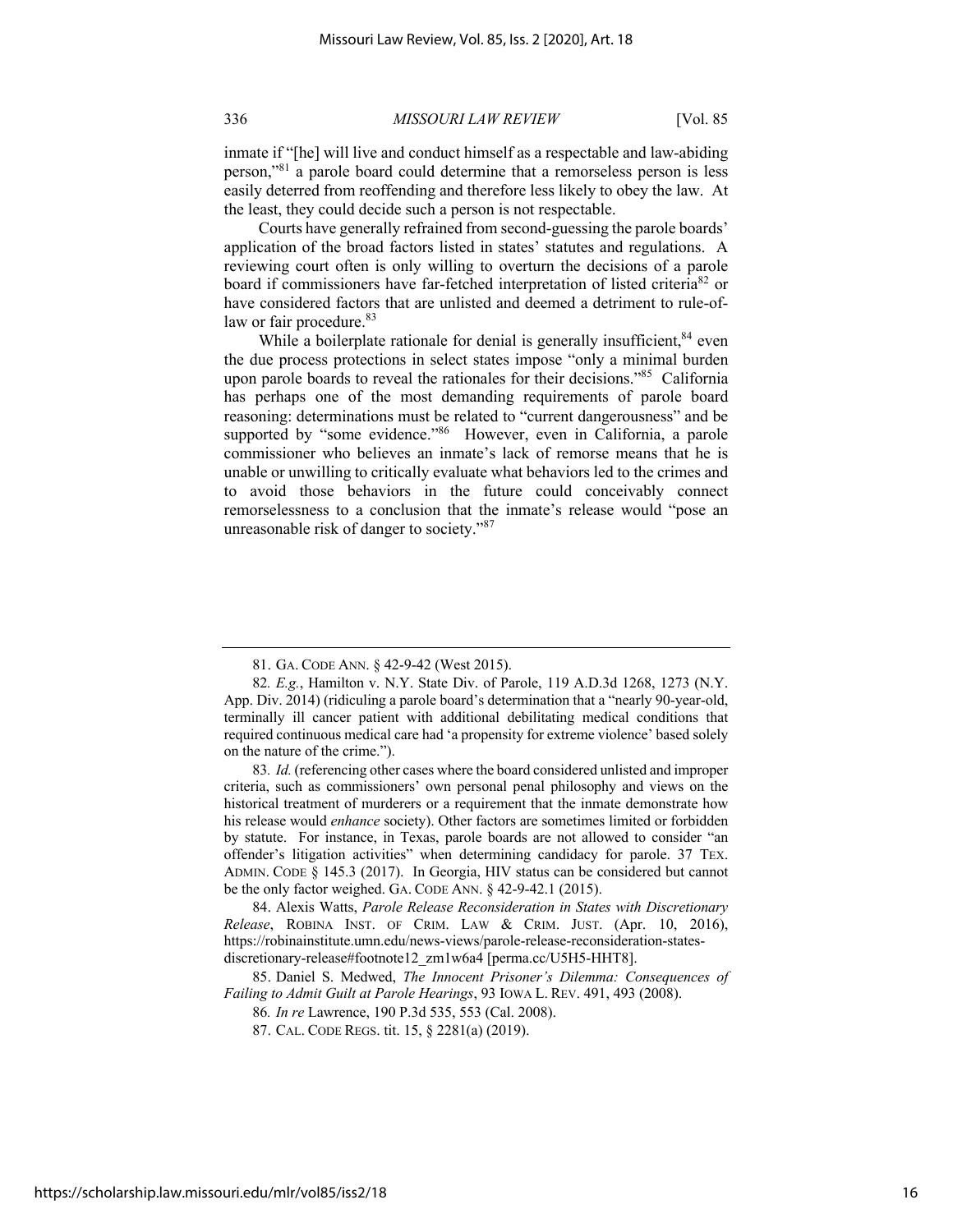## *B. Inmate Testimony and Demeanor at Hearing*

Because parole commissioners already have access to an inmate's prison file, which describes his crimes of conviction and institutional behavior, parole board members receive little new information from interviews other than their assessments of the offender's character, remorse, and sincerity.<sup>88</sup> Nonetheless, there is "near unanimity" that boards need to evaluate testimony and demeanor at some point in the parole process.<sup>89</sup> In 2015, the Robina Institute disseminated a survey of states' releasing authorities endorsed by the Association of Paroling Authorities International. Of the forty states responding to Robina Institute's 2015 parole survey, thirty-eight considered inmate demeanor,  $90$  thirty-seven states considered inmate testimony, and thirty-seven states considered inmate family testimony.<sup>91</sup>

Commissioners can assess an offender's remorsefulness through any of these means, and indeed, this often appears to be the point of having an inmate appear in person. In California, for instance, hearings for inmates who have been sentenced to life often focus on determining an inmate's level of "insight."<sup>92</sup> Though not listed in the parole regulations, inmates are aware of it as an informal requirement. In the words of one California lifer released on parole, "insight is the buzzword."93

In his memoir about his time on the Rhode Island State Parole Board, Dr. Frederic Reamer described the power of the interview as follows:

It was not unusual for me to have a tentative opinion in mind – based on my review of the copious records – when the inmate entered the

90. Demeanor is generally thought to encompass "outward appearance or behavior, such as facial expressions, tone of voice, gestures, and the hesitation or readiness to answer questions." *Demeanor*, BLACK'S LAW DICTIONARY (11th ed. 2019).

91. Ruhland et al.,*supra* note 89, at 26. While important, it is worth nothing that these factors were generally ranked lower in importance by parole commissioners than factors like "severity of current offense," "prior criminal history," and "empirically based risk assessments." *Id.* at 27.

92. California case law recognizes and affirms that despite not appearing in parole regulations, "insight" falls within their scope, being related to criteria like "past and present attitude about the crime" and "remorse." *In re* Shaputis, 265 P.3d 253, 270 (Cal. 2011).

93. Interview with paroled California inmate in Stanford, Cal. (Feb. 16, 2017).

<sup>88.</sup> Leanne ten Brinke et al., *Crocodile Tears: Facial, Verbal and Body Language Behaviors Associated with Genuine and Fabricated Remorse,* 36 LAW & HUM. BEHAV. 51, 51–55 (2012); R. Barry Ruback & Charles H. Hopper, *Decision Making by Parole Interviewers: The Effect of Case and Interview Factors,* 10 LAW & HUM. BEHAV. 203, 203–04 (1986).

<sup>89.</sup> Ebony L. Ruhland et al., *The Continuing Leverage of Releasing Authorities: Findings from a National Survey*, ROBINA INST. OF CRIM. L. & CRIM JUST. 26 (2016), https://robinainstitute.umn.edu/sites/robinainstitute.umn.edu/files/final\_national\_par ole\_survey\_2017.pdf [perma.cc/R2U5-3C2U].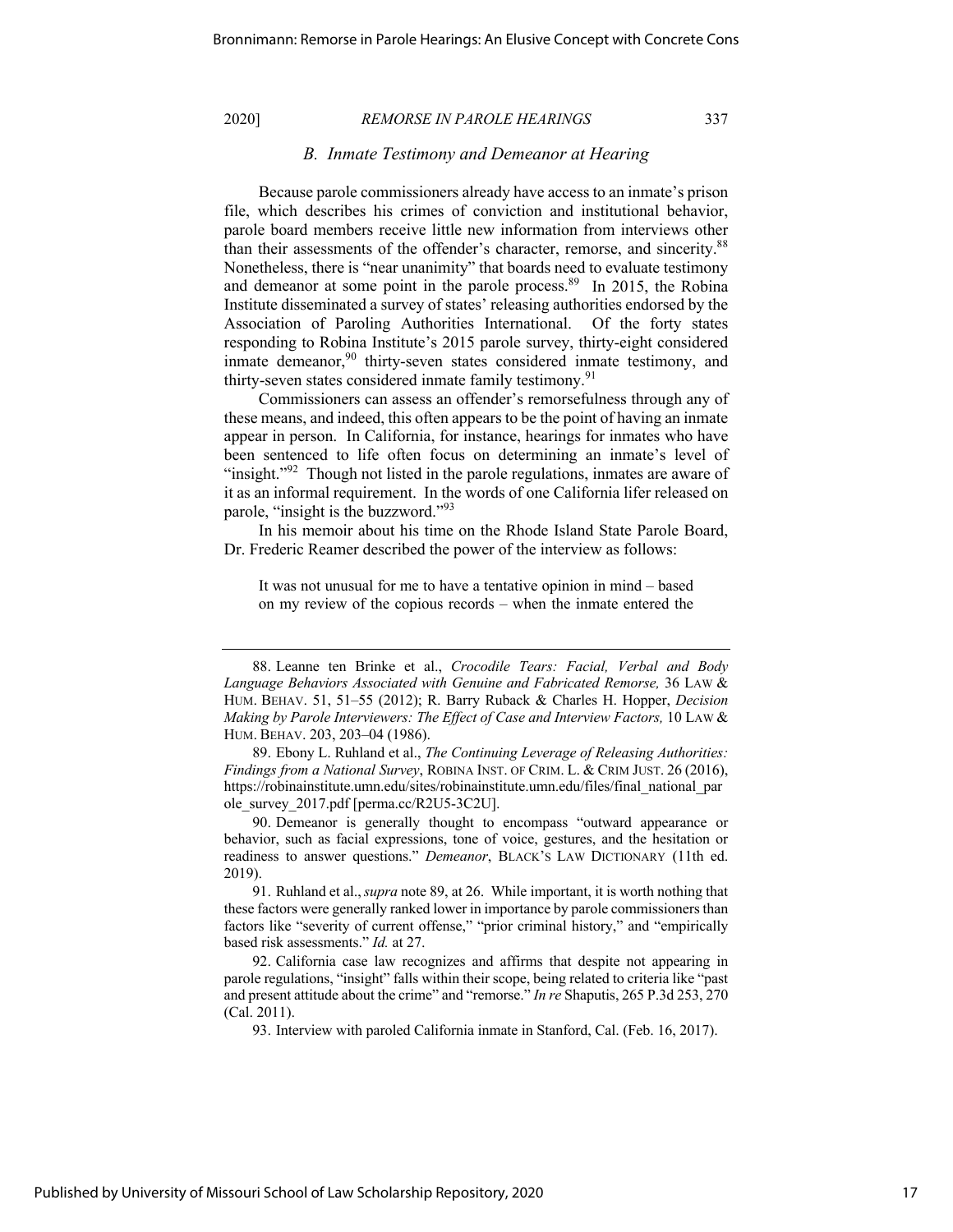hearing room and then shift my position based on the in-person interview. Sometimes my shift was in the inmate's favor and sometimes not. An inmate who had what appeared to be slim chances of getting my vote for parole would overwhelm me with her insight and sincerity, so much so that I changed my mind. In other cases I found my in-person encounter with the inmate quite discouraging.<sup>94</sup>

Administrative reviews, another form of discretionary parole, provide less of an opportunity to assess remorse. In these reviews, inmates are evaluated on their paper files alone and paroled without an interview.<sup>95</sup> Inmates are allowed to submit a written statement,  $96$  which can still serve as a vehicle for assessing an offender's internal thoughts, but demeanor evidence is eliminated entirely. Indeed, administrative reviews, mainly for offenders convicted of less serious crimes, seem almost intentionally to relegate remorse and other judgments of an offender's character to the sidelines. For instance, California's regulations for implementing Proposition 57, which expands the use of administrative reviews to determinately-sentenced nonviolent offenders, differ substantially from the regulations in place for parole hearings for long-term offenders. Whereas the regulations for parole hearings in place for long-term offenders mention remorse as an explicit factor to consider, the regulations for determinately sentenced nonviolent offenders focus commissioners on objective factors like whether an inmate participated in rehabilitative programming. $97$ 

# *C. Psychological Evaluations, Risk Assessments, and Institutional Programming*

Even in states where a board does not personally meet with an offender or is more restricted in its decision-making, remorse is often assessed indirectly by considering psychological evaluations, risk assessments incorporating psychological evaluations, or in some cases, institutional program participation.

In the Robina Institute Survey, all forty responding states reported using a psychological report.98 And while the process for conducting psychological evaluations varies by state, it commonly includes an interview with the inmate by a trained psychologist. The psychologist includes in her report an opinion on a matter relevant to the parole decision. In California, those reports are

97*. Compare* CAL. CODE REGS. tit. 15, § 2281 (2019), *with* CAL. CODE REGS. tit. 15, § 2449.5 (2019).

<sup>94.</sup> FREDERIC G. REAMER, ON THE PAROLE BOARD: REFLECTIONS ON CRIME, PUNISHMENT, REDEMPTION, AND JUSTICE 62 (2017).

<sup>95</sup>*. See, e.g.*, CAL. CODE REGS. tit. 15, § 2449.5 (2019).

<sup>96</sup>*. Id.* 

<sup>98.</sup> Ruhland et al.,*supra* note 89, at 26.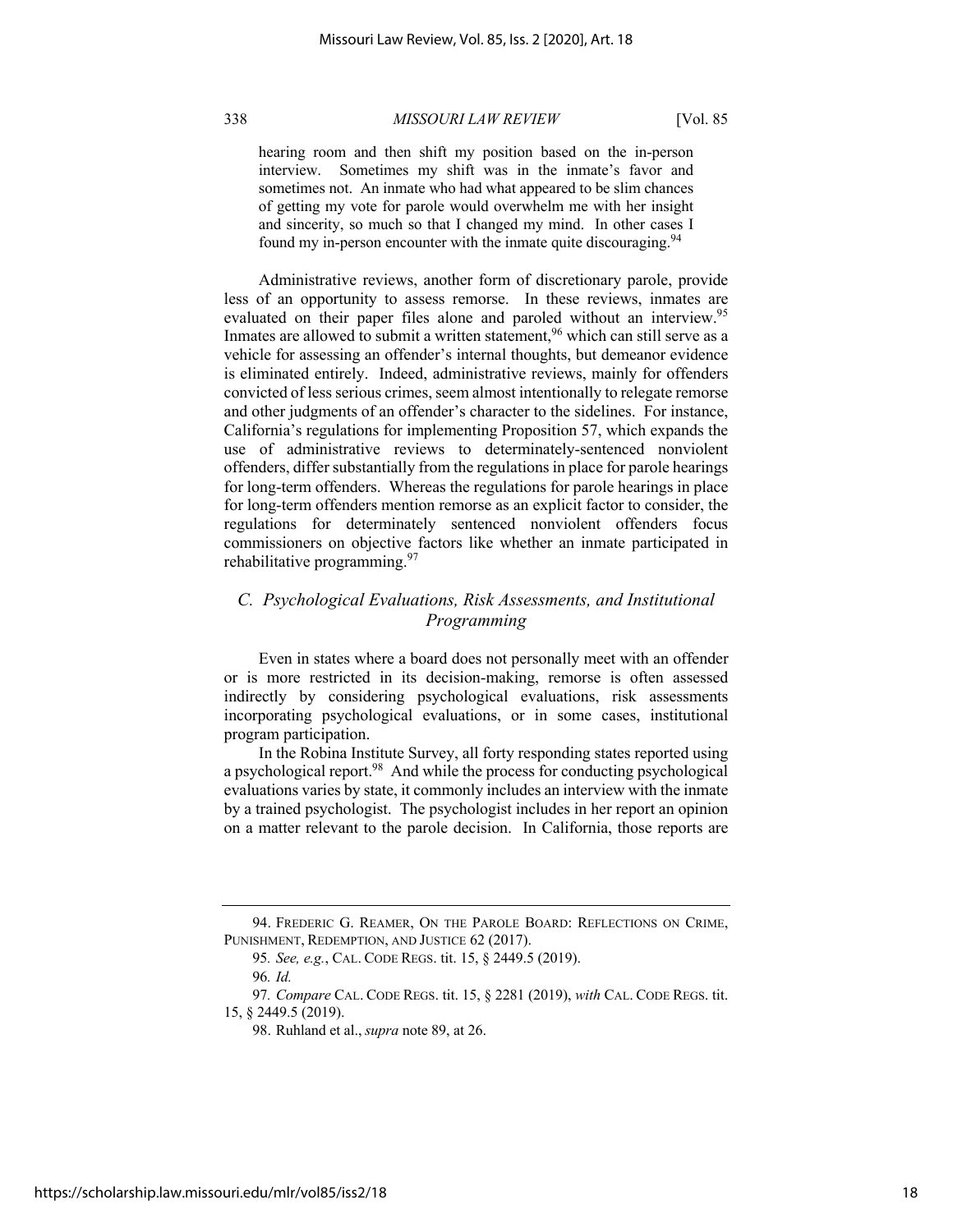based on a two to four-hour interview<sup>99</sup> in which a trained psychologist evaluates "factors impacting an inmate's risk of violence, including but not limited to factors of suitability and unsuitability [such as "signs of remorse"]  $, 100$ 

Thirty-nine of the forty surveyed states reported using a risk assessment instrument.<sup>101</sup> Generally, risk assessment tools use a combination of static and dynamic factors but vary in the factors selected and the weight given to each factor. Remorse can appear in a number of ways. For instance, "lack of remorse" is one of twenty items on the assessment used to measure psychopathy, the PCL-R.102 Likewise, the HCR-20, used in California, has a clinical item described as "insight" and a historical item of "psychopathy," for which lack of remorse is an indicator.<sup>103</sup>

Finally, all forty of the reporting jurisdictions reported using institutional program participation.104 How this criterion is evaluated affects whether remorse plays a role. For instance, some jurisdictions may heavily weigh participation in classes that develop or manifest remorse, such as victim offender dialogue, or substance abuse therapy if a crime was the result of substance issues. Commissioners may ask inmates about these programs to verify that the inmate took them seriously, testing them for basic knowledge they should have acquired through the program or asking more in depth questions about how lessons impacted them.

However, program participation can also be counted in a summary and indiscriminate manner.<sup>105</sup> Participation in a program that could foster remorse, like victim-offender dialogues, may be treated the same as a program to teach a skill like haircutting. Remorse does not play a large part in the analysis when this is the case.106

103. KEVIN S. DOUGLAS ET AL., RATING SHEET FOR VERSION 3 OF THE HCR-20 1 (2013).

104. Ruhland et al.,*supra* note 89, at 26.

105. In Michigan, points are given for "adequate completion" of "recommended or approved programs" and points are deducted for "inadequate" completion, but programs aren't broken down by category. MICH. DEP'T OF CORR., PAROLE GUIDELINES POLICY DIRECTIVE 8 (2008), https://www.michigan.gov/documents/corre ctions/06\_05\_100\_330065\_7.pdf [perma.cc/PVH3-NK58]. Texas only weighs participation in educational or vocational programs in its risk assessment. RISK ITEM FACTORS SCALE 1, http://www.paroletexas.com/articles/Risk assesment new.pdf [https://perma.cc/J6JN-JN26].

106. An additional complication with equating program participation with remorsefulness is that offerings in programs may vary across institutions in ways outside the control of the offender.

<sup>99.</sup> Interview with Jasmine Tehrani, Senior Psychologist, California Board of Parole Hearing's Forensic Assessment Division, in Stanford, Cal. (Feb. 23, 2017).

<sup>100</sup>*. See* CAL. CODE REGS. tit. 15, § 2240 (2019) ("Comprehensive Risk Assessments"). This evaluation is related to requirement that the board evaluate the "risk of danger" the inmate poses to society. § 2281(a).

<sup>101.</sup> Ruhland et al.,*supra* note 89, at 26.

<sup>102</sup>*. See*, *e.g.*, Cooke & Michie, *supra* note 44, at 7.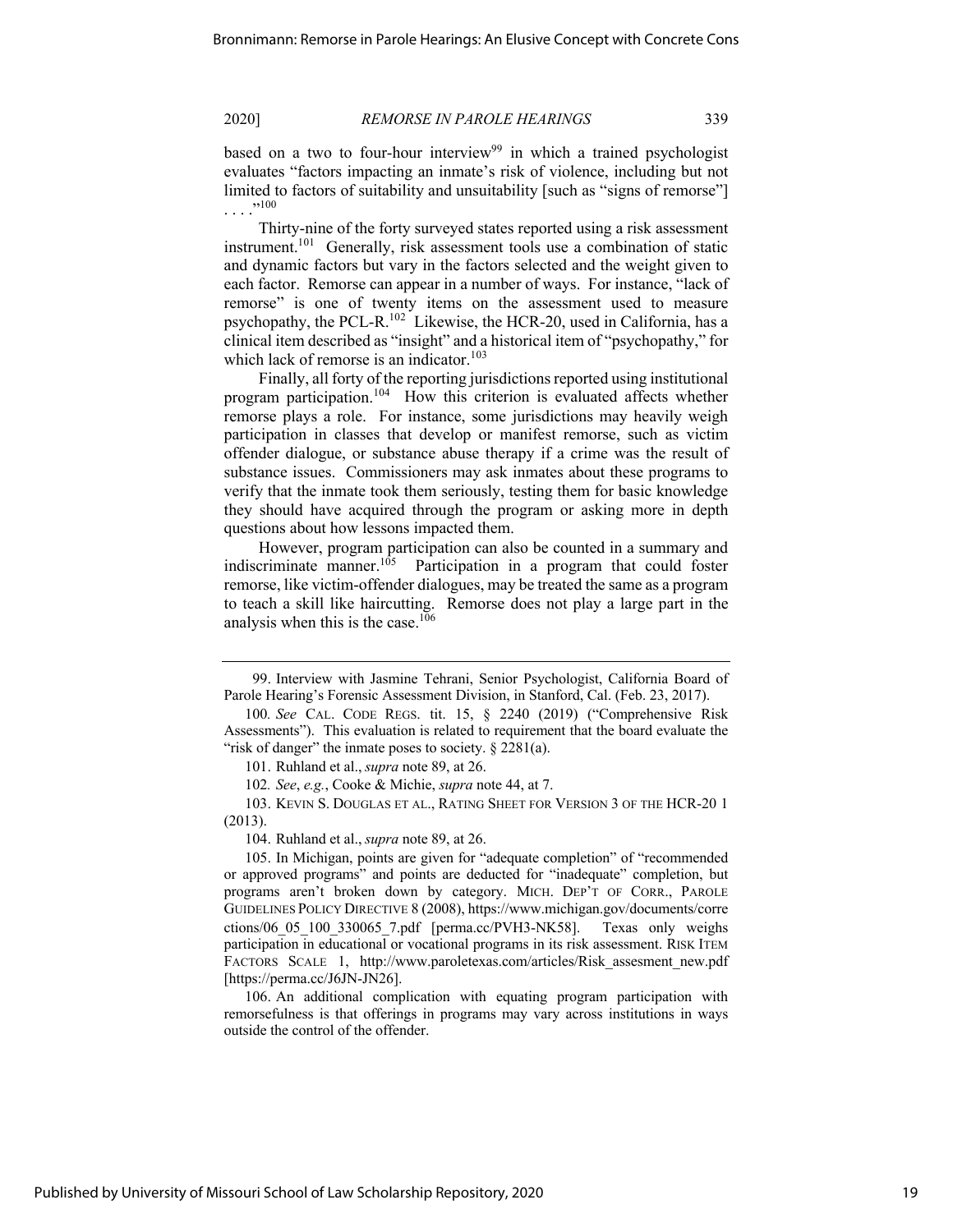### IV. HOW MUCH DOES REMORSE MATTER IN PAROLE HEARINGS?

In *Riggins v. Nevada*,<sup>107</sup> the Supreme Court heard the case of David Riggins, a man convicted of murder and sentenced to death. His defense was insanity. The state administered him antipsychotic drugs involuntarily to prevent him from being declared incompetent. Throughout the course of the trial, Riggins was given high dosages of a medication known to produce sideeffects of sedation, unresponsiveness, and decreased emotional range.<sup>108</sup>

In concurring that this involuntary medication violated due process, Justice Kennedy noted the effects of demeanor on punitive outcomes, writing,

As any trial attorney will attest, serious prejudice could result if medication inhibits the defendant's capacity to react and respond to the proceedings and to demonstrate remorse or compassion . . . . In a capital sentencing proceeding, assessments of character and remorse may carry great weight and, perhaps, be determinative of whether the offender lives or dies.<sup>109</sup>

In *Riggins* and other cases, the Court has accepted as fact *and* normatively affirmed the influence of demeanor on a jury's perception of a witness or defendant.<sup>110</sup> While the effect on parole release decisions specifically is less studied, experimental data on the effects of remorse on judgment generally as well as studies of its use in other legal decision-making contexts indicates that remorse can profoundly affect release decisions.

First, evidence in controlled experimental research in psychology suggests that remorse matters to how offenders' culpability and future dangerousness are perceived and what sentences are deemed appropriate. Frequently, studies randomly assign participants to view two versions of a scenario of wrongdoing, one in which the wrongdoer expresses remorse and one in which the wrongdoer does not. For instance, a 2000 study used a

<sup>107.</sup> 504 U.S. 127 (1992).

<sup>108.</sup> Brief for American Psychiatric Association as Amicus Curiae at 16, *Riggins v. Nevada,* 504 U.S. 127 (1992).

<sup>109</sup>*. Riggins,* 504 U.S. at 143–44 (Kennedy, J., concurring).

<sup>110</sup>*. See, e.g.*, Mattox v. United States, 156 U.S. 237, 242–43 (1895) ("The primary object of the [Confrontation Clause of the Constitution] was to prevent depositions or ex parte affidavits . . . being used against the prisoner in lieu of a personal examination and cross-examination of the witness, in which the accused has an opportunity, not only of testing the recollection and sifting the conscience of the witness, but of compelling him to stand face to face with the jury in order that they may look at him, and judge by his demeanor upon the stand and the manner in which he gives his testimony whether he is worthy of belief."); *see also* Maryland v. Craig, 497 U.S. 836, 846 (1990) ("The combined effect of these elements of confrontation – physical presence, oath, cross-examination, and observation of demeanor by the trier of fact – serves the purposes of the Confrontation Clause by ensuring that evidence admitted against an accused is reliable and subject to the rigorous adversarial testing that is the norm of Anglo-American criminal proceedings.").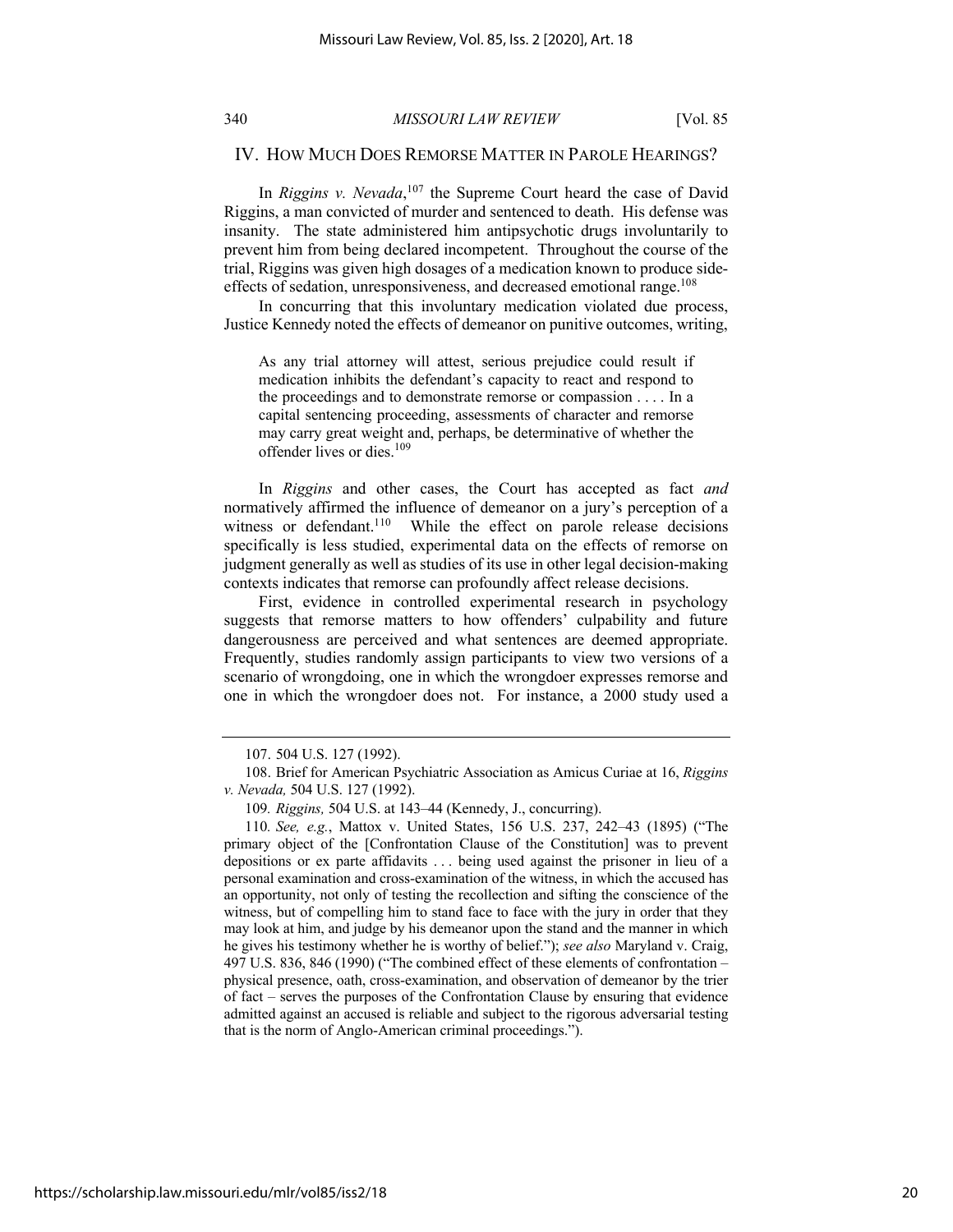scenario where a spy was caught passing secret documents and another scenario in which a student cheated on an exam.<sup>111</sup> Remorse, or the lack thereof, was indicated by a narrative paragraph provided to study participants describing the transgressor's actions and describing their exhibition of remorse or lack thereof. In both, where the transgressor was described as remorseful, participants perceived the offenders as more moral and less likely to recidivate.<sup>112</sup>

Other studies have examined how remorse alters participants' recommended punishments for the offenders. For instance, a 1976 study presented a scenario where an intoxicated driver killed a pedestrian.<sup>113</sup> The experiment varied information about the defendant's upbringing and his expression of remorse. While the varied upbringing did not influence sentencing recommendations, the presence of remorse led to sentencing recommendations four to seven years shorter.<sup>114</sup> Another study presenting a similar scenario found more positive personal judgments for remorseful offenders but did not see an effect on sentence recommendations.<sup>115</sup>

A small-scale meta-analysis by Proeve examined sixteen studies of a similar experimental design supported two principles.<sup>116</sup> First, where an offender expressed remorse, participants had a more positive judgment about the offender and recommended less severe punishment.<sup>117</sup> Second, the effect of remorse on both personal judgments and recommended punishment is stronger for less serious offenses than for more serious offenses.<sup>118</sup> For instance, a 1992 study presented a rape scenario; while the expression of remorse did lead to a less negative assessment of the defendant, it did not induce participants to prescribe shorter sentences.<sup>119</sup>

Similar effects of defendant remorsefulness on real capital jury decisions have been captured via the Capital Jury Project, an ongoing multi-state research effort to systematically gather data from jurors who serve on death penalty cases.120 After serving, randomly selected jurors are interviewed for

114. *Id.* at 66–67.

<sup>111.</sup> Gregg J. Gold & Bernard Weiner, *Remorse, Confession, Group Identity, and Expectancies About Repeating a Transgression,* 22 BASIC & APPLIED SOC. PSYCHOL. 291, 293–97 (2000).

<sup>112</sup>*. Id.*

<sup>113</sup>*. See* Michael G. Rumsey, *Effects of Defendant Background and Remorse on Sentencing Judgments*, 6 J. APPLIED SOC. PSYCHOL. 64, 65 (1976).

<sup>115.</sup> Christy Taylor & Chris L. Kleinke, *Effects of Severity of Accident, History of Drunk Driving, Intent, and Remorse on Judgments of a Drunk Driver*, 22 J. APPLIED SOC. PSYCHOL. 1641, 1650 (1992).

<sup>116</sup>*. See* PROEVE & TUDOR, *supra* note 14, at 82–83.

<sup>117</sup>*. Id.*

<sup>118</sup>*. Id.* 

<sup>119.</sup> Chris L. Kleinke, Robert Wallis & Kevin Stalder, *Evaluation of a Rapist as a Function of Expressed Intent and Remorse*, 132 J. SOC. PSYCHOL. 525, 529–33 (1992).

<sup>120</sup>*. What is the CJP?*, NE. UNIV., https://web.archive.org/web/20071115212142/ http://www.cjp.neu.edu/ (last visited Feb. 22, 2020).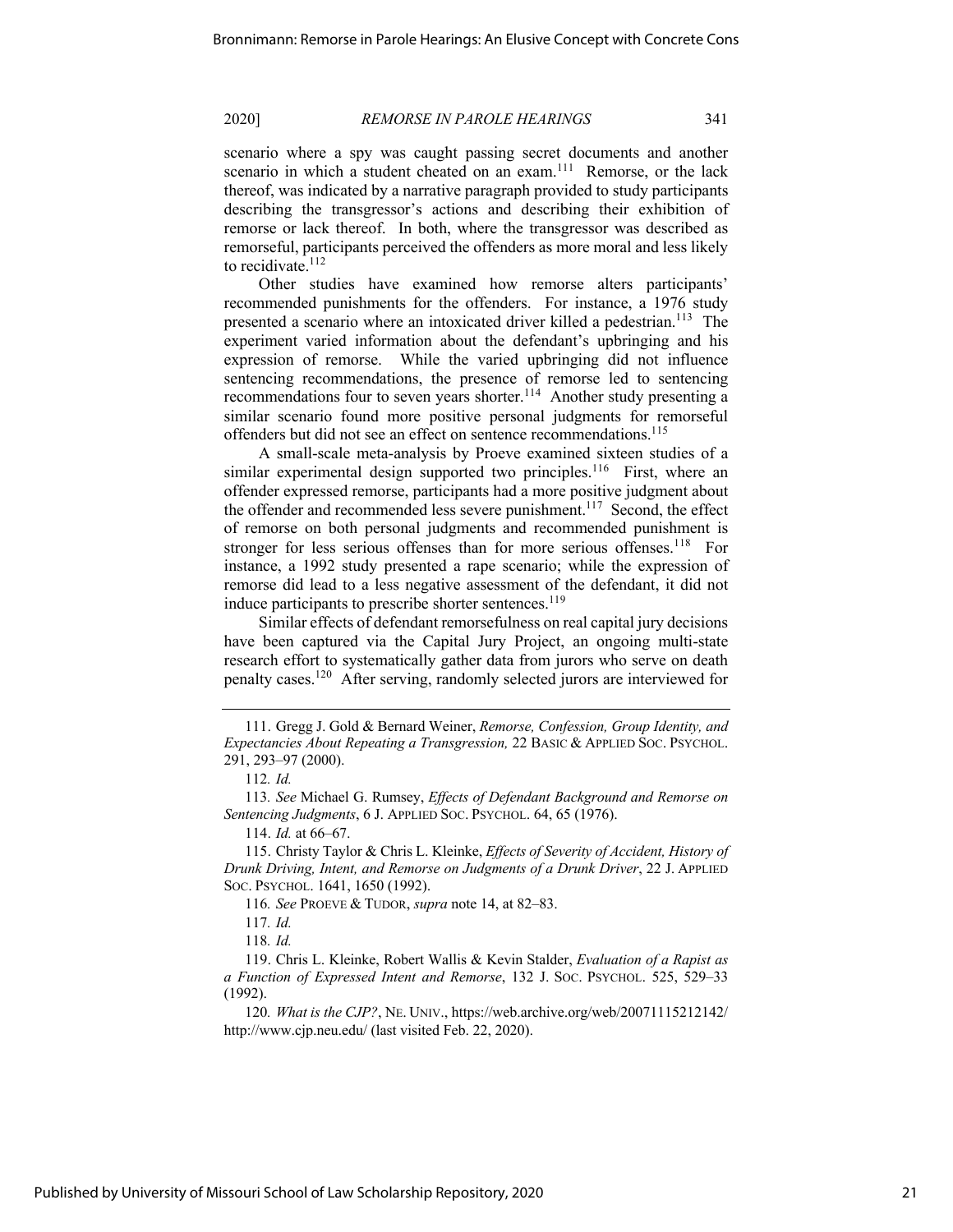three to four hours in order to understand the facts and attitudes that shape their decisions.121 Multiple analyses of this data have revealed the importance of remorse in those decisions.

A 1998 study analyzing the South Carolina arm of the project found that, of the various factors jurors considered in their decision to impose the death penalty, failing to express remorse was the third most aggravating factor, following only prior history of violent crime and future dangerousness.<sup>122</sup> When a defendant failed to express remorse, nearly forty percent of jurors were at least slightly more likely to vote for the death penalty.<sup>123</sup> A study in the same year analyzing the California arm of the project found that almost seventy percent of jurors who voted for the death penalty indicated the lack of remorse as a reason for their vote, and two-thirds of jurors reported that their panels discussed remorse in deliberation a "fair amount" or a "great deal."124

In federal sentencing, the importance of remorse is institutionalized in the "acceptance of responsibility" sentence reduction, which can remove years from a sentence.<sup>125</sup> In many cases, "acceptance of responsibility" equates to pleading guilty. However, the application notes within the guidelines suggest that "appropriate considerations" may include "voluntary payment of restitution prior to adjudication of guilt" and "post-offense rehabilitative efforts (e.g., counseling or drug treatment)."<sup>126</sup> Some courts assert that the "acceptance of responsibility" adjustment is not "automatically to be conferred upon every accused who pleads guilty" but rather "necessitates candor and authentic remorse."<sup>127</sup>

State judges also wield discretionary power through which they can accord remorse weight as a mitigating factor at sentencing. Recent qualitative research by psychiatrist Rocksheng Zhong suggests its influence in a sentencing decision depends largely upon a judge's personal views.<sup>128</sup> Zhong interviewed twenty-three Connecticut State Superior Court Criminal Docket judges.<sup>129</sup> He found judges' views on the importance of remorse ran the full

<sup>121</sup>*. Id.* 

<sup>122.</sup> Stephen P. Garvey, *Aggravation and Mitigation in Capital Cases: What Do Jurors Think?*, 98 COLUM. L. REV. 1538, 1561 (1998).

<sup>123</sup>*. Id.* at 1560–61. Within that group, twenty-one percent were "much more likely" to vote for death. *Id.* 

<sup>124</sup>*. See* Sundby, *supra* note 8, at 1560.

<sup>125</sup>*. See* U.S. SENTENCING GUIDELINES MANUAL, § 3E1.1 (U.S. SENTENCING COMM'N 2016); *see also,* Michael O'Hear, *Remorse, Cooperation, and "Acceptance of Responsibility": The Structure, Implementation, and Reform of Section 3E1.1 of the Federal Sentencing Guidelines*, 91 NW. L. REV. 1507, 1508 (1997).

<sup>126</sup>*. See* U.S. SENTENCING COMM'N,*supra* note 125, at § 3E1.1 n.1 (C), (G). Note how these volitional acts tend to show both acknowledgement of the crime, a sense of transformation, and attempts at atonement, elements of Proeve and Tudor's definition, *see supra* pp. 4–5.

<sup>127.</sup> United States v. Royer, 895 F.2d 28, 30 (1st Cir. 1990).

<sup>128.</sup> Zhong, *supra* note 6, at 148.

<sup>129</sup>*. Id.* at 145.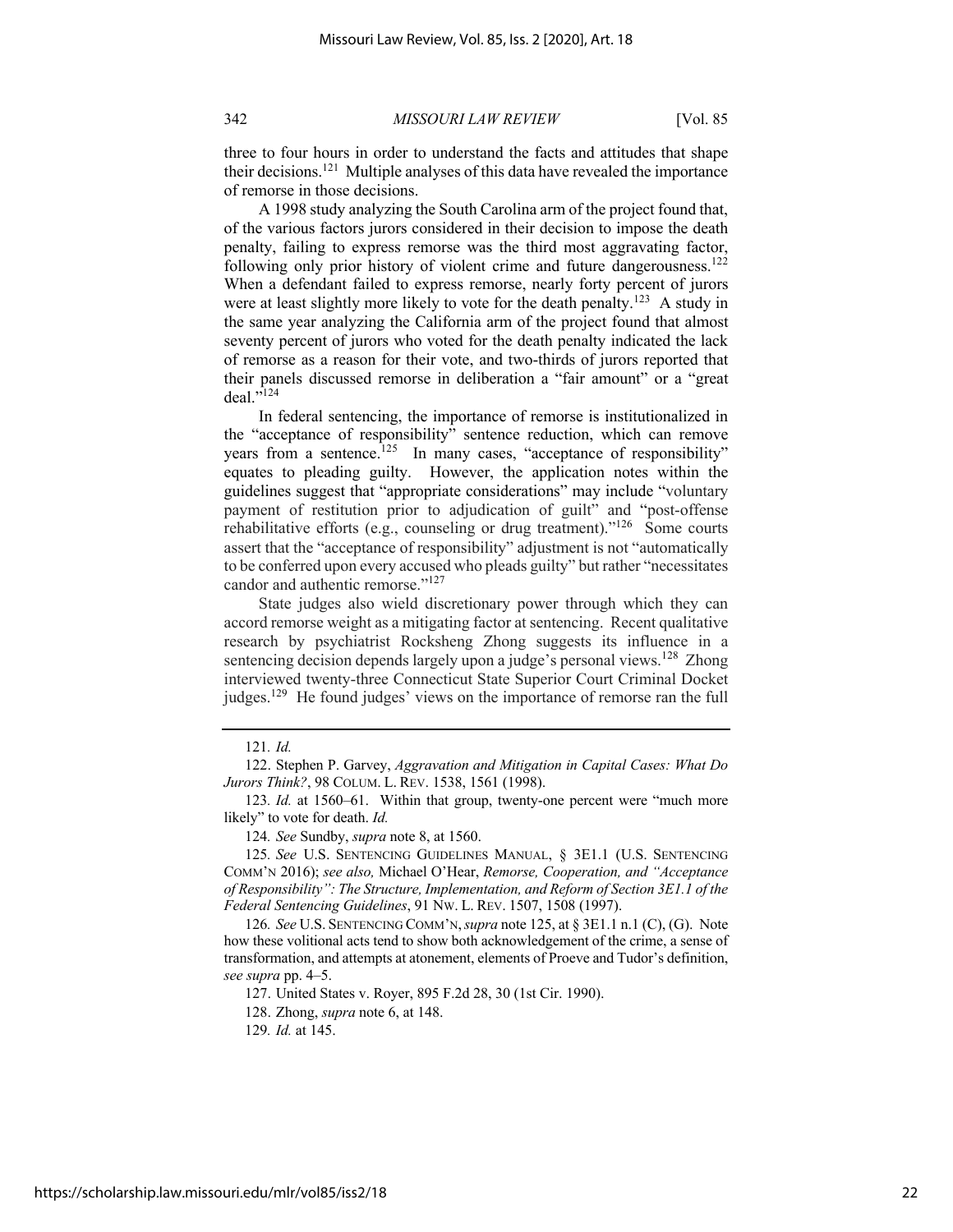spectrum, with some describing it as "one of the most important things" in sentencing, something they are "always looking for," and a "very bedrock type of thing."130 However, others expressed views that they do not consider remorse "even, as a matter of principle, terribly important" and that it is just one factor among many to consider.<sup>131</sup>

The effect of remorse on parole decisions has not received the same amount of scholarly attention. However, some principles from the above research are applicable to the parole setting. The experiments showing remorse has a significant effect on perceptions of an offender's character and their likelihood to recidivate is relevant to a hearing where a panel will decide whether to release an offender to the community based on their "future dangerousness." Its mitigating influence on punishment may persuade commissioners to feel less punishment is justified for a remorseful offender. Moreover, as Zhong's interviews suggest, judges hold a range of views as to the relevance and effect of remorse, the same would likely be expected in parole commissioners.

Various writings by parole commissioners have corroborated that remorse is a threshold factor; the lack of remorse disqualifies a candidate but the presence of remorse is far from a guarantee of release. In his memoir about his time on the Rhode Island parole board, Dr. Frederick Reamer described remorse as "essential" but not "a get out of jail free card."<sup>132</sup> Likewise, David Tidmarsh, a former psychiatric member of the parole board in England and Wales, wrote that in his experience, boards were unlikely to parole an offender who had not accepted responsibility for his crime of conviction and "only slightly less reluctant" when an offender showed no signs of remorse.<sup>133</sup> Expressions of guilt are "important and probably necessary," at least where there are no claims of innocence.<sup>134</sup>

<sup>130</sup>*. Id.* at 148.

<sup>131</sup>*. Id.* Judges who did consider it also had differing beliefs on how to use it. Some would be moved extend a more lenient sentence if remorse was expressed but would *not* impose a harsher sentence if remorse was absent; others would extend a harsher sentence in the absence of remorse. *Id.* at 149–50.

<sup>132.</sup> REAMER,*supra* note 94, at 45–46.

<sup>133.</sup> David Tidmarsh, *Necessary but Not Sufficient: The Personal View of a Psychiatric Member of a Parole Board, in* REMORSE AND REPARATION 49, 54 (Murray Cox ed., 1999).

<sup>134</sup>*. Id.* at 58. There is one famous and oft-cited case where remorse was absent, but an offender was released, albeit only by the overturning of the parole board's denial. *See, e.g.*, Joanne Martel, *Remorse and the Production of Truth*, 12 PUNISHMENT & SOC'Y 414, 418 (2010). This was a "mercy-killing" case in which a father killed his severely disabled daughter just before she was going to go through another painful surgery. *Id.* at 414. He maintained that his action was morally justified. *Id.* at 418. Claims of innocence are another story, as some states have regulations that prohibit the board from requiring an admission of guilt to any crime, such that some inmates who maintain their innocence are granted parole without expressing remorse. *See* CAL. CODE REGS. tit. 15, § 2236 (201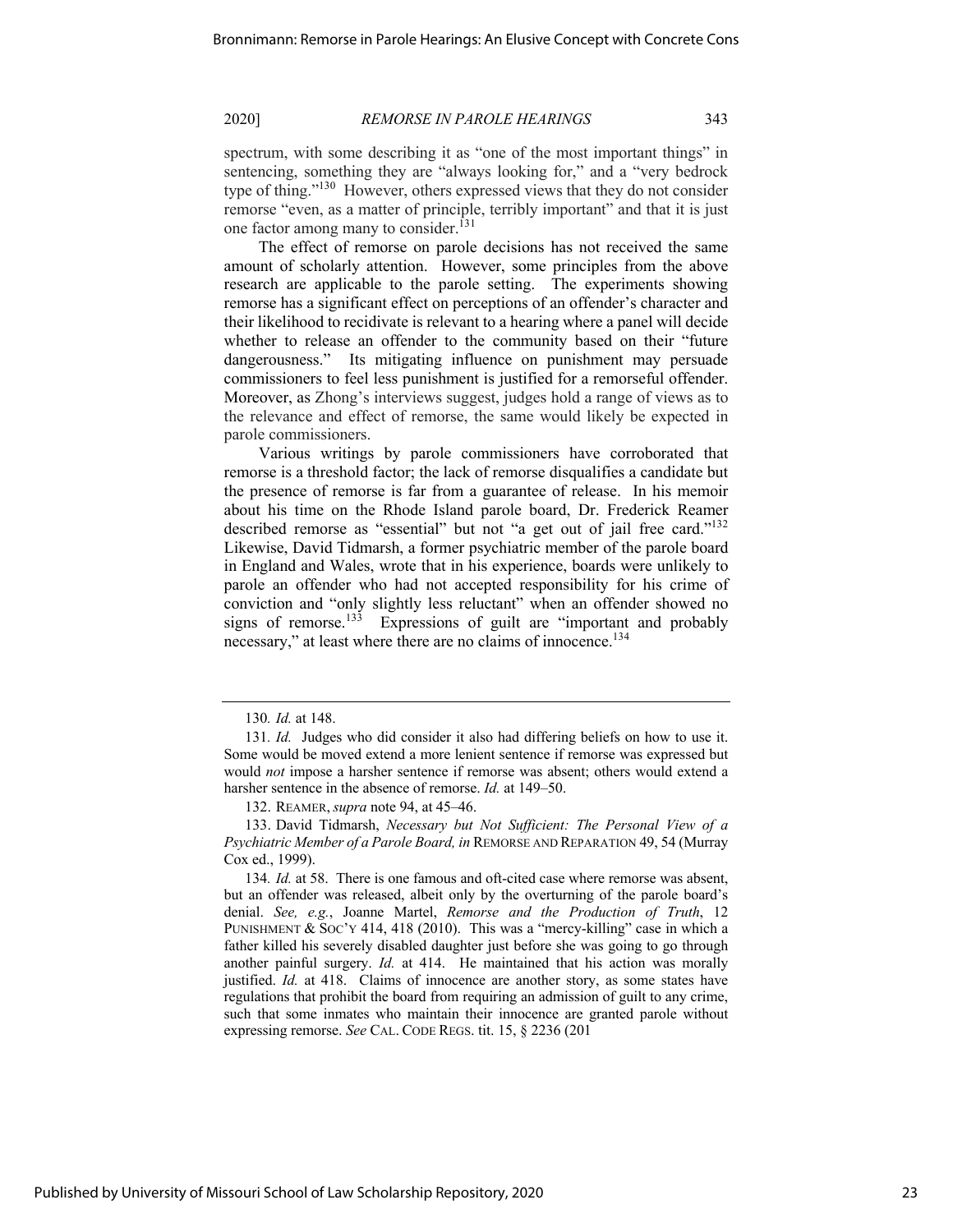However, to date there has been little quantitative analysis of this principle. An analysis of transcripts from 2007 to 2010 parole hearings for inmates sentenced to life in California belongs to this limited body of research.<sup>135</sup> The analysis coded the transcripts for multiple variables to see which had a significant effect on release decisions. The expression of remorse did not have a significant effect, which as the authors of the study point out, can be read either to mean that remorse was not heavily weighted by parole commissioners or that it was evaluated by nonverbal cues, such as demeanor, which could not be gleaned from transcripts.<sup>136</sup> The analysis did show that psychological evaluation had a significant impact.<sup>137</sup> An inmate who received "low risk" scores across the board was more than twice as likely to receive a grant of parole than an inmate who received at least one score that was not "low risk."<sup>138</sup> At least some of the assessments used by forensic psychologists for the population in this study incorporated the evaluation of remorse as at least one factor. $139$ 

### V. JUDGING REMORSE

While most of the theoretical justifications for punishment are amenable to considering remorse, the actual practice of evaluating remorse raises more substantial concerns. The crux of the matter is: How does one begin to assess objectively the "heart and mind" of another? $140$  By far, the greatest objection to evaluating remorse at parole hearings is that it may be impossible to examine accurately or fairly. Part A of this section discusses the difficulty of agreeing to a common perception of remorse and Part B discusses the various impermissible factors that can, and likely do, affect the assessment of remorse.

### *A. Accuracy: What Does Genuine Remorse Look Like?*

The difficulty of assessing remorse begins with identifying it. There are no objective, external markers of remorse, such as facial expressions or

<sup>135.</sup> Kathryne M. Young, Debbie A. Mukamal & Thomas Favre-Bulle, *Predicting Parole Grants: An Analysis of Suitability Hearings for California's Lifer Inmates,* 28 FED. SENT'G REP. 268, 268 (2016).

<sup>136</sup>*. Id.* at 275. Research has shown that nonverbal indicators of remorse are more important than verbal indicators to the perception of remorse. *See* Zhong, *supra* note 6, at 168.

<sup>137.</sup> Young, Mukamal, & Favre-Bulle, *supra* note 135, at 274.

<sup>138</sup>*. Id.*

<sup>139</sup>*. Id.* at 269. The assessments used were the HCR-20, Clinician Generic Risk assessment, Axis-V Global Assessment of Function, and the PCL-R. The HCR-20 and PCL-R are discussed *supra* Part III.C.

<sup>140.</sup> Riggins v. Nevada, 504 U.S. 127, 144 (1992) (Kennedy, J., concurring) ("[T]he sentencer must attempt to know the heart and mind of the offender and judge his character, his contrition or its absence, and his future dangerousness.").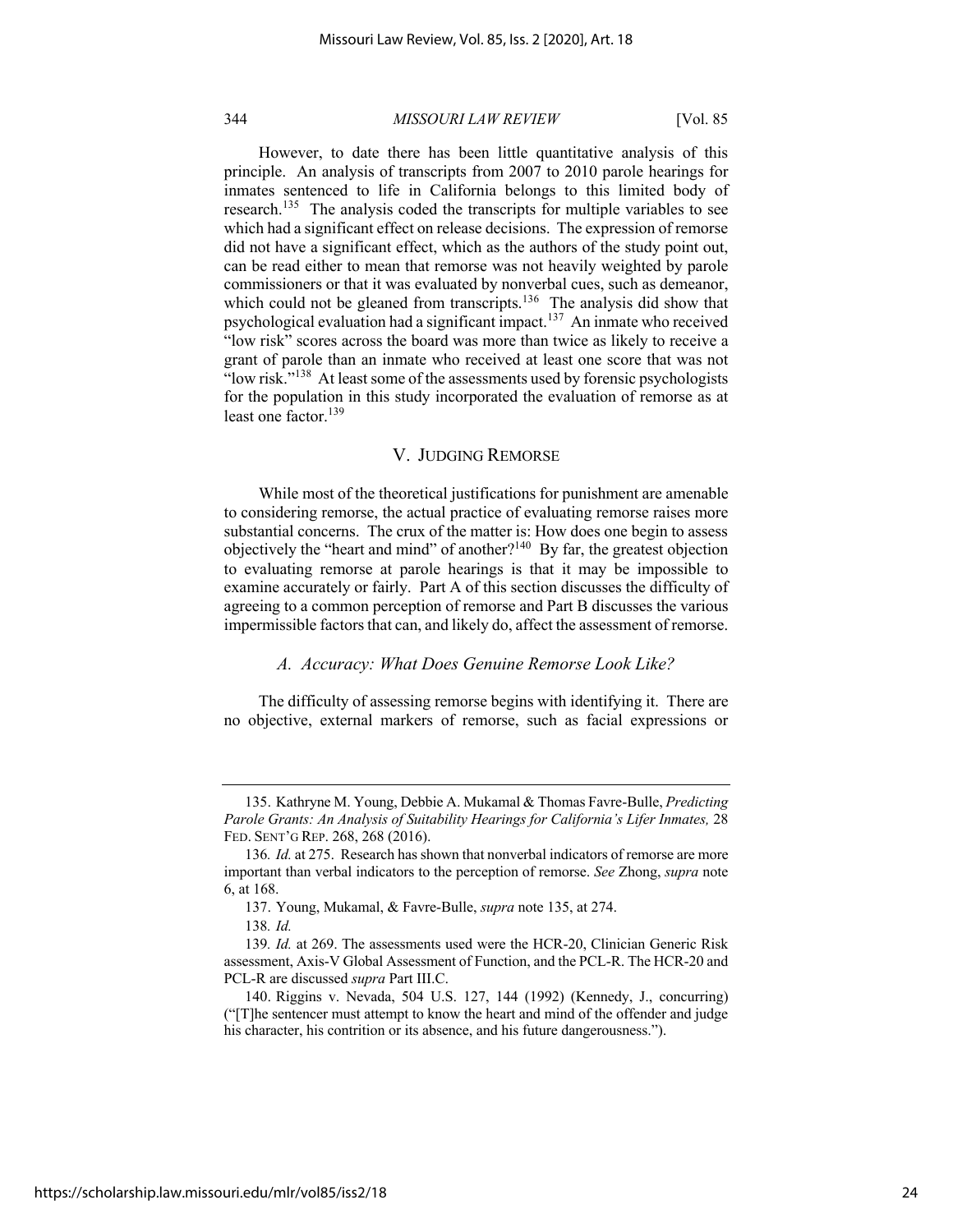gestures.141 Even psychologists who believe that there are universal ways of expressing emotions across cultures<sup>142</sup> cannot assign a "face" to remorse, as they assert they can for more basic emotions such as happiness, sadness, fear, or disgust.143

Given that fact, and with no additional guidance from statutes and regulations, legal decision-makers unsurprisingly hold different and sometimes contradictory ideas of what remorse looks like. In Zhong's interviews, for example, state judges revealed polar opposite interpretations of the exact same indicators.144 Some judges felt silence reflected shyness or mental illness; others felt it indicated remorselessness and detachment.<sup>145</sup> Some felt eye contact was respectful; others found it disrespectful.<sup>146</sup> Some felt hanging one's head indicated remorse; others felt it indicated remorselessness.147 Finally, some judges believed genuine remorse would have been expressed immediately after the crime, before conviction.<sup>148</sup> Others believed people could genuinely change and develop remorse years after the offense.<sup>149</sup>

Complicating the matter further is that even behavior that may be considered an obvious tell of remorselessness like making jokes, laughing, or impassivity, can have nuanced explanations having little to do with an offender's actual emotional state.<sup>150</sup> A statement or behavior that appears remorseless may be a defense mechanism, an act of denial, a cultural attitude, a response to an intimidating environment, or an unrelated act of defiance toward the legal system.<sup>151</sup> This is why Proeve and Tudor suggest that remorse can best be identified through consistent presence of indicia "over time and across situations."<sup>152</sup> A psychologist making a diagnosis likewise examines a cluster of behaviors before making a judgment; a single statement

- 147*. Id.* at 158–59.
- 148*. Id.* at 159.

<sup>141</sup>*. See* Bandes, *supra* note 20, at 17.

<sup>142.</sup> This is controversial within the field of affective psychology. *Compare* Paul Ekman, *An Argument for Basic Emotions,* 6 COGNITION & EMOTION 169, 169 (1992) (contending that emotions are a product of our evolution), *with* Raphael E. Jack et al., *Facial Expressions of Emotion Are Not Culturally Universal,* 109 PSYCHOL. & COGNITIVE SCIS. 7241, 7241 (2012) (refuting common cultural expressions of emotion). Others maintain a more neutral position, that some emotional expression is innate and some is learned. *See, e.g.*, Hilary Anger Elfenbein & Nalini Ambady, *On the Universality and Cultural Specificity of Emotional Recognition: A Meta-Analysis*, 128 PSYCHOL. BULL. 203, 203 (2002).

<sup>143</sup>*. See* Ekman, *supra* note 142 at 191.

<sup>144.</sup> Zhong, *supra* note 6, at 158.

<sup>145</sup>*. Id.*

<sup>146</sup>*. Id.* at 159.

<sup>149</sup>*. Id.* at 160.

<sup>150</sup>*. See* Duncan, *supra* note 5, at 1469.

<sup>151</sup>*. See, e.g.*, *id.* at 1474; Ward, *supra* note 16 at 151; Zhong, *supra* note 6, at 140–41 (referring to the work of Duncan and Ward).

<sup>152.</sup> PROEVE & TUDOR, *supra* note 14, at 49.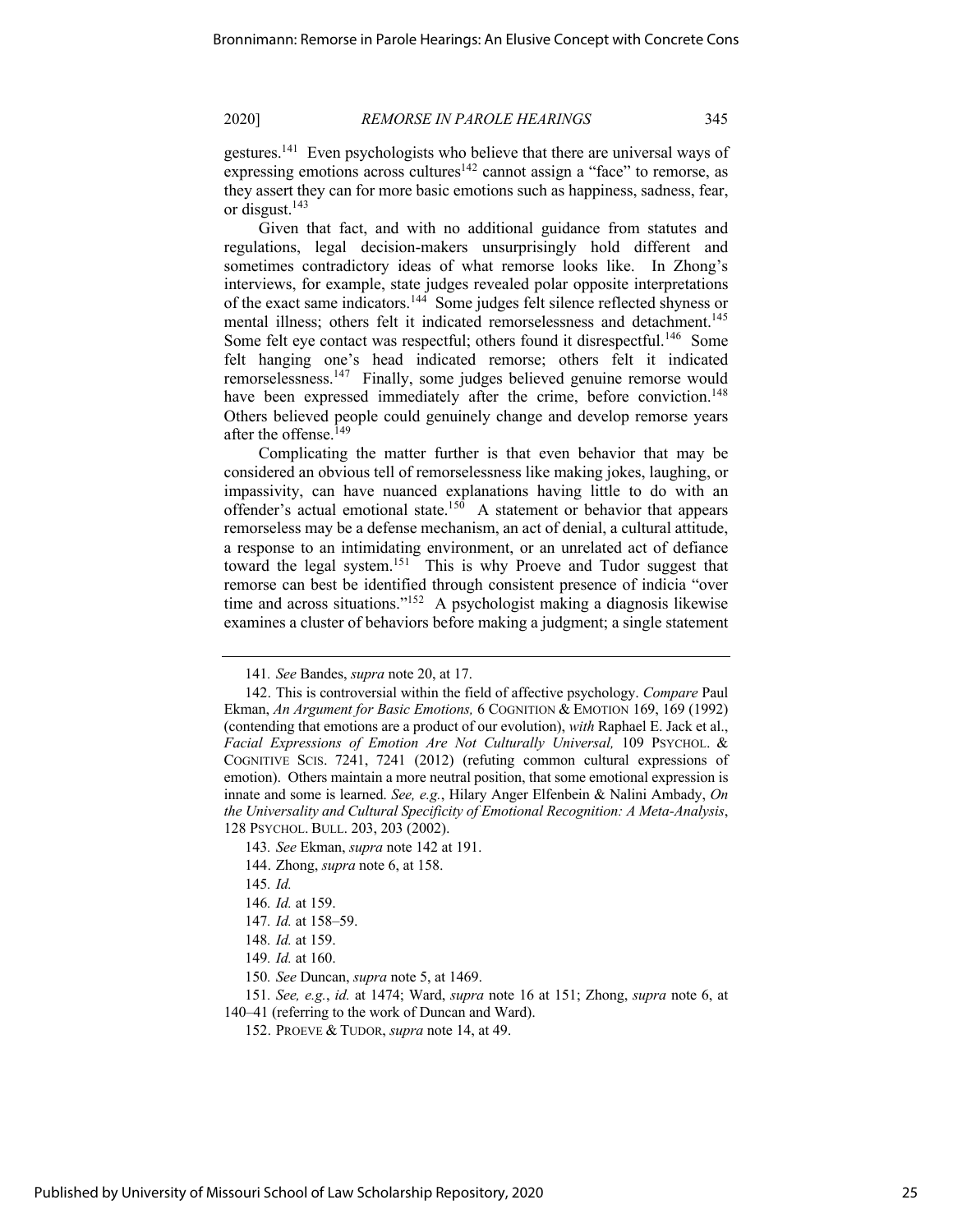or behavior is not dispositive of character.<sup>153</sup> The idea that an offender is afforded a full opportunity to demonstrate his remorse during an interview that could be as short as fifteen minutes and occurs in an intimidating environment supports the view that the evaluation of remorse "is more art than science."<sup>154</sup>

A commonly proposed solution to this problem of pinpointing remorse is that one can assess credibility or truthfulness rather than the emotional expression itself (*i.e.*, "I can't tell if he's remorseful, but I can tell if he's lying about being remorseful."). However, despite being ingrained in our legal system, substantial empirical research casts doubt that ordinary people are skilled in using demeanor to evaluate credibility.<sup>155</sup>

This has been demonstrated in the criminal justice setting, not just for jurors but also for sophisticated repeat-players like parole commissioners. A famous 1986 study by researchers Ruback and Hopper compared parole commissioner judgments regarding an offender's potential for post-release success both before and after an in-person interview with the offender.<sup>156</sup> Before the hearing, commissioners made a decision based on offenders' files.<sup>157</sup> After the hearing, they made a decision with the additional evidence they gleaned from the parole interview, including the offender's attitude and degree of remorse.<sup>158</sup> The results of the study indicated that after the in-person interview, commissioners made *less* accurate predictions of post-release success than they had based on the files alone.<sup>159</sup> More shocking yet, a 2009 study of Canadian offenders showed that high psychopathy-offenders, as identified via the PCL-R scores in their prison files, were 2.5 times more likely to be granted conditional release than non-psychopathic offenders despite the fact that the commissioners had access to these scores.<sup>160</sup> One explanation for this result, as well as the Ruback and Hopper study, is that decision-makers

<sup>153.</sup> Duncan, *supra* note 5, at 1492.

<sup>154.</sup> Melwed, *supra* note 85, at 505–06 (calling parole hearings "wrought with subjectivity" and contending that unclear guidance for parole boards and lack of judicial oversight exacerbate the problem).

<sup>155</sup>*. See, e.g.*, Jeremy A. Blumenthal, *A Wipe of the Hands, A Lick of the Lips: The Validity of Demeanor Evidence in Assessing Credibility*, 72 NEB. L. REV. 1157, 1159 (1993) ("The studies establish that typical subjects are unable to use the 'manner and conduct' of a speaker to successfully detect deceptive information on any reliable basis."); Olin Guy Wellborn III, *Demeanor*, 76 CORNELL L. REV. 1075, 1075 (1991) ("According to the empirical evidence, ordinary people cannot make effective use of demeanor in deciding whether to believe a witness. On the contrary, there is some evidence that the observation of demeanor diminishes rather than enhances the accuracy of credibility.").

<sup>156.</sup> Ruback & Hopper, *supra* note 88, at 203.

<sup>157</sup>*. Id.* at 203–07.

<sup>158</sup>*. Id.* 

<sup>159</sup>*. Id.* at 211.

<sup>160.</sup> Stephen Porter, Leanne ten Brinke, & Kevin Wilson, *Crime Profiles and Conditional Release Performance of Psychopathic and Non-Psychopathic Sexual Offenders,* 14 LEGAL & CRIMINOLOGICAL PSYCHOL. 109, 116 (2009).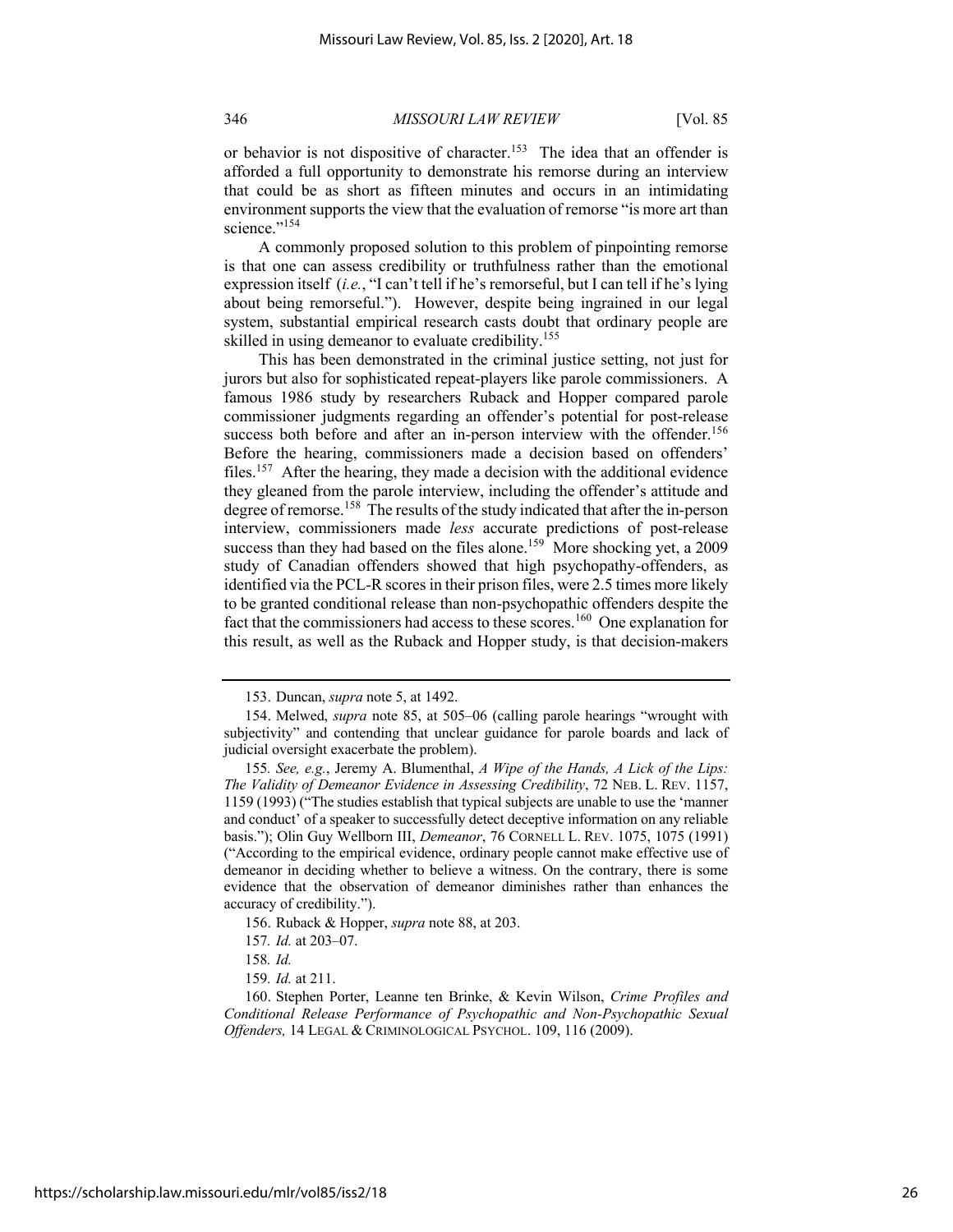were duped during the interview by the demeanor and verbal expressions of the offender.

The research that does exist concerning the external manifestations of deception indicates that common beliefs about a liar's tells are misguided. For instance, there is no empirical support that gaze aversion is an indicator of deceit.<sup>161</sup> In fact, because they are aware of its folkloric connection to truthtelling, liars may make greater eye contact.<sup>162</sup>

The cues that do indicate deceit are more subtle and more difficult to assess in the moment. On the verbal side, liars generally speak slower, provide less detail, include more verbal hesitations like "um" and "er," and use fewer first-person pronouns.<sup>163</sup> In terms of demeanor, because lying requires cognitive efforts, emotional leakage of one's genuine emotions may involuntarily occur. A recent study focused on this issue in the expression of remorse specifically.<sup>164</sup> The researchers asked participants to recall an event for which they felt genuine remorse and "feign" remorse for an event for which they did not feel remorse.<sup>165</sup> They filmed the narratives and coded each frame  $(1/30<sup>th</sup>$  of a second) for universal emotional expressions.<sup>166</sup> The results showed that deceivers engaged in more emotionally turbulent displays of emotion, swinging from deliberate and false expressions to involuntary leakage of genuine emotion with fewer neutral expressions.<sup>167</sup>

As promising as this research may be, it is currently of little value to parole commissioners who must determine in the moment whether the person before them presents an authentic or deceptive narrative of guilt and personal transformation.

# *B. Fairness: Impermissible Factors Influencing the Perception of Remorse*

Beyond accuracy, isolating remorse from other non-culpable identities and characteristics of an offender is an additional problem. A parole commissioner viewing an offender sees not just contrition or the lack thereof; the commissioner views a person with a race, a gender, a cultural background, a socioeconomic class, and a mental status, all factors that may either be apparent or become apparent during an interview and may affect the commissioner's perception of remorse.

While occasionally extant, explicit bias is not the primary concern. Even thoughtful and well-intentioned people are prone to implicit bias and selective

<sup>161.</sup> ten Brinke et al., *supra* note 88, at 53.

<sup>162</sup>*. Id.* 

<sup>163</sup>*. Id.* 

<sup>164</sup>*. Id.* 

<sup>165</sup>*. Id.* at 53–54.

<sup>166.</sup> Here, happiness, sadness, fear, disgust, anger, surprise, and contempt. *Id.* For those who do believe there are universal innate emotional expressions, these are those most frequently cited. *Id.*

<sup>167</sup>*. Id.* at 57–58.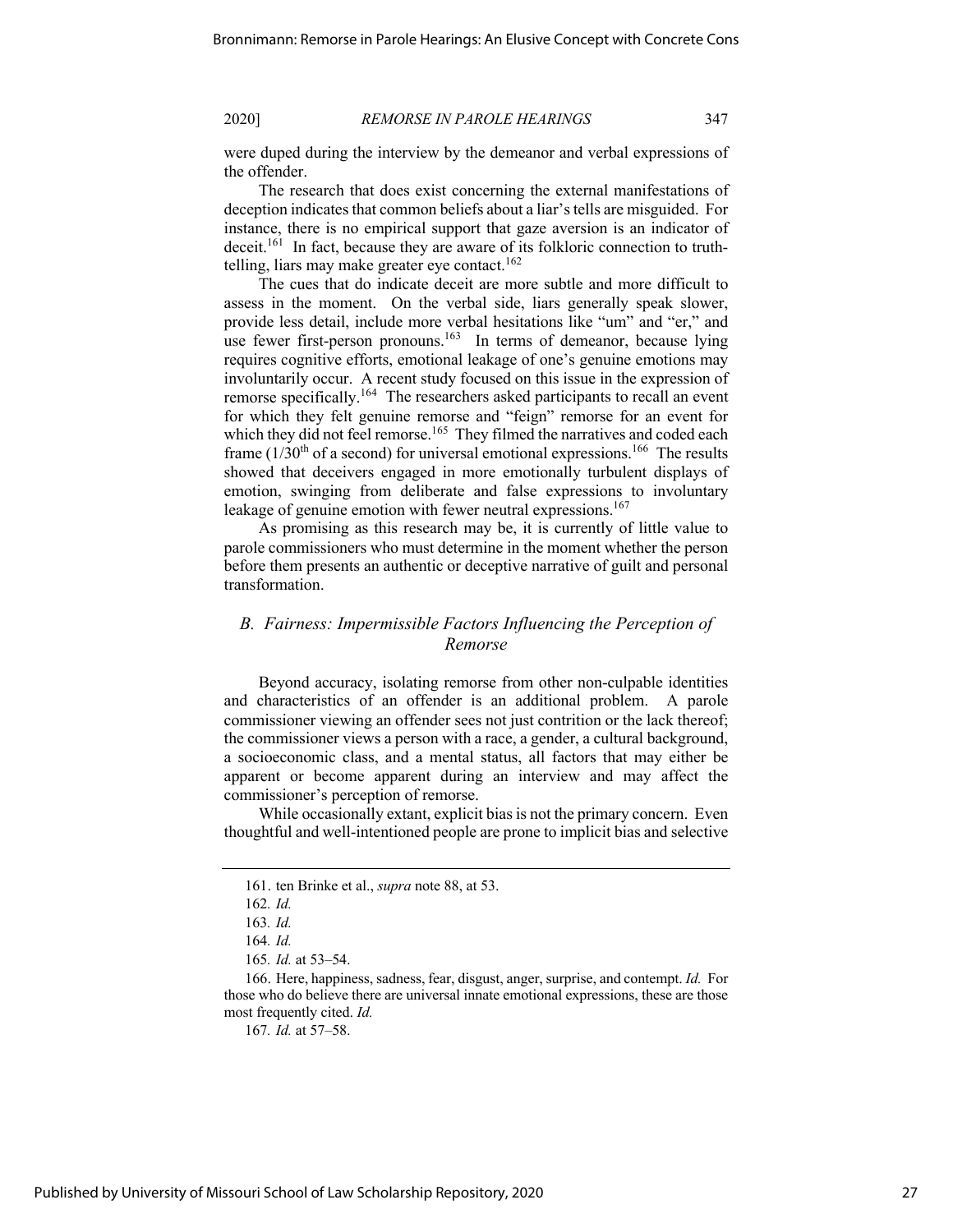empathy, two sides of the same coin.<sup>168</sup> Prejudicial associations across a number of characteristics develop over time and may particularly work injustice into cases where evidence is ambiguous.<sup>169</sup>

# 1. Race

Race is one of the most salient characteristics to examine for implicit bias and selective empathy, and evidence suggests that evaluation of remorse is not safe from racially influenced judgments. One well-studied prejudicial association is between "blackness" and "criminality."170 On the other hand, empathy may flow more easily to those who are like us.<sup>171</sup> Neural studies have shown that people have stronger responses to pain of same-race individuals than to the pain of people from different races.172 For those we perceive as similar, we are also more prone to use our own feelings as a template for how we imagine they must feel, whereas for those who are dissimilar from us, we are more likely to resort to stereotypes to infer internal states.<sup>173</sup> A study found that minority defendants were less likely to receive the federal sentence reduction for "acceptance of responsibility" even after controlling for offender and offense characteristics.<sup>174</sup> Similarly, a mock experiment presenting capital penalty trials, with the race of the defendant manipulated, showed participants were less willing to allow identical

170. In a typical study exploring this association, research participants primed with black faces more readily detect crime-relevant objects that those primed with white faces. Jennifer L. Eberhardt et al., *Seeing Black: Race, Crime, and Visual Processing,* 87 J. PERSONALITY & SOC. PSYCHOL. 876, 880 (2004).

172. Sheri Lynn Johnson et al., *When Empathy Bites Back: Cautionary Tales from Neuroscience for Capital Sentencing,* 85 FORDHAM L. REV. 573, 584 (2016).

<sup>168.</sup> Susan Bandes, *Remorse, Demeanor, and the Consequences of Misinterpretation*, 3 J. L. RELIGION & ST. 170, 177–78 (2014).

<sup>169.</sup> For instance, white research participants evaluating job candidates for a position based on ostensible interview transcripts "did not discriminate against black relative to white candidates when the candidates' qualifications were clearly strong or weak, but they did discriminate when the appropriate decision was more ambiguous." John F. Davidio & Samuel L. Gaertner, *Aversive Racism and Selective Decisions: 1989 and 1999*, 11 PSYCHOL. SCI. 315, 315 (2000).

<sup>171.</sup> Bandes, *supra* note 168, at 177. For an example of how empathic connection can prejudicially advantage some offenders, *see* Michael Winerip et al., *For Blacks Facing Parole in New York State, Signs of a Broken System,* N.Y. TIMES (Dec. 4, 2016), https://www.nytimes.com/2016/12/04/nyregion/new-york-prisons-inmatesparole-race.html?\_r=0 [perma.cc/3PTJ-SPLV] (noting that a New York Times analysis found fewer than one in six black or Hispanic men were released at his first hearing compared with one in four white men and excerpting a portion of a transcript where a white commissioner spent time during the parole hearing of a white, welleducated offender jovially reminiscing about their respective experiences of spending summers in the Adirondacks).

<sup>173.</sup> Bandes, *supra* note 168, at 177–78.

<sup>174.</sup> Everett & Nienstedt, *supra* note 7, at 119.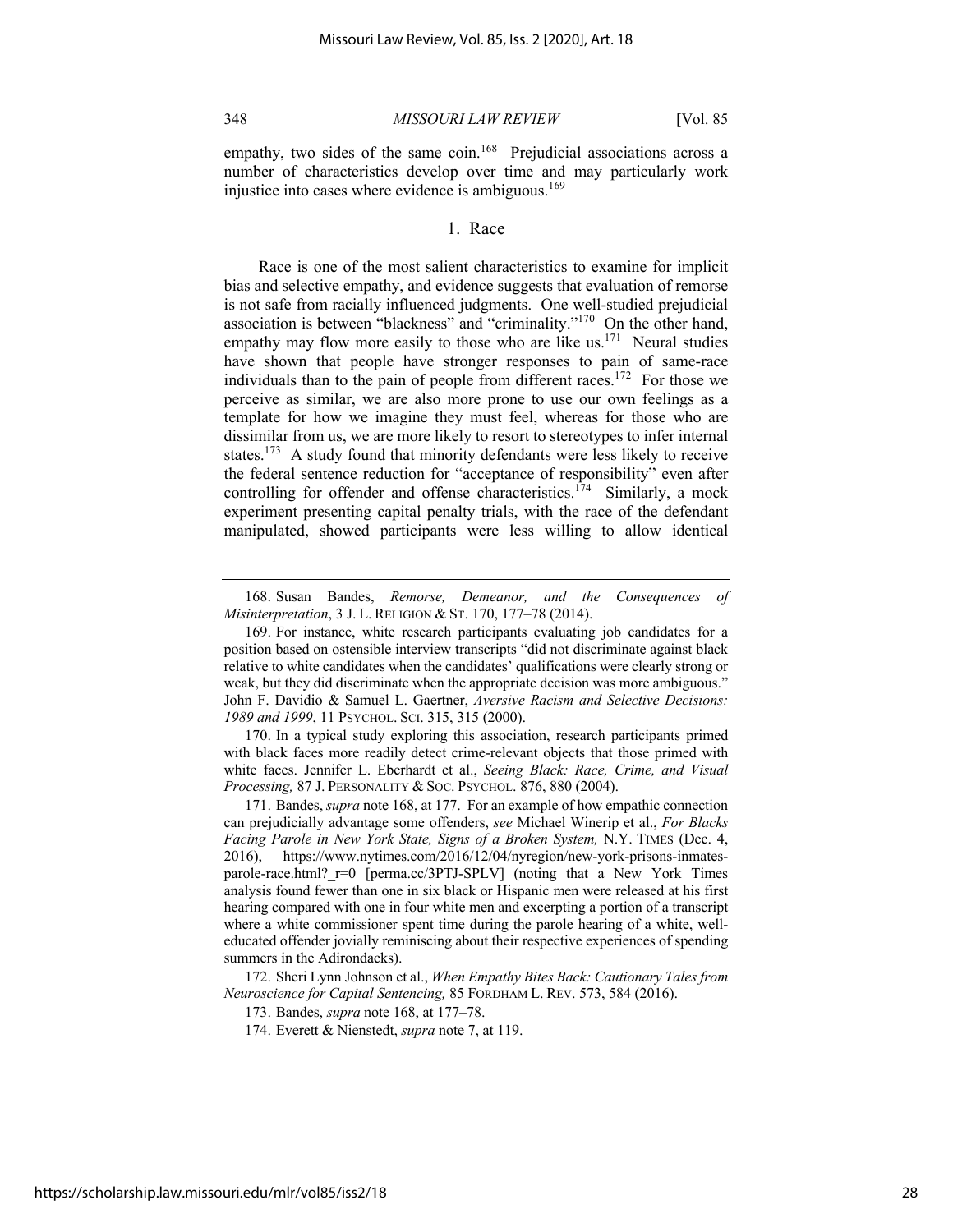evidence to weigh as a mitigating factor when it was introduced for black defendants than when it was introduced for white defendants.<sup>175</sup>

This effect may be exacerbated when a perceiver not only has implicit bias against the offender but a heightened ability to empathize with the victim. A review of capital jury decisions from 1976 to 1980 found black defendants were four to five times more likely to be put to death for killing a white victim than for killing a black victim.<sup>176</sup> A recent study had self-identified white and Asian participants rate pictures of black men for perceived stereotypical black features.177 Unknown to the raters, the pictures were of black defendants who had committed death-eligible offenses and had reached the end of their penalty phase between  $1979$  and  $1990.<sup>178</sup>$  The study found that when the murder victim had been white, the perceived stereotypicality of black features was predictive: defendants with perceived stereotypically black-looking features had been sentenced to death at over twice the rate than lighter skinned African Americans.<sup>179</sup>

### 2. Culture

Identifications of remorse are also complicated by cultural differences, broadly defined. Multiple scholars argue that, for instance, apology is more frequent in Japanese culture.<sup>180</sup> They suggest that in Japan, people are more likely to apologize as part of the process to resolve a conflict, even when they are not at fault.<sup>181</sup> One study analyzing the final statements of those put to death in the United States found that Southerners were more likely to include apologies in their final statements than non-Southerners.<sup>182</sup> However, they were not more likely to express remorse, which was coded separately as a combination of taking responsibility, asking for forgiveness, expressing personal regret, and earnestness.183 The author concluded that belonging to a

<sup>175.</sup> The participants were also significantly more likely to sentence the black defendant to death, especially in the black defendant/white victim condition. Mona Lynch & Craig Haney, *Racialized Decision Making on the Capital Jury,* 2011 MICH. ST. L. REV. 573, 583 (2011).

<sup>176</sup>*. See, e.g.*, Samuel R. Gross & Robert Mauro, *An Analysis of Racial Disparities in Capital Sentencing and Homicide Victimization,* 37 STAN. L. REV. 27, 96 (1984) (using data from eight states from 1976-1980).

<sup>177.</sup> Jennifer L. Eberhardt et al., *Looking Deathworthy: Perceived Stereotypicality of Black Defendants Predicts Capital-Sentencing Outcomes,* 17 PSYCHOL. SCI. 383, 385 (2006).

<sup>178</sup>*. Id.* at 384.

<sup>179</sup>*. Id.* 

<sup>180</sup>*. See, e.g.*, Jonathan R. Cohen, *Legislating Apology: The Pros and Cons,* 70 U. CIN. L. REV. 819, 850–51 (2002).

<sup>181</sup>*. Id.* 

<sup>182.</sup> Judy Eaton, *Honor on Death Row: Apology, Remorse, and the Culture of Honor in the U.S. South*, Apr.–June 2014 SAGE OPEN 1, 1.

<sup>183</sup>*. Id.* at 4–5.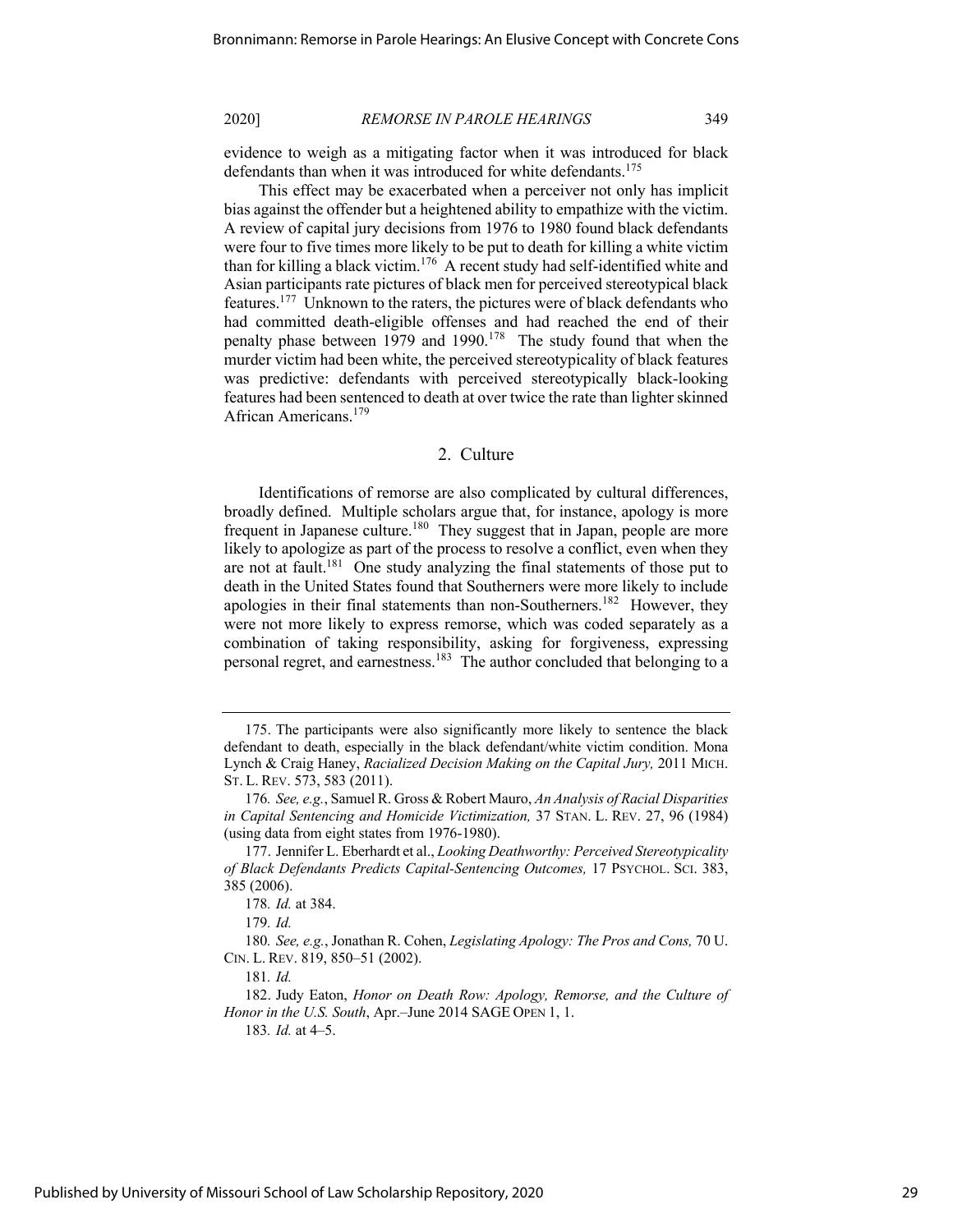"culture of honor" like the South made offenders more likely to apologize out of a sense of politeness or reputational protection.<sup>184</sup>

On the other hand, membership in a particular ethnic culture or subculture may make one less prone to admit guilt. Generally, belonging to a minority ethnic or racial group may evoke certain emotional responses before authorities representing the majority that seem inconsistent with remorse. For instance, Marquette University Law School Professor Michael O'Hear argues that the "acceptance of responsibility" federal sentencing reduction has been consistently denied to those demonstrating "concealment, dissimulation, and noncooperation" but that these behaviors are those which have been identified in ethnographic studies to be common defensive strategies inculcated in members of a subordinated class or ethnic group.<sup>185</sup> Teenagers may similarly put up a defensive front and try to appear "tough," "alien," and "mean" to be accepted by peers, even if this does not express their genuine emotions.<sup>186</sup> Youth culture can be at odds with or even categorically opposed to expressions of remorse.<sup>187</sup>

# 3. Gender

Gender is another factor that can shape expectations about what remorse looks like. Outward demonstration is crucial to a successful display of remorse. As women are generally more expected and more likely to emote, they may be more likely to be perceived as remorseful.<sup>188</sup> Judges have suggested that women may receive more lenient sentences because of their expression of remorse.<sup>189</sup> In the experimental context, mock jurors perceiving guilt in a scenario of medical malpractice found female doctors expressing remorse as less culpable than male doctors expressing remorse.<sup>190</sup> On the flip side, female doctors failing to express remorse were found more culpable than male doctors failing to express remorse.<sup>191</sup> This data suggests women may have a greater advantage in successfully demonstrating remorse than men but receive a greater penalty for not emoting.

https://scholarship.law.missouri.edu/mlr/vol85/iss2/18

<sup>184</sup>*. Id.* at 7–8.

<sup>185.</sup> O'Hear, *supra* note 125, at 1551–52.

<sup>186.</sup> Duncan, *supra* note 5, at 1500.

<sup>187</sup>*. Id.* 

<sup>188.</sup> Desiree Adams Griffin, *Exploring Remorse Behaviors: Verbal and Nonverbal Indicators of Authentic, Exaggerated, and Feigned Remorse* 16–18 (2011) (unpublished PhD dissertation, University of Alabama), http://libcontent.lib.ua.edu/c ontent/u0015/0000001/0000654/u0015\_0000001\_0000654.pdf [perma.cc/DS2Q-CR KG].

<sup>189</sup>*. Id.* 

<sup>190</sup>*. Id.* 

<sup>191</sup>*. Id.*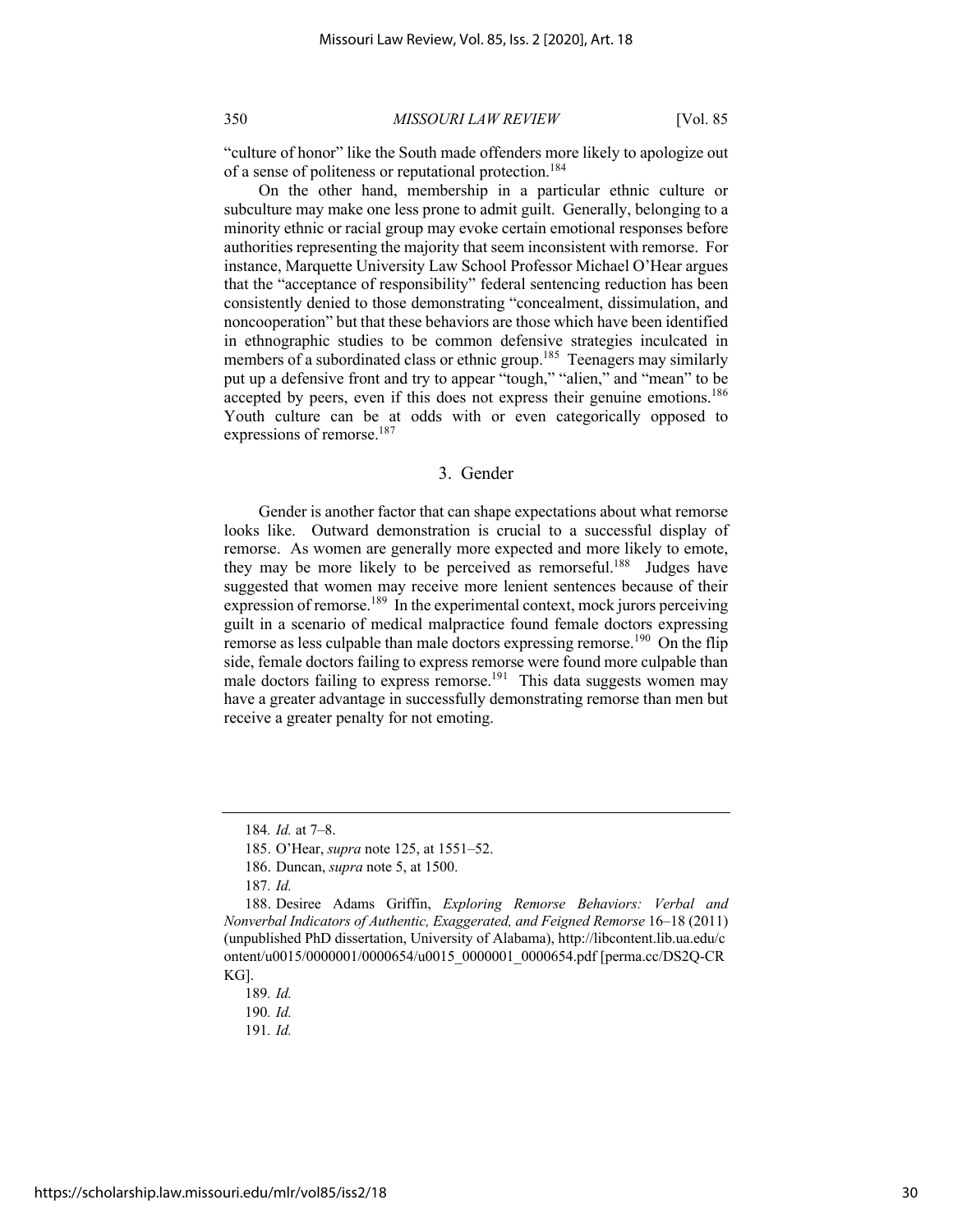# 4. Class

Even beyond engaging in certain defensive mannerisms that may be inculcated in a subordinated class, a lower class individual may face additional difficulties in demonstrating remorse to a parole board primarily consisting of educated individuals.<sup>192</sup> While a more educated offender may be able to explain his emotional transformation more articulately or with greater attention to story craft, a person who is illiterate or did not graduate from middle school will likely have a harder time artfully expressing his remorse, even though his actual experience of remorse is the same. Furthermore, economic class can also determine whether an offender is able to afford a good lawyer who can help the offender prepare for this evaluation.193

The class background of the parole commissioners themselves may also affect which narratives they find compelling. A story of remorse from an educated professional, fallen from grace, may resonate more with a commissioner than the more common tale of a former gang member and drug dealer.

Additionally, psychological research has shown that individuals from lower-class backgrounds are more likely to have extensive, interdependent relationships and to experience life as something shaped extensively by forces outside their control, whereas upper class individuals are more likely to have an ethic of independence and a sense that life is shaped by personal disposition.194 There is currently a lack of empirical evidence concerning the relation between such experiences and a divergent assessment of remorse. However, consider the following scenario:

An offender describes how he knew his friends were leading him down a bad path but he continued to engage in increasingly violent and ultimately lethal behavior in order to impress them and feel a sense of control.<sup>195</sup>

<sup>192.</sup> At present, almost ninety percent of parole commissioners have achieved a bachelor's degree or higher and almost fifty percent hold advanced degrees. Ruhland et al.,*supra* note 89, at 20–21.

<sup>193.</sup> O'Hear, *supra* note 125, at 1549.

<sup>194</sup>*. See e.g.*, Michael W. Kraus et al., *Social Class, Sense of Control, and Social Explanation*, 97 J. PERSONALITY & SOC. PSYCHOL. 992, 1002 (2009) (finding that lower class individuals are more likely to experience social and personal outcomes as contextualized by their environment and to view the world as less controllable); *see also* Michael W. Kraus et al., *Social Class as Culture: The Convergence of Resources and Rank in the Social Realm,* 20 CURRENT DIRECTIONS IN PSYCHOL. SCI. 246, 248 (2011).

<sup>195.</sup> Interview with Sal Lempert, Social Psychology PhD student at Stanford University, in Stanford, Cal. (Apr. 8, 2017). This scenario is an elaboration of one Lempert proposed.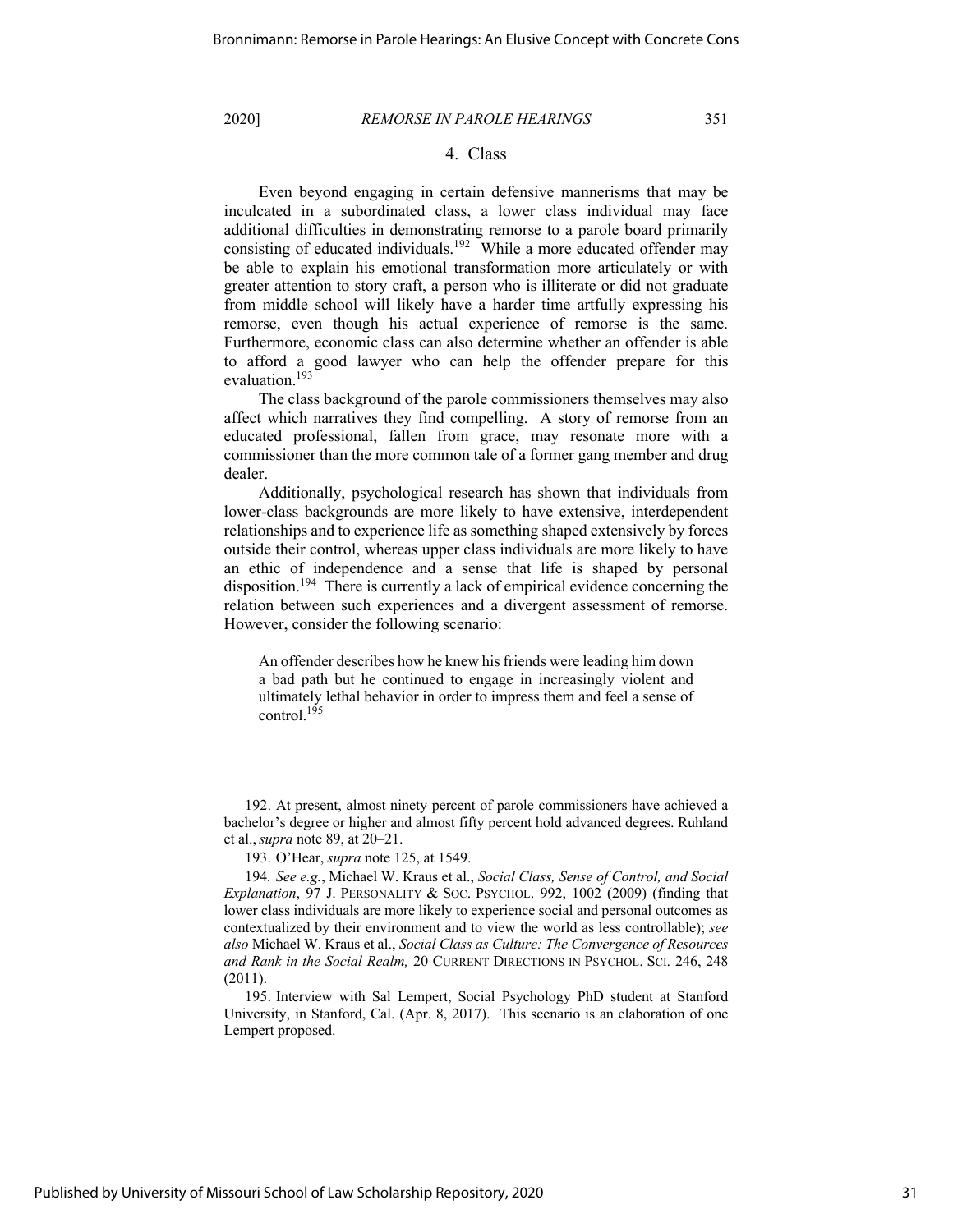Someone from an upper class background may be more likely to see this explanation as a prototypical neutralization technique, an attempt by the offender to distance himself from the crime and a failure to accept responsibility or develop insight. Someone from a lower class background, however, may be more likely to view this explanation as a nuanced demonstration of insight, in that it incorporates an understanding of the forces within and outside the offender's control. In this scenario, it is hard to say that one perception is wrong and one is right; it is enough to say that an offender's release may depend on the commissioner's background and not an objective assessment of his "heart and mind."

## 5. Mental Impairment

Zhong's interviews with sentencing judges indicate that legal decisionmakers are often unfamiliar with psychiatric disorders and their manifestations or the effects of medication on outward demeanor.<sup>196</sup> Most commonly, these judges felt mental illness neutralizes remorse; neither its presence nor its absence affects their judgment.<sup>197</sup> While this attitude may prevent mental impairment from acting as an aggravating factor, it does not help the truly remorseful offender who has a mental illness or impairment that prevents him or her from understanding and performing the behaviors commonly associated with remorse.

Judges in Zhong's study also voiced widely divergent opinions about how much value was added by psychiatrists' input on remorse. Some were inclined to be deferential to a psychiatric report; others felt it had no bearing, that a professional degree was not required to assess such a basic thing, or that the short duration of a psychiatric evaluation may make it an inadequate basis for an assessment.<sup>198</sup> In the parole context, the education of commissioners on mental impairments or their deference to psychological evaluations is also likely to vary. $199$ 

### VI. CONCLUSION AND RECOMMENDATIONS

In theory, evaluating remorse in criminal proceedings aligns with any justification of punishment that takes the offender, and not just the offense,

<sup>196.</sup> Zhong, *supra* note 6, at 160; *see also* O'Hear, *supra* note 125, at 1549–50.

<sup>197.</sup> Zhong, *supra* note 6, at 160–61.

<sup>198</sup>*. Id.* at 161–63.

<sup>199.</sup> A 2010 report by the California Inspector General found that commissioners have varying (but improving) levels of confidence in the psychological evaluations and attorneys frequently have very little confidence in these evaluations. OFFICE OF THE INSPECTOR GEN., SPECIAL REPORT, THE BOARD OF PAROLE HEARINGS: PSYCHOLOGICAL EVALUATIONS AND MANDATORY TRAINING REQUIREMENTS (July 2010), https://www.oig.ca.gov/wp-content/uploads/2019/05/Special-Report-on-the-Board-of-Parole-Hearings-Psychological-Evaluations-and-Mandatory-Training-Requirements.pdf [perma.cc/WS5U-BY5J].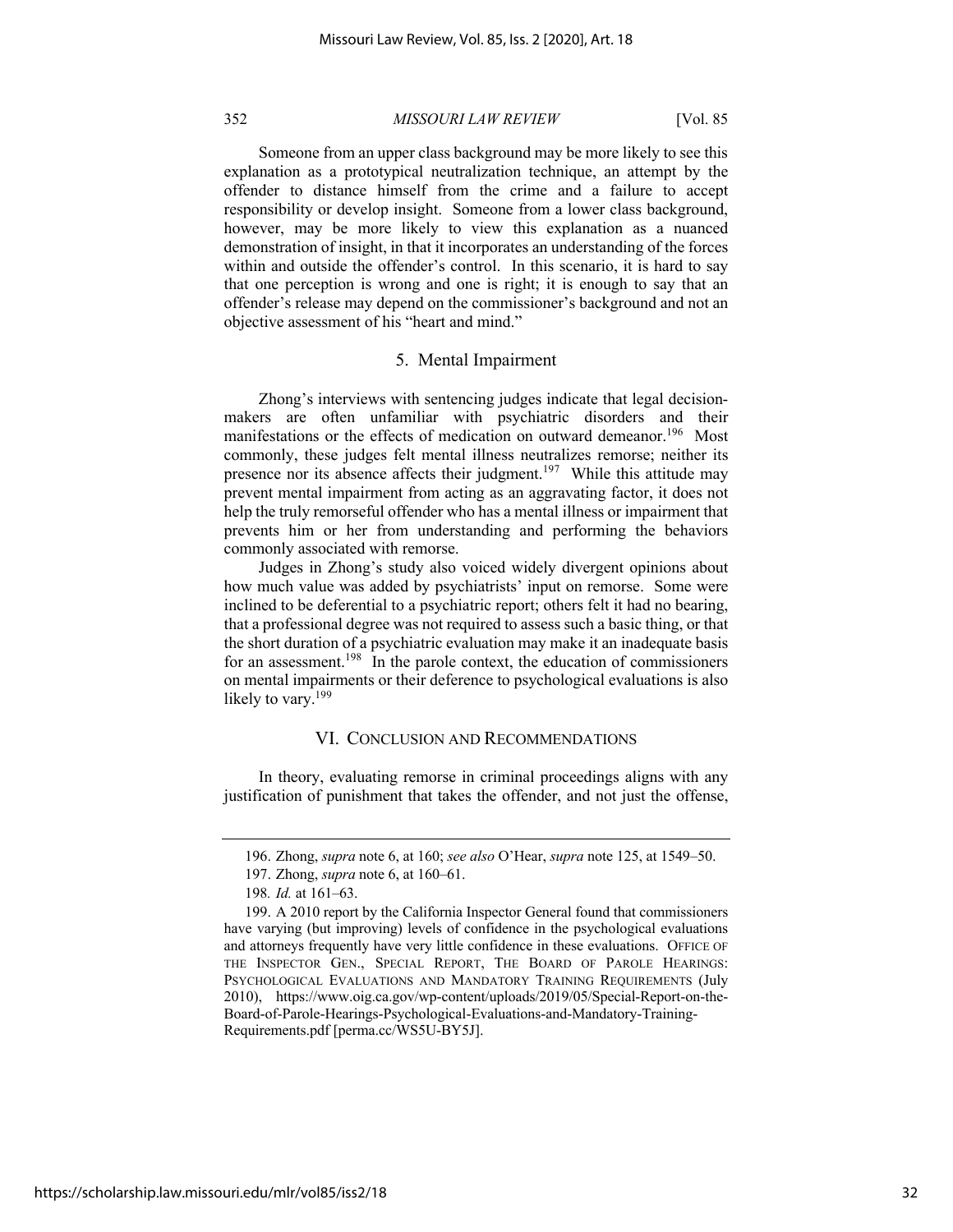into account*.* Moreover, as demonstrated by the pervasiveness of remorse in popular cultures throughout the world, remorse plays an important role in shaping norms. Remorse is a ritual by which a community reintegrates those who affirm its values and condemns those who cannot; it is the perceived demarcation between man and monster. Regardless of whether its potential link to decreased recidivism is ever proven, it is unlikely that legal decisionmakers will cease to care about this profoundly human emotion.

Perhaps at no point is the evaluation of remorse more important than when a parole board is deciding whether to release an inmate back to the community. Parole commissioners have a difficult job; they must examine an inmate's background and character to decide if he or she is likely to obey the law or will instead pose a danger to the public. Being human and judging humans, some of their decisions will turn out to be wrong. The legal and psychological research presented in this Article suggests that the evaluation of remorse is especially prone to error.

At present, more can be done to standardize expectations of remorse or mitigate bias in evaluations. Viewing the evidence presented in this Article, a state parole board wishing to make improvements has two rational options: eliminate remorse as a consideration in parole hearings or assess it better. Recommendations for both possibilities are presented below.

## *A. Eliminate Remorse*

An intentional and explicit strategy is necessary to reduce the weight that remorse is given in parole hearings. Simply failing to mention remorse in a list of statutory or regulatory factors will not remove it from consideration. As discussed above, many of the criteria that seemingly do not incorporate remorse, like "future dangerousness" or "the best interest of society," can be easily interpreted to do so.<sup>200</sup> With such broad criteria, differences in the personal philosophies of commissioners will continue to produce inconsistent results. For that reason, an explicit admonition is necessary.

Best practices from the realm of jury instructions can inform this admonition. A common assumption is that jury instructions to disregard evidence don't work and in fact may highlight and exacerbate the effect of that evidence in jurors' decision-making.<sup>201</sup> However, recent scholarship suggests that while imperfect, evidentiary instructions can work to reduce the effect of inadmissible evidence in juror deliberation under certain conditions.<sup>202</sup> Those conditions include when juries are given a cogent explanation of why they should disregard the evidence, when they are admonished at the end of the trial proceedings, and when they must deliberate before rendering a verdict.<sup>203</sup>

<sup>200</sup>*. See supra* Part IV.

<sup>201.</sup> David Alan Sklansky, *Evidentiary Instructions and the Jury as Other,* 65 STAN. L. REV. 407, 412 (2013).

<sup>202</sup>*. Id.* at 439.

<sup>203</sup>*. Id.*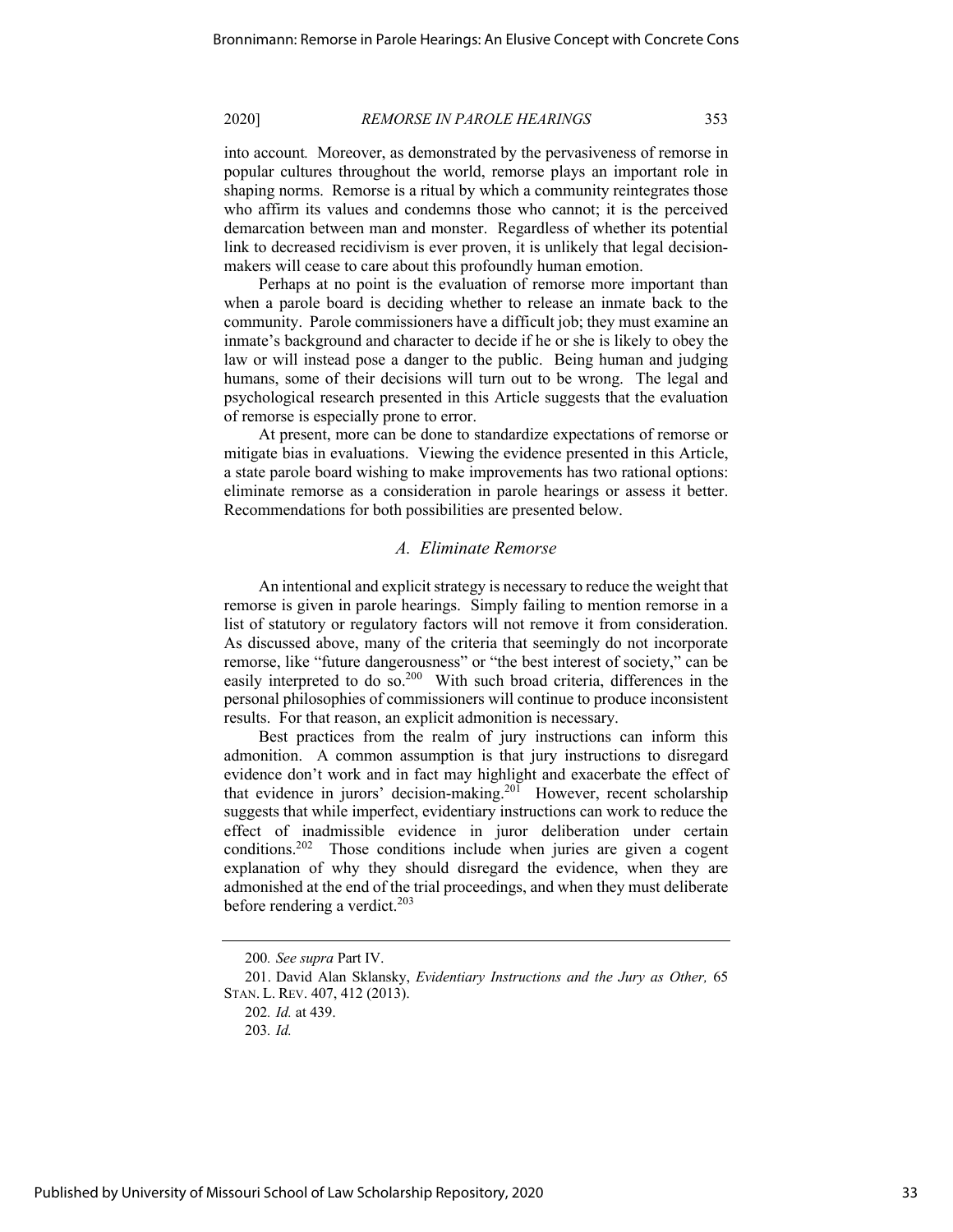Extended to the parole context, parole commissioners could be guided in their regulations to read, at the end of each hearing or review, an admonition. The admonition should not be: "Don't consider remorse," as this unexplained statement is likely to be ineffective and only prime a commissioner to consider it. More promising would be a statement along the lines of the following:

Remorse is not to be considered because of its proven inability to be assessed accurately or fairly. Psychological research has revealed that no behavior can be reliably assessed as 'remorseful' without technological equipment. On the contrary, many behaviors that are typically associated with remorse by legal decision-makers have been proven to have no correlation to its authentic expression.

That admonition can be strengthened by requiring parole boards to articulate their deliberations and reasons for denial on the record *and* by allowing limited judicial or some higher-level administrative review of parole decisions. If there is a clear indication<sup>204</sup> that parole commissioners based their decision entirely on the inmate's appearance of inadequate remorse, courts could overturn those denials.

Eliminating the in-person inmate interview would likely be one of the most effective ways to reduce evaluation of remorse. Such a step is not beyond the pale, considering that there is at least some evidence supporting the conclusion that paper assessments lead to more accurate predictions of inmate risk. By not having an inmate appear before the board, parole commissioners' confidence in their ability to assess the character of the inmate would naturally falter, and they would be likely to base decisions on criteria that can be more objectively assessed. As for the "inmate statements" included in administrative reviews in California, the role of remorse could be reduced by instructing inmates to limit their statements to making corrections or to contesting conclusions in their file.

Regarding other factors considered by the board that may involve remorse, it may be too dramatic a step to exclude any psychological reports. After all, the risk of inaccurate assessment is reduced in these reports, at least in systems where correctional psychologists are well-trained and given adequate time to complete evaluations. However, a state committed to eliminating remorse as a factor should investigate whether psychologists are truly consistent in their assessment by researching reliability among raters on items related to remorse.<sup>205</sup> If there is a cause for concern, they should eliminate, redesign, or reduce the weight given to psychological reports.

<sup>204.</sup> The standard of proof could vary based on how rigorously the court wanted to police parole decision-making.

<sup>205</sup>*. See* Stephen J. Morse, *Commentary: Reflections on Remorse,* 42 J. AM. ACAD. PSYCH. L. 49, 54 (2014) (noting a recent field trial, with Swedish prisoners, in which the overall reliability among raters was found to be moderately good but the reliability of the "lack of remorse" item was relatively low at 0.51, with a large confidence interval).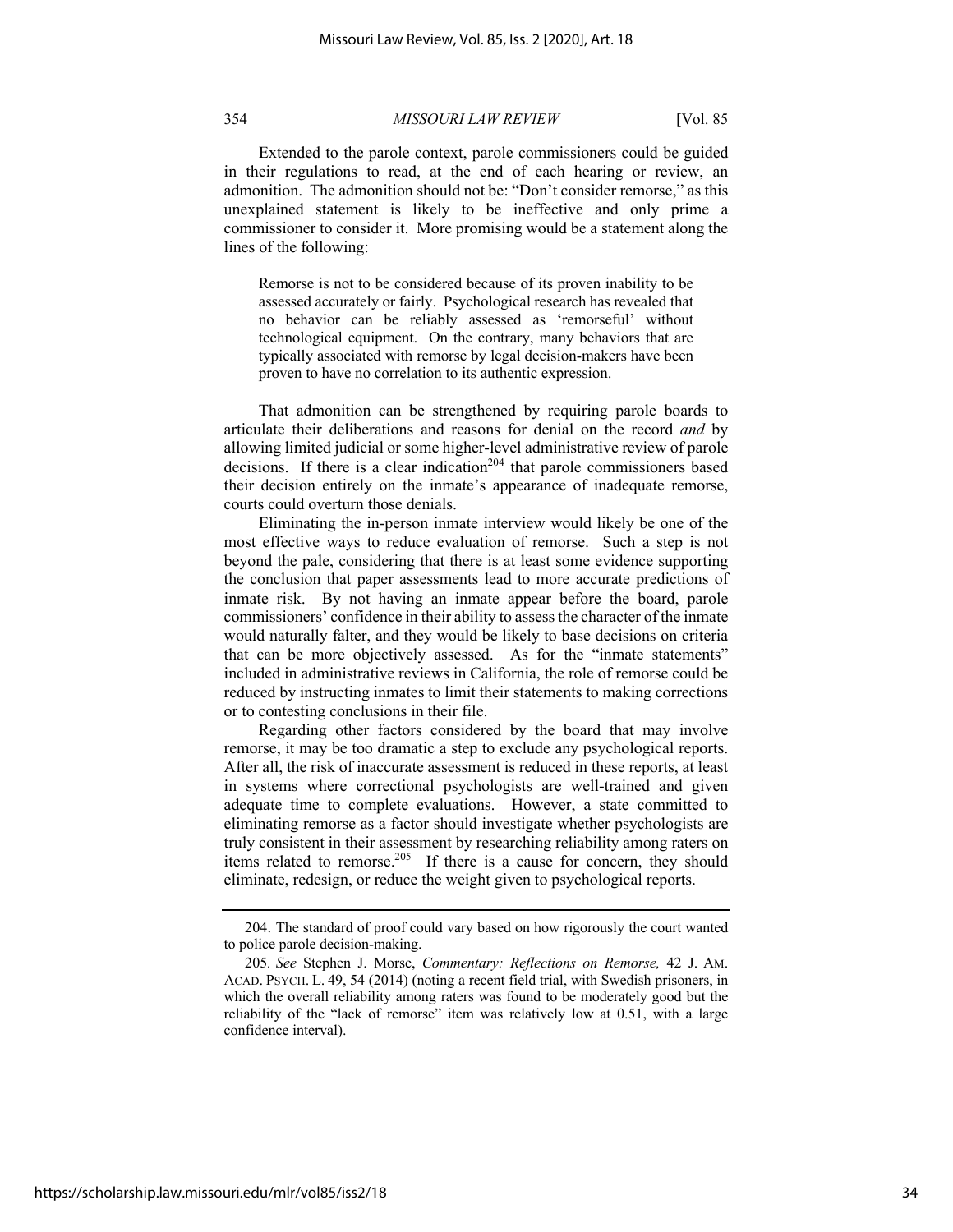Finally, risk assessments could be designed only to use dynamic factors that don't involve a character judgment – factors like age and the number of institutional infractions. Institutional programming could still be considered but only in the broad sense of whether an inmate participated in any programs, without discussing with the inmate the nature and impact of those programs.

### *B. Assess Remorse Better*

States may also seek to develop practices that allow the assessment of remorse but aim to reduce inconsistent conceptualization and the effect of implicit bias among commissioners.

The first step in addressing the lack of a common understanding of what constitutes remorse would be to have parole boards articulate an agreed definition in their guidelines. Ideally, the definition would be specific and nuanced, along the lines of that provided by Proeve and Tudor.<sup>206</sup> Parole boards should then include in their new member trainings discussions of that definition. New and returning commissioners should be encouraged to come together and unpack the definition, sharing their own questions, thoughts, and experiences in order to show the complexity of the inquiry.

Parole commissioners should also be alerted to misconceptions about remorse and common pitfalls in its evaluation. For instance, they should be informed that there is, as of yet, no firm link between an expression of remorse and decreased recidivism. In their training, commissioners should also be warned of how common it is for legal decision-makers to feel confident in their assessments of remorse, even though research does not support this confidence and instead has shown that legal decision-makers will at times interpret identical behaviors to reach polar opposite conclusions about an offender's remorsefulness.207

Finally, parole commissioners should understand the concepts of implicit bias and empathic divides, even if they are confident that their judgment is unaffected by these psychological phenomena. Most commissioners, like most people, do not consider themselves biased and do not consciously make judgments based on in-group/out-group identities. However, implicit bias works in a much more subtle, unconscious, and involuntary way than overt bias. By acknowledging the ubiquity of implicit bias and focusing on strategies for mitigation, commissioners can be alerted to the influence of factors like race, class, and gender on judgment, without feeling their own character is under attack. Commissioners should be asked to acknowledge group differences and to put effort into being aware of the effects these differences might have on their thinking.<sup>208</sup>

<sup>206</sup>*. See supra* Part I.

<sup>207.</sup> Zhong, *supra* note 6, at 158.

<sup>208.</sup> HELPING COURTS ADDRESS IMPLICIT BIAS, NAT'L CTR. FOR STATE COURTS 5 (2012). Currently, this recommendation does not entail use of the Implicit Association Test ("IAT"), a measure of racial implicit bias that some researchers have claimed can be a predictor of discriminatory behavior. Recent metanalyses have cast considerable